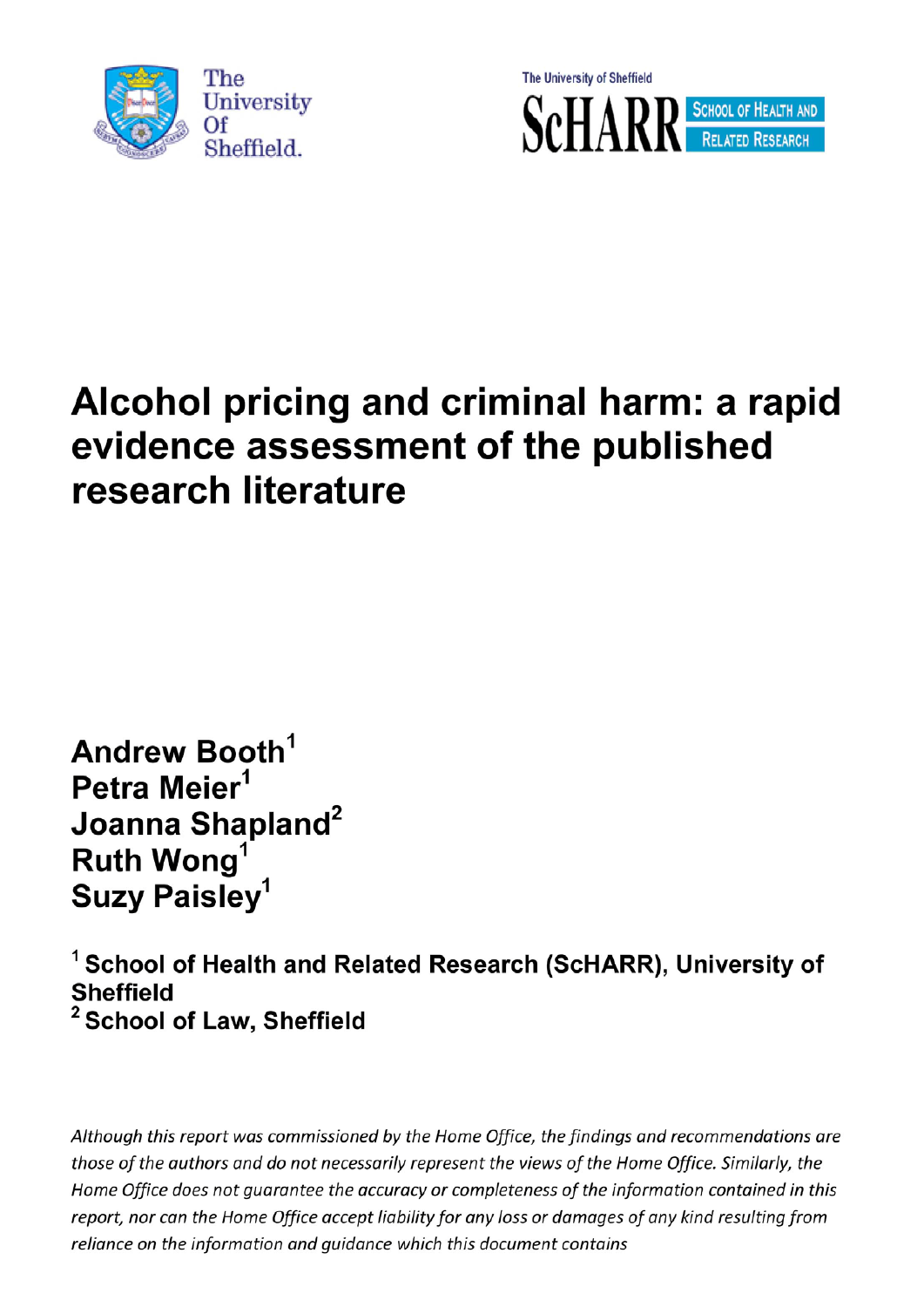| published research literature                                             |  |
|---------------------------------------------------------------------------|--|
|                                                                           |  |
|                                                                           |  |
|                                                                           |  |
|                                                                           |  |
|                                                                           |  |
|                                                                           |  |
| 2. Effects of alcohol tax or pricing changes on crime-related outcomes 14 |  |
|                                                                           |  |
|                                                                           |  |
|                                                                           |  |
|                                                                           |  |
|                                                                           |  |
|                                                                           |  |
|                                                                           |  |
|                                                                           |  |
|                                                                           |  |
|                                                                           |  |
|                                                                           |  |
|                                                                           |  |
|                                                                           |  |
|                                                                           |  |
|                                                                           |  |
|                                                                           |  |
|                                                                           |  |
|                                                                           |  |
|                                                                           |  |
|                                                                           |  |
|                                                                           |  |
|                                                                           |  |
|                                                                           |  |

# Alcohol pricing and criminal harm: a rapid evidence assessment of the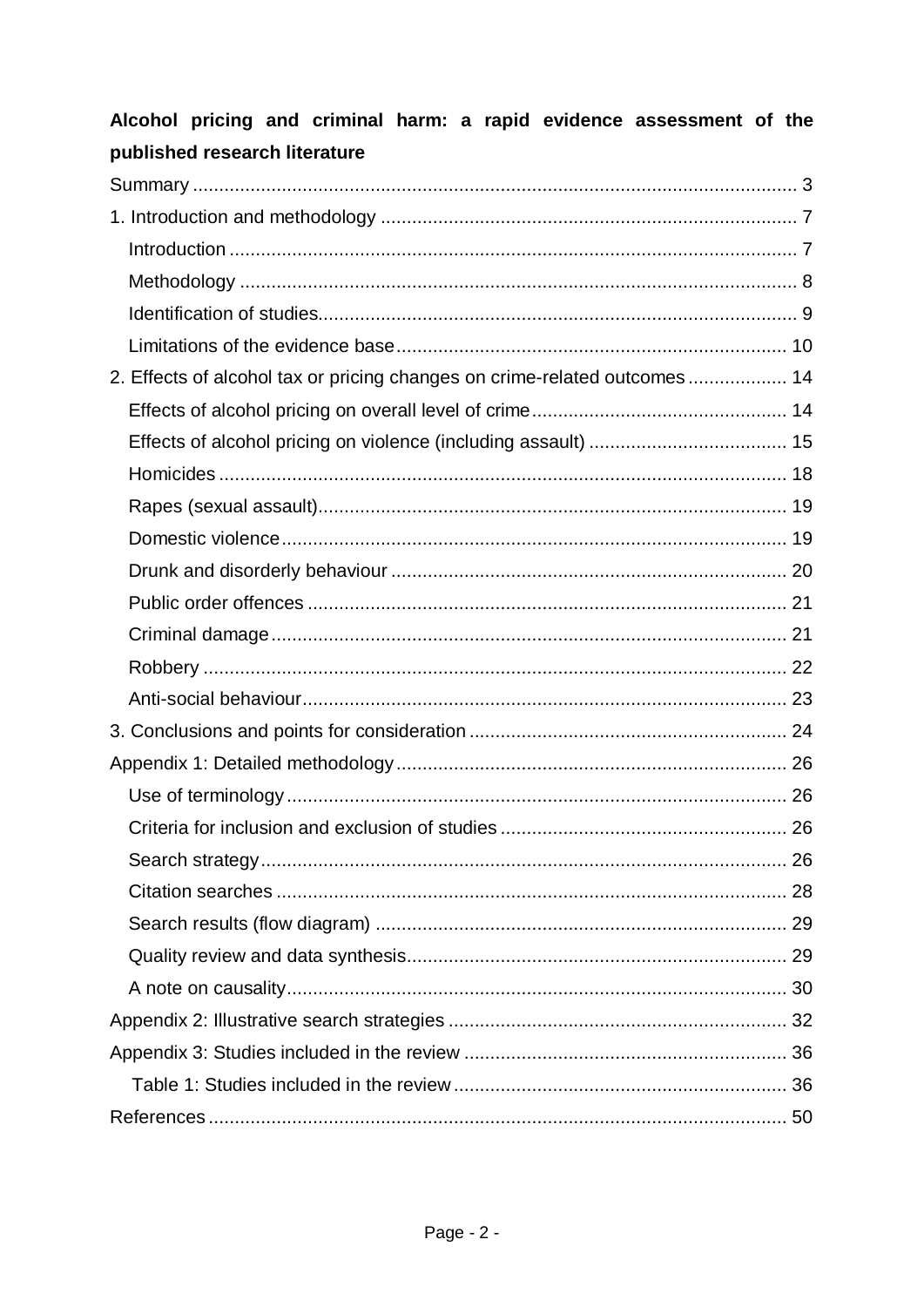## <span id="page-2-0"></span>**Summary**

## **Introduction and aims**

This rapid evidence assessment (REA) of the published research literature provides a specific Home Office focus after previous independent reviews on the effects of pricing and taxation on alcohol consumption and alcohol-associated harms. It looks specifically at the effects on crime-related outcomes.

The REA covers

- primary studies examining a direct association between alcohol pricing/taxation and crime–related outcomes (4,975 studies were reviewed and 36 papers met the inclusion criteria)
- review-level evidence for associations between pricing and consumption and between consumption and crime (58 reviews or meta-analyses)
- new primary research examining the association between pricing and consumption.

The latter two areas provided an update to the recent review by Booth *et al.* (2008).

This report examines the first of the three areas, and attempts to answer the following research question:

*To what extent does the research evidence support a direct association between the price of alcohol and crime, disorder and anti-social behaviour?* 

#### **Methodology**

An REA is a tool in the systematic review methods family and is based on comprehensive electronic searches of appropriate databases, internet sources and follow-up of cited references. To complete REAs in a short timeframe, researchers make some concessions in comparison with a full systematic review. Exhaustive hand searching of journals and textbooks is not undertaken, and searching of 'grey' literature is necessarily curtailed. This shortened timeframe is essential for policy makers to meet deadlines, but increases the risk of public[a](#page-2-1)tion bias.<sup>a</sup>

<span id="page-2-1"></span><sup>&</sup>lt;sup>a</sup> The tendency for studies that find significant relationships between variables of interest to have a higher chance of acceptance in academic journals than studies that find no such relationships.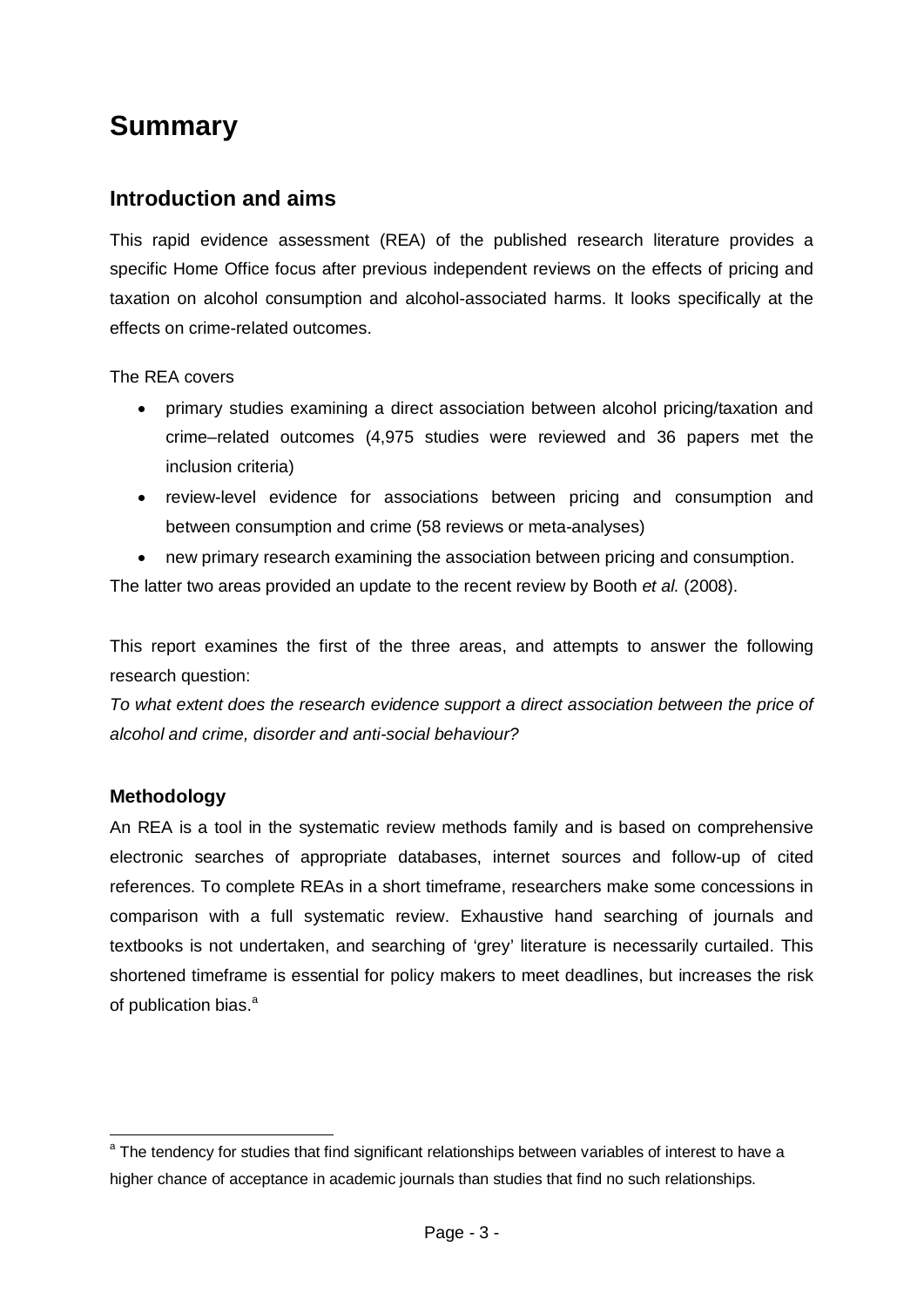## **Key findings**

#### **Alcohol tax/price** *in***creases**

Increases in alcohol tax/price were associated with reductions in overall crime, violent crime, sexual assault and criminal damage/property offences. Evidence for the effect of tax/price increases on homicide and domestic violence was inconclusive and there was conflicting evidence regarding tax/price increases being associated with a lower incidence of robbery. No evidence was found on the association between alcohol tax/price increases and antisocial behaviour.

#### **Alcohol tax/price** *de***creases**

The evidence base for alcohol tax/price decreases and their impact on crime is smaller than that for tax/price increases. The evaluation evidence is dominated by Scandinavian studies on recent tax reductions, which concluded that while tax reductions had led to increases in overall crime levels, they had not led to increases in violent crime, domestic violence or robbery, and had led to a reduction in public order offences. In non-Scandinavian and modelling studies, decreases in tax/price were associated with an increase in overall crime, violent crime, and drunk and disorderly behaviour. Evidence for the effect of tax/price reductions on homicide was inconclusive. No evidence was found for an association between alcohol tax/price reductions and anti-social behaviour.

#### Specifically:

- **Overall crime:** Taxation decreases were associated with increased overall crime rates, and taxation increases with decreased rates of crime.
- **Violent crime:** While taxation *in*creases in Australia and the US led to reductions in violent crime, studies on taxation *de*creases in Scandinavia found no significant effects on violent crime. Several correlational studies,<sup>[b](#page-3-0)</sup> including studies from the UK, supported an association of cheaper alcohol with higher violent crime rates. With two exceptions, modelling studies estimate that higher prices were associated with reductions in violent crime.
- **Sexual assault:** Most studies are based on modelling, which consistently links higher alcohol prices to lower rates of sexual violence. This finding was supported by one study that analysed the effects of actual price variations.

<span id="page-3-0"></span>b Studies where researchers investigate the extent to which variations in one factor (for example, price) correspond with variations in one or more other factors (for example, crime rates).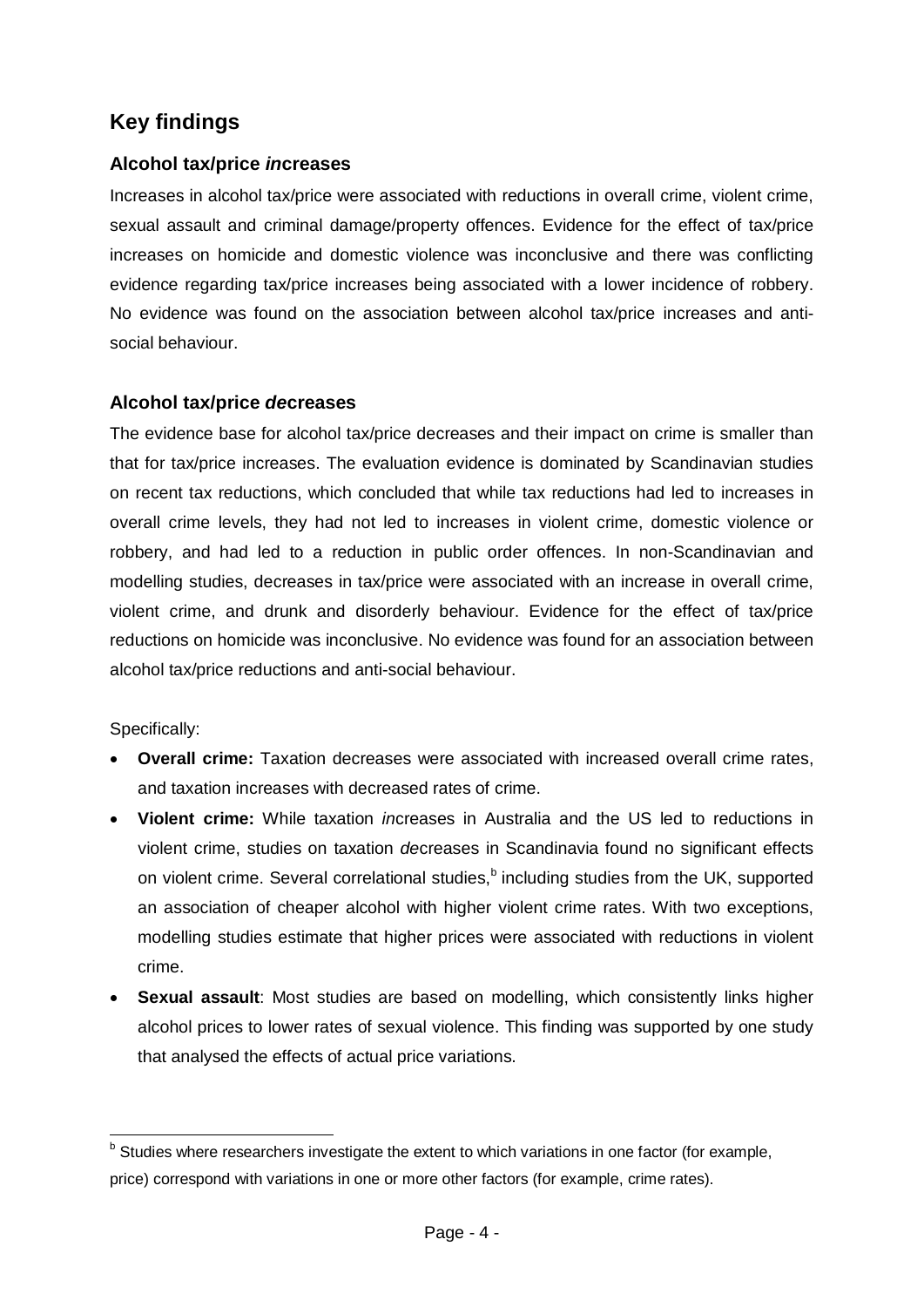- **Homicide**: Evidence on whether murder rates are responsive to alcohol price changes was inconclusive.
- **Domestic violence**: Evidence on whether domestic violence rates are responsive to alcohol price changes was inconclusive.
- **Drunk and disorderly behaviour:** Only two studies covered this offence with both evaluating the same large tax reduction. Both studies found that the tax reduction was associated with increases in drunk and disorderly behaviour. Overall the evidence base was not strong enough to arrive at firm conclusions.
- **Public order offences**: Only one study was identified, which found that a large tax decrease was associated with a decrease in public order offences.
- **Criminal damage**: The evidence was mainly from several modelling studies that project that tax and price increases would reduce criminal damage offences. Only one older observational study was located, with findings consistent with the modelling studies. The evidence base was weaker than for overall and violent crime.
- **Robbery**: The evidence on whether robbery rates were responsive to alcohol price changes was inconclusive.
- **Anti-social behaviour**: There was no evidence on whether rates of anti**-**social behaviour were responsive to alcohol price changes.
- **Specific policies:** A large majority of modelling studies from both the UK and internationally estimated that increased alcohol taxes, minimum alcohol prices or restrictions on discounting would be associated with a reduction in alcohol-related crime. The evaluation evidence relates only to taxation or naturally occurring price changes.

#### **Conclusions and points for consideration**

Evidence from this review is consistent with previous forecasts that levels of crime are reduced following tax/price *increases* (Purshouse *et al*., 2009). Significantly, more recent evidence from Scandinavia examined tax/price *reductions.* This review concluded that it was not possible to demonstrate a symmetrical effect between the effects of price increases and corresponding effects from price reductions for specific crime-related outcomes. On the whole, US evidence is more supportive of links between alcohol price and crime than the more variable Scandinavian evidence base. The role of policy and cultural contexts in explaining inconsistent effects remains unclear. Few evaluations of actual price or tax changes in the UK have been carried out but several modelling studies are specific to England and Scotland. UK evaluation studies showed significant associations between lower alcohol prices and higher rates of hospital admissions for violence-related injuries.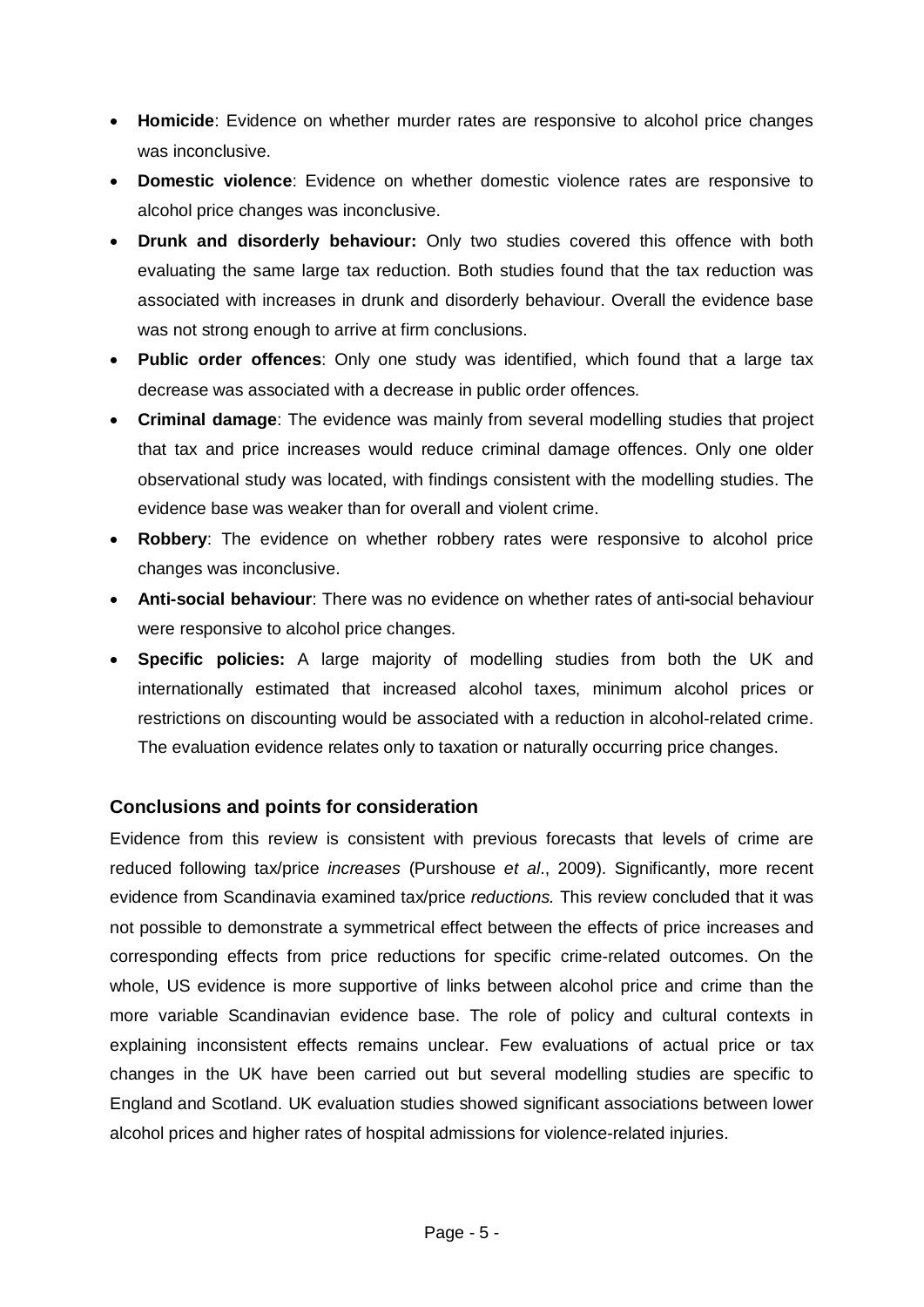Most studies support an association between higher alcohol taxation/pricing and decreased crime. Available evidence typically focuses on average patterns of consumption and is unable to clarify whether specific pricing policies are differentially related to patterns of drinking.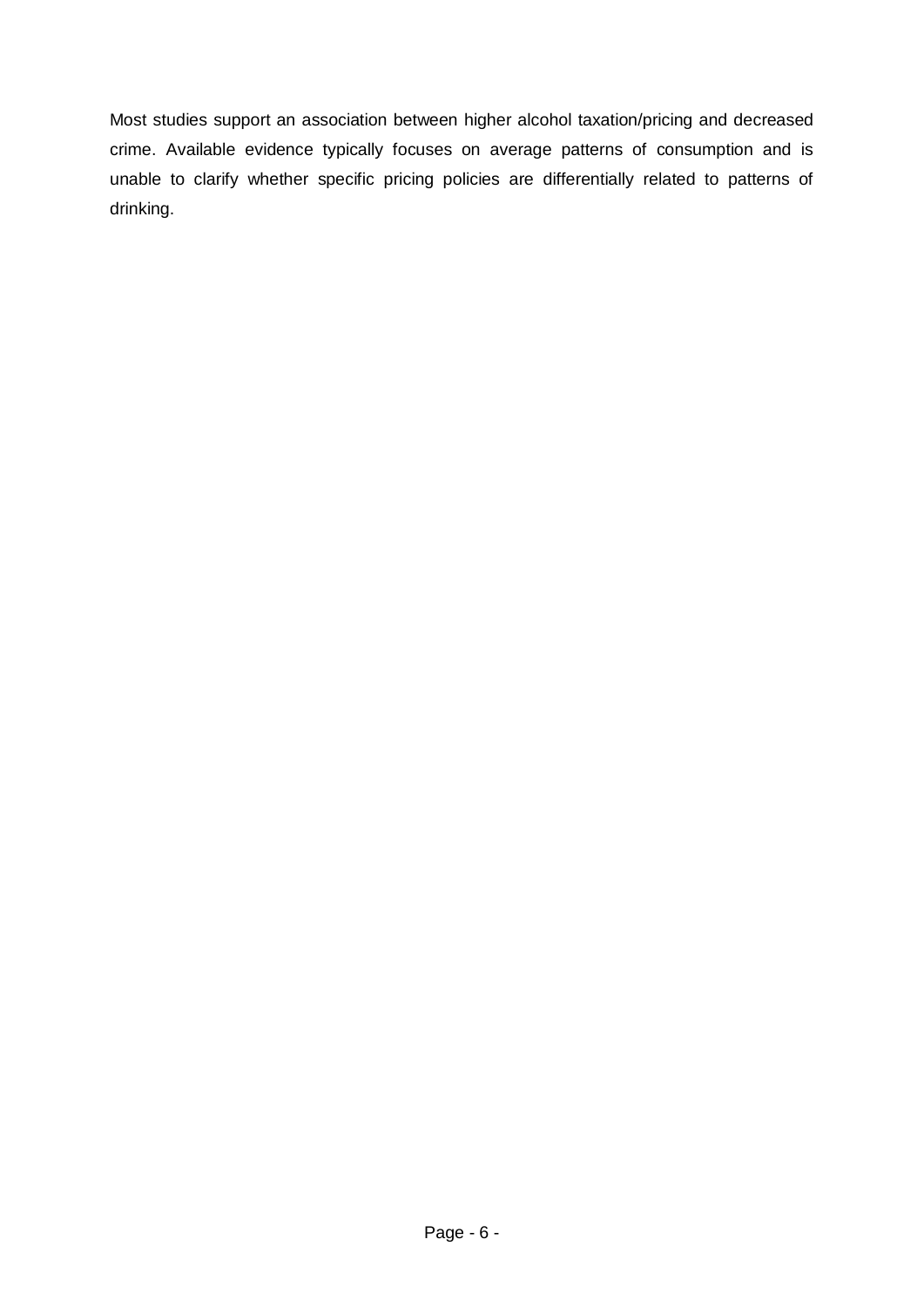## <span id="page-6-0"></span>**1. Introduction and methodology**

## <span id="page-6-1"></span>**Introduction**

Evidence for the link between changes in the price of alcohol and inverse changes in consumption is strong and well established. Although price is only one factor influencing levels of consumption considerable numbers of research studies, including two metaanalyses (Wagenaar, Salois and Komro, 2008; Gallet 2007 confirm it plays an important role. Building on previous work for the Department of Health that considered the effects of alcohol price on alcohol consumption and related harm (Booth *et al*., 2008; Brennan *et al.,* 2008) this review updates and explores the evidence for a direct link between alcohol price and crime, disorder and anti-social behaviour in more detail to answer the following question:

*To what extent does the research evidence support a direct association between the price of alcohol and crime and disorder?* 

#### **Background**

Alcohol-related crime and disorder cost England and Wales between £8 billion and £13 billion in the year (2007–08 figures) (House of Commons Daily *Hansard* 2009), including costs related to the anticipation of, response to, and consequences of crime. The 2009/10 British Crime Survey, estimated there were 986,000 violent incidents where the victim believed the offender(s) to be under the influence of alcohol (Flatley *et al*., 2010). The burden of alcohol includes costs incurred by victims, by offenders, by families of both parties, and by society in general, including the healthcare, social care and criminal justice systems.

Although the actual sales price of most types of beverage alcohol has, on average, increased over the last 30 years, the increase in price has not kept up with disposable income in many western countries. In 2007 alcohol was 69% more affordable in the UK than it was in 1980 (NHS, 2008), with the trend even more pronounced in the off-trade sector. A cheapening in the real price of alcohol has been matched by an increase in consumption. Price is only one of the factors influencing levels of consumption, but the evidence linking alcohol price and consumption is strong and consistent. Clearly, individual, cultural and social factors also play a part and have a differential effect for specific types of crimes in particular settings and contexts.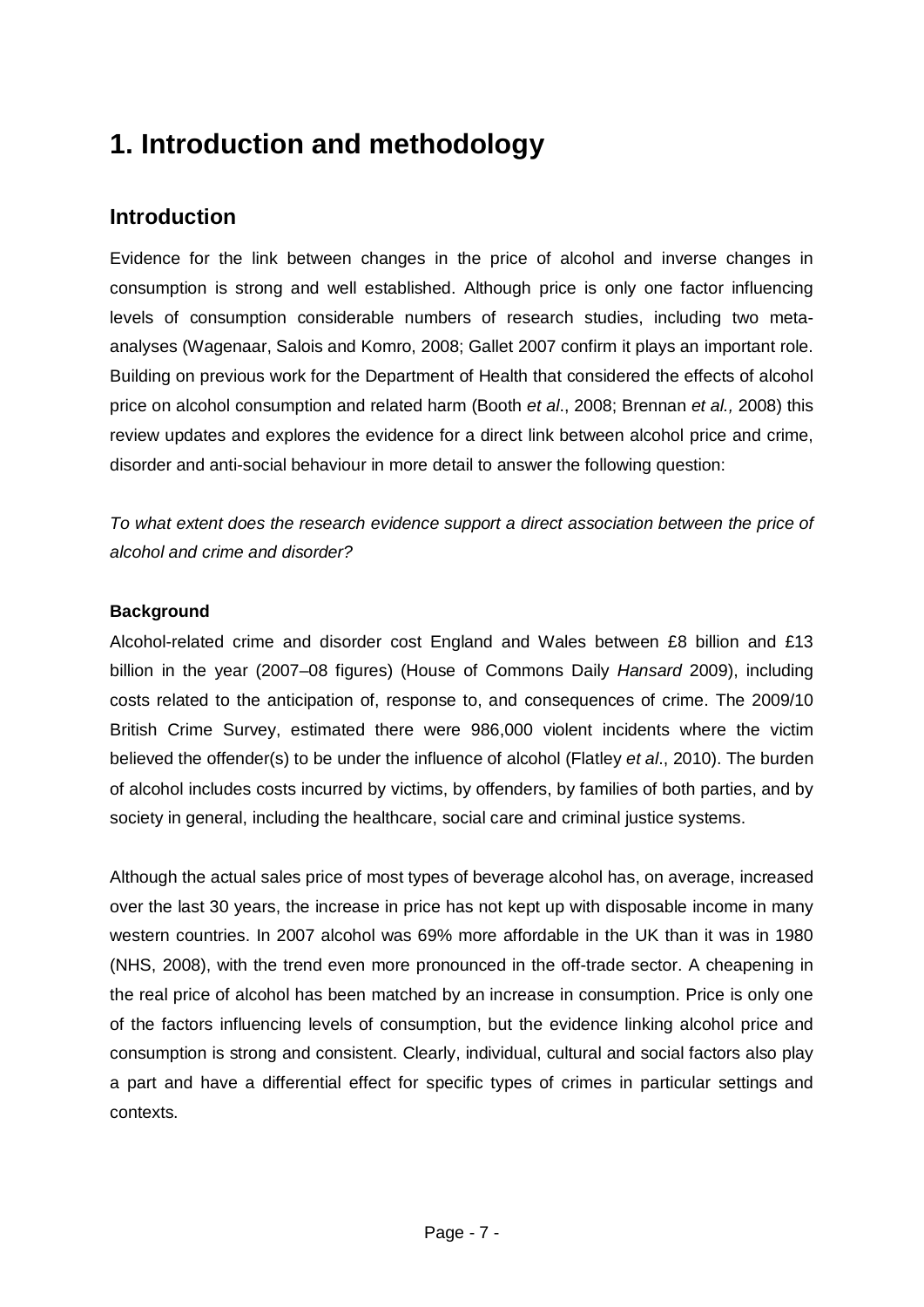Many factors also contribute to the association between alcohol and crime; some directly related to the price of alcohol, some completely independent, while yet others may carry some difficult-to-attribute association. Graham and Homel (2008) situate alcohol-related crime within a model that recognises the wider societal/cultural context (including alcoholrelated norms, attitudes and expectations) as well as the drinking context (including situations, locations and settings). To these may be added individual characteristics (demographic characteristics, attitudes, expectations and personality characteristics, such as impulsivity and willingness to take risks). In terms of the measurement of drinking behaviour, considerations of both peak volume and drinking patterns are important, with crime being more clearly related to acute intoxication than to longer term chronic drinking.

While most studies support a correlational link between alcohol consumption and crime there is still scientific debate about the causality of the link between consumption and crime and the relevant mechanisms. This report does not seek to add to the debate but discusses issues of causality where appropriate (also see Appendix 1).

## <span id="page-7-0"></span>**Methodology**

This rapid evidence assessment (REA) of the literature draws heavily on the methods employed for systematic reviews using comprehensive electronic searches of appropriate databases and some searching of print materials. The REA method has been developed for use in public policy research and evaluation and aims to:

- search the electronic and print literature as comprehensively as possible within the constraints of a policy or practice timetable
- collate descriptive outlines of the available evidence on a topic
- critically appraise the evidence
- sift out studies of poor quality
- provide an overview of what the evidence is saying (Davies, 2004).

To complete an REA in a relatively short timeframe, as compared to a systematic review, a research team makes concessions. As a result, exhaustive database searching, hand searching of journals and textbooks, and searching of 'grey' literature are not immediately undertaken. This shortened timeframe is essential for policy makers to meet deadlines, but in[c](#page-7-1)reases the risk of publication bias.<sup>c</sup>

<span id="page-7-1"></span> $\degree$  The tendency for studies that find significant relationships between variables of interest to have a higher chance of acceptance in academic journals than studies that find no such relationships.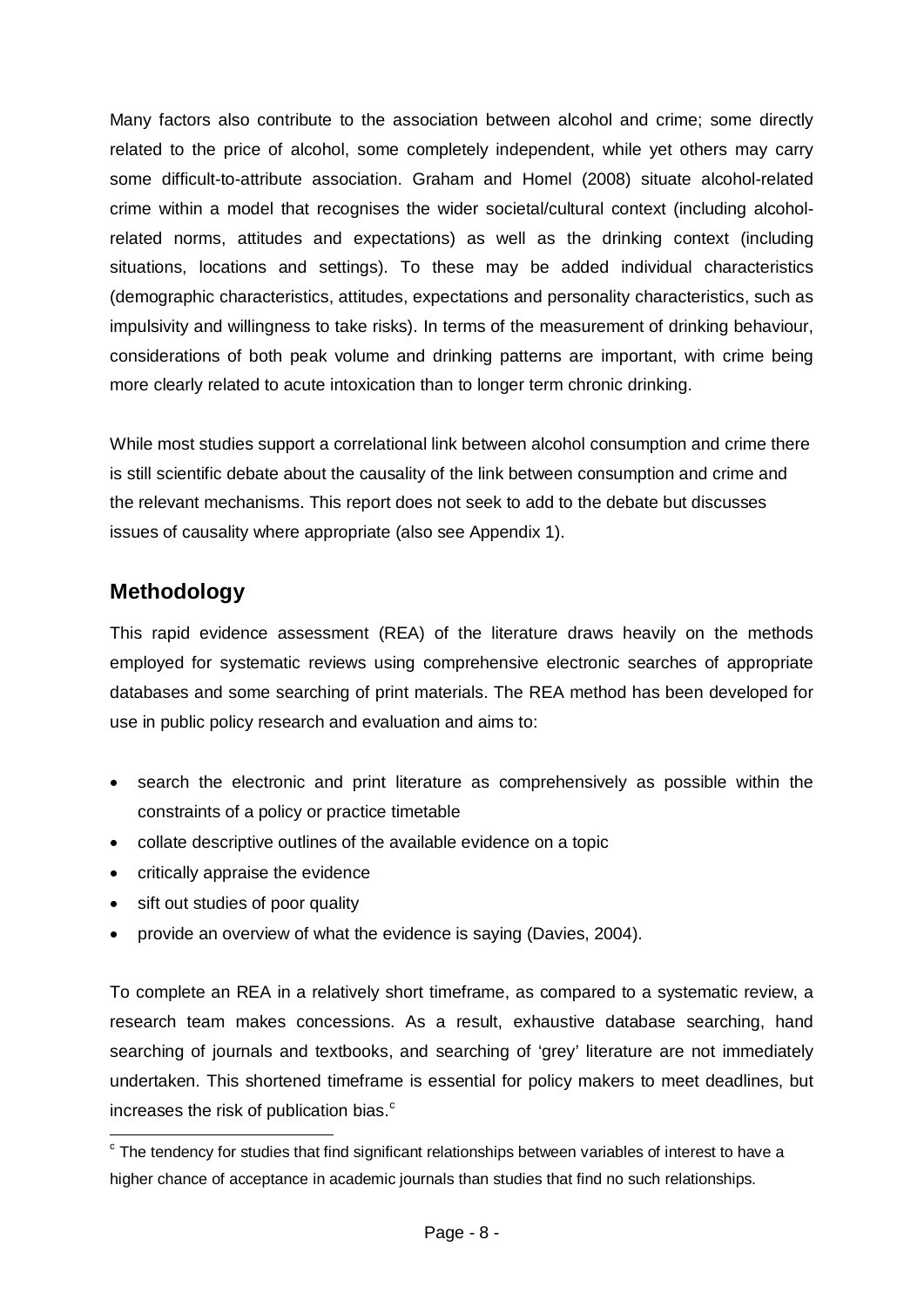Following consultation with the commissioners of this work, it was agreed to exclude the extensive literature on drink-driving offences from this review.

## <span id="page-8-0"></span>**Identification of studies**

#### **Overview of search process**

The search process consisted of three main phases:

- broad scoping searches of bibliographic databases to identify systematic reviews relating to alcohol and crime
- detailed searches of bibliographic databases focusing on specific questions to be addressed by the review
- reference searching, including citation and hand searches of relevant studies, together with web browsing using Internet search engines undertaken throughout the duration of the review.

Each phase is described in Appendix 1 along with full details, including sources searched and keyword strategies.

#### **Summary of included studies**

A total of 4,975 references were screened from across 12 databases. Of these 1,294 were removed as duplicates. A further 590 references were identified from citation searches. After title and abstract screening, 36 papers were used as the evidence base for Review 1, covered in this report. For a full PRISMA flow diagram, see Appendix 1.

Twelve of the 36 papers examined what actually happened when alcohol taxes/prices were increased or decreased in a variety of settings. These mainly constituted natural experiments in Scandinavia, Australia or the US Such studies have the inherent advantage of recording actual occurrences. However, they vary in the degree to which they are able to control for other potential explanations for changes in levels of crime-related activity that may relate to factors occurring at the same point in time. They also include a wide range of contextual factors that may or may not be present in any country (such as the UK) to which the findings might be applied.

The remaining 24 papers reported modelling studies that used available data (either contemporary or historical) and published evidence to estimate the likely effects of price policies or naturally occurring price changes on changes in crime-related activity. Such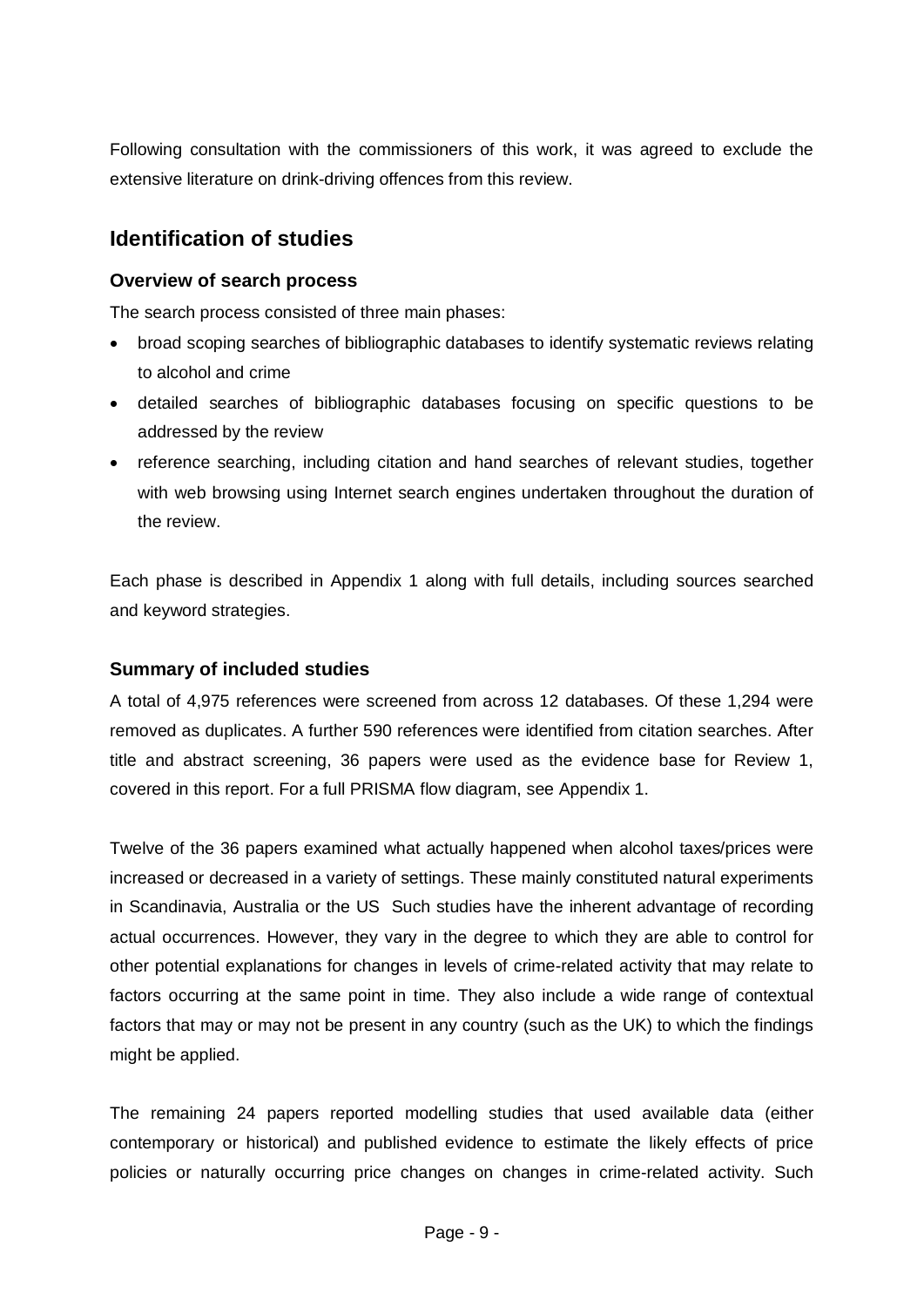studies have the potential to examine factors in addition to price and crime, and to explore the relative importance of these factors as well as to test the robustness of their underpinning assumptions through sensitivity analyses. However, such studies are not designed to establish a conclusive cause and effect relationship and their findings are vulnerable to other unidentified factors that affected the evidence and data underlying the model.

On balance, the evidence base was stronger for overall crime and violent crime than for more specific crime types like domestic violence, sexual assault and robbery. Very few studies covered criminal damage, public order offences and anti-social behaviour.

#### **Quality assessment of included studies**

All studies were required to meet a minimum quality threshold of using a research or evaluation design**,** providing an adequate description of methods and adequate reporting of results. No relevant studies were excluded at the sift stage. Studies were then divided into those reporting an estimated effect or an actual effect of a price change and were assessed against a number of different criteria. Appendix 1 provides detailed information on the quality review and data synthesis stage of the REA.

### <span id="page-9-0"></span>**Limitations of the evidence base**

#### **Study design and methodology**

As mentioned the studies included in this REA fall into two broad categories. The limitations associated with these studies are discussed below:

1. **Examinations of observed prices and crime rates.** These include cross-sectional stu[d](#page-9-1)i[e](#page-9-2)s,<sup>d</sup> time-series analyses,<sup>e</sup> and natural experiments. Cross-sectional designs describe the strength of associations between price and crime (for example, areas with higher beverage prices have lower crime rates) but are unable to establish whether one factor has caused the other. Time-series designs describe co-variations of price and crime over time, and can control for other co-occurring trends. Natural experiment designs examine whether a sudden 'shock' to price is reflected in changes in crime at the time of the shock or whether, for example, crime rates change in US states that have seen a price change but not in comparison states where prices were stable. The degree to which inferences can be made from each study strongly depends on whether the comparisons being made are appropriate

<span id="page-9-1"></span><sup>&</sup>lt;sup>d</sup> Studies measuring both alcohol price and crime-related harm at a single point in time.

<span id="page-9-2"></span><sup>&</sup>lt;sup>e</sup> Studies measuring both alcohol price and crime-related harm at repeated points in time.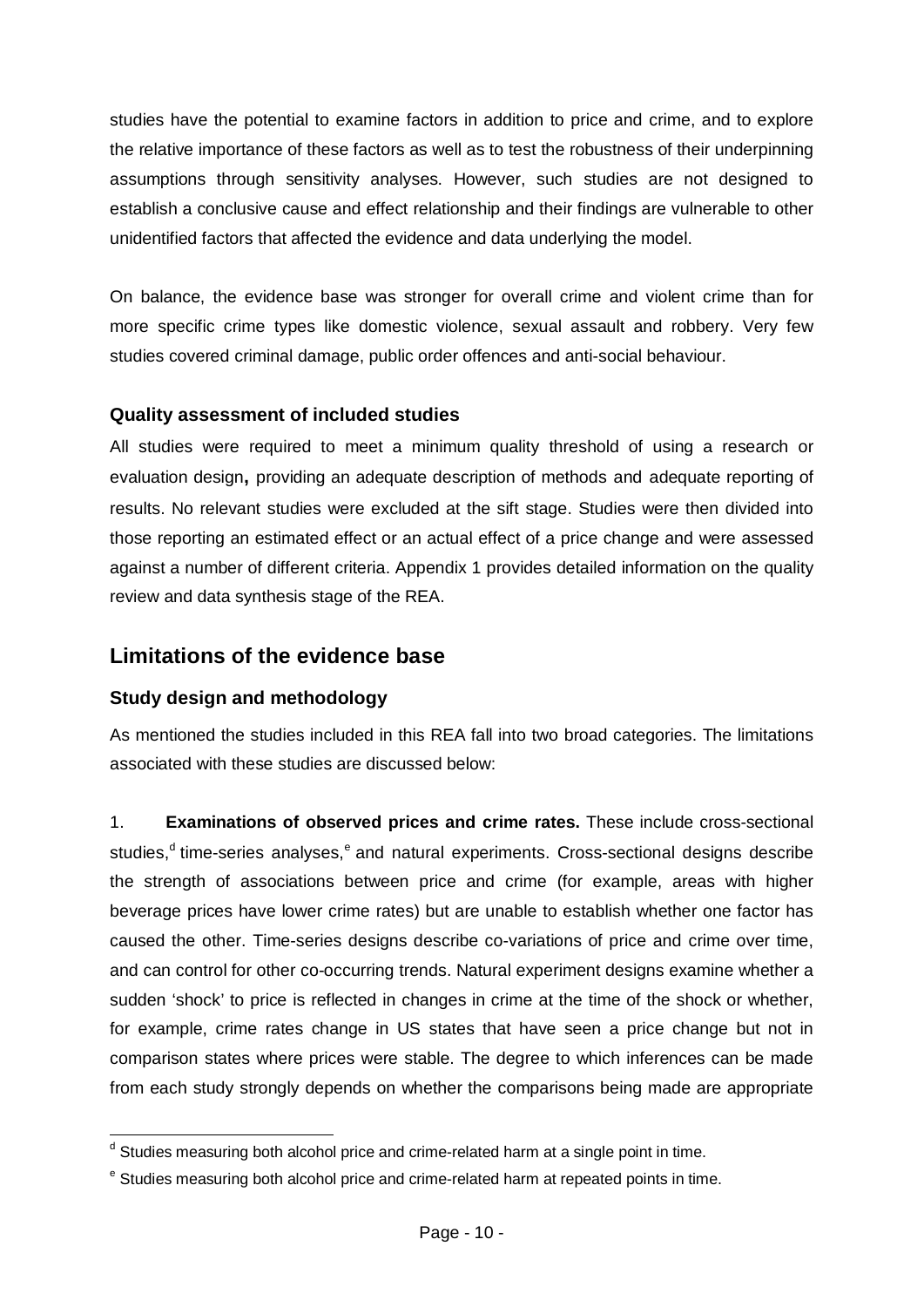or not. Designs comparing the same place over time and/or comparable places at the same time generally provide a stronger indication that one factor has a causal effect than crosssectional designs involving a single locality. An important quality marker is whether studies are statistically powered to detect the effects they set out to detect. Commonly, authors did not comment on the statistical power of their analyses. This means that it is often not possible to determine whether a non-significant finding is indicative of 'no effect' or whether it is due to a lack of statistical power to determine whether or not there is an effect.

**2. Modelling studies.** Modelling studies are unable on their own to help determine whether one factor is likely to have caused another. If, however, evaluations of past price changes give reason to believe that changes in alcohol pricing are causing changes in alcohol consumption and the incidence of crime, they can help to estimate how much of an effect on crime might be expected for a given tax or price rise. The quality of such studies is dependent on the availability of data, whether they make appropriate assumptions about how the system will behave in the future, and whether they quantify uncertainties in the modelling assumptions. See also the note on causality in Appendix 1.

#### **Types and quality of data**

All analyses, whether providing a basis for modelling studies or evaluations, heavily depend on available data on alcohol pricing, consumption and crime.

In terms of price, many authors use tax as a proxy for price, sometimes without demonstrating that tax changes translated into corresponding price changes. Tax increases may not be passed on to consumers in full or retailers may take the opportunity to increase prices even further, depending on the competitiveness of the market. On occasion, price indices are used that are based on an incomplete sample of goods. Such indices are useful for investigating price trends, but may not be representative of the distribution of prices in the whole market (Young and Bielinska-Kwapisz, 2003).

A common problem with consumption data is that individual-level data typically stem from school or general population surveys, which either tend to under-represent both young adult and very heavy drinkers, or heavy drinkers underestimate their drinking when self-reporting their behaviour (Stockwell *et al*., 2004, Townshend and Duka, 2002). On the other hand, estimates of per capita consumption from sales or customs data do not account for either unrecorded consumption or the distribution of consumption in the population.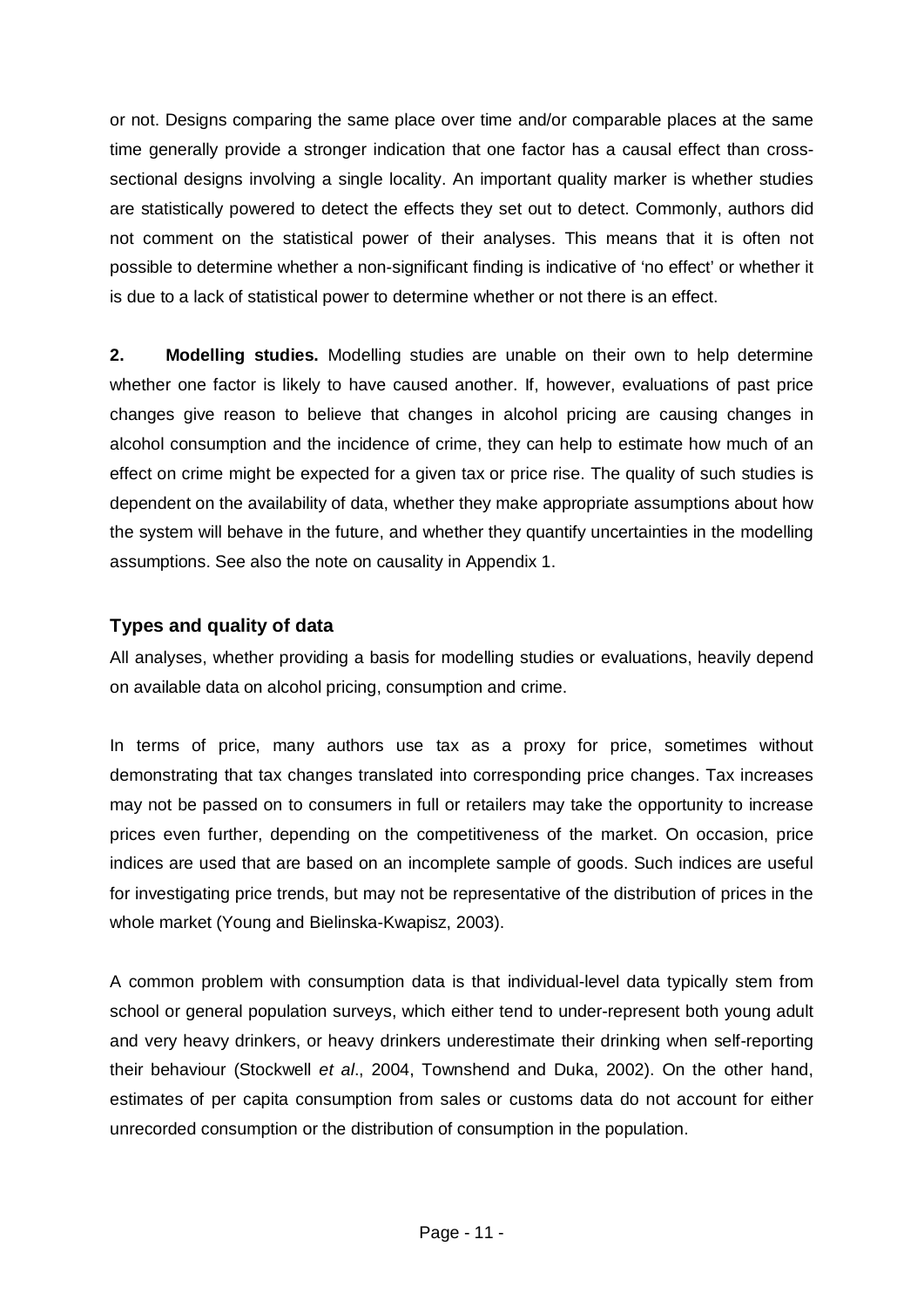In terms of criminal justice data, authors commonly point to significant limitations in the scope, reliability and comparability of indicators over time and jurisdictions (see Appendix 3 evidence tables). Typically, these limitations concern changes in recording practices or crime coding; underreporting (and changes in underreporting over time) of offending behaviour and victimisation, as well as non-response bias in population surveys. Finally, the results of studies may be influenced by the type of data used, for example consumer/victim selfreported survey data or administrative data sources, but it has not been possible to examine the impact of such differences in this report.

#### **Applicability to the UK policy landscape**

Few of the reviewed studies on associations between alcohol price changes and crime originate from the UK, and these are mostly modelling studies with the exception of two studies showing significant associations between beer pricing and violence-related hospital admissions. It was not possible to locate studies looking at UK trends in pricing and nonviolent crime over time, nor has a significant one-off price or taxation change occurred that could have been evaluated. As found by an earlier review (Booth *et al*., 2008) much evidence was based on studies conducted in the US, with a dominant second set of studies relating to evaluations of a single price change in Finland. The predominance of such studies creates concerns regarding differences arising from variations in cultural contexts. For example, the legal age for buying and drinking alcohol in the US is higher than in the UK (Carpenter and Dobkin, 2008), while in Finland, there is a tradition of a more restrictive alcohol policy. On the whole, US evidence was more supportive of alcohol price to crime links than the more inconsistent Scandinavian evidence base. However, drinking preferences in Finland and the US are not easily comparable to those in the UK, with the UK remaining more oriented towards on-trade drinking than many other countries.

Apart from the lack of UK-based policy evaluations, many of the reviewed studies evaluate and model significant one-off changes in alcohol price (for example, a large increase in tax) to examine a readily discernible effect. Such changes may bear less relation to such small, incremental changes as recently observed in the UK. A further limitation is that studies tend to focus on major crimes and do not typically examine public disorder and anti-social behaviour offences.

#### **Differences between tax/price increases and tax/price decreases**

It cannot be assumed that there is a consistent symmetrical effect between crime-related outcomes following a price increase and those same outcomes following a price decrease. While this review did not find studies which considered the symmetry of price effects in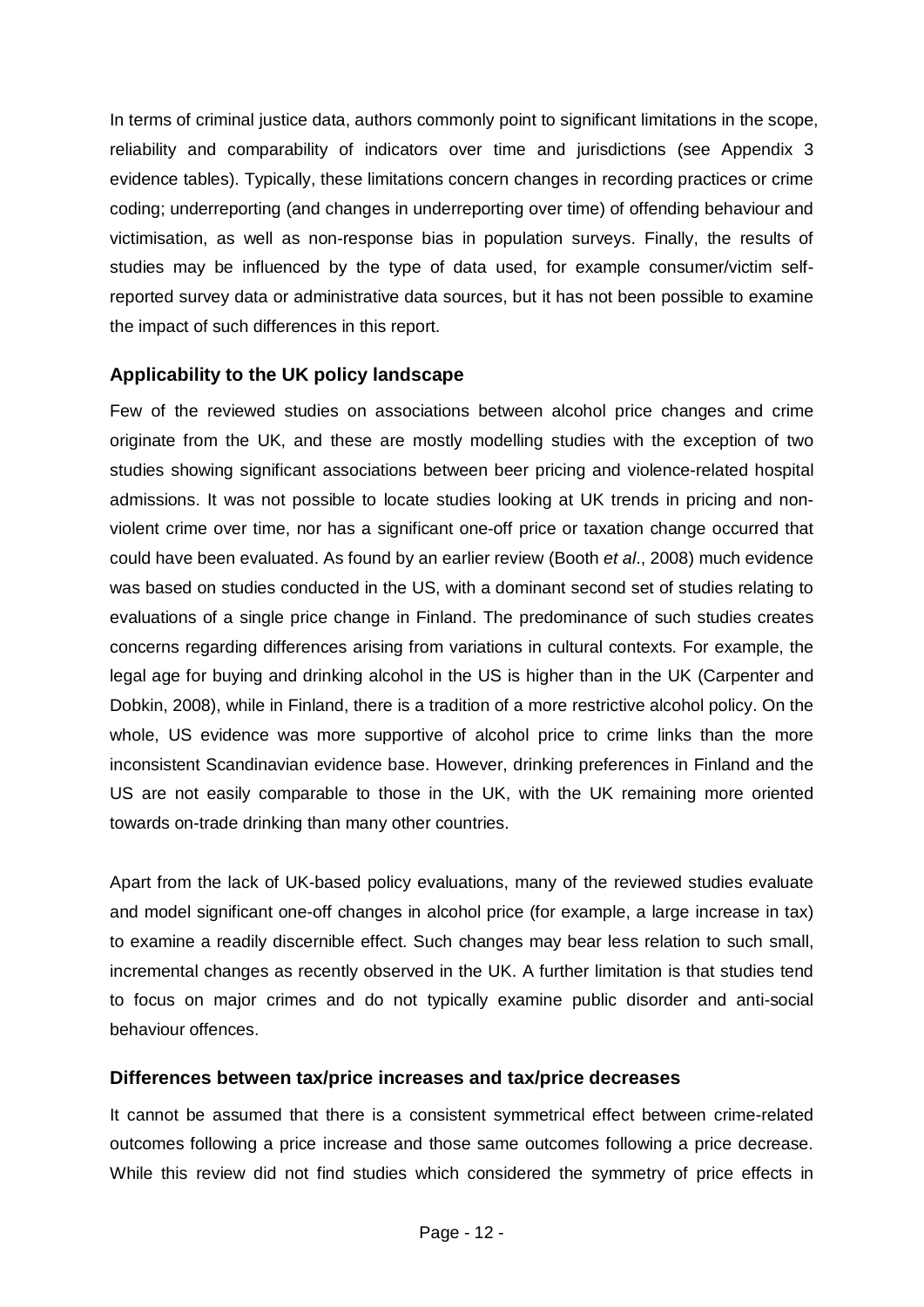alcohol pricing specifically, asymmetrical consumer responses to price increases and decreases have been reported in the economics literature. Generally, consumers appear to respond both more strongly and more rapidly to price *in*creases than price *de*creases (for example, Abe, 1998; Bidwell, Wang and Zona, 1995). For this reason, this review presents evidence on these two types of price/policy change separately. Consistent with the general economics literature, effects seem to be more readily detected for price increases than for decreases, although this picture is somewhat complicated by the lack of comparability of study methods and settings. It should also be noted that asymmetrical responses to price increases or decreases may depend on the ordering of the change and not only on increases versus decreases. This is because consumer behaviour may adapt and preferences change.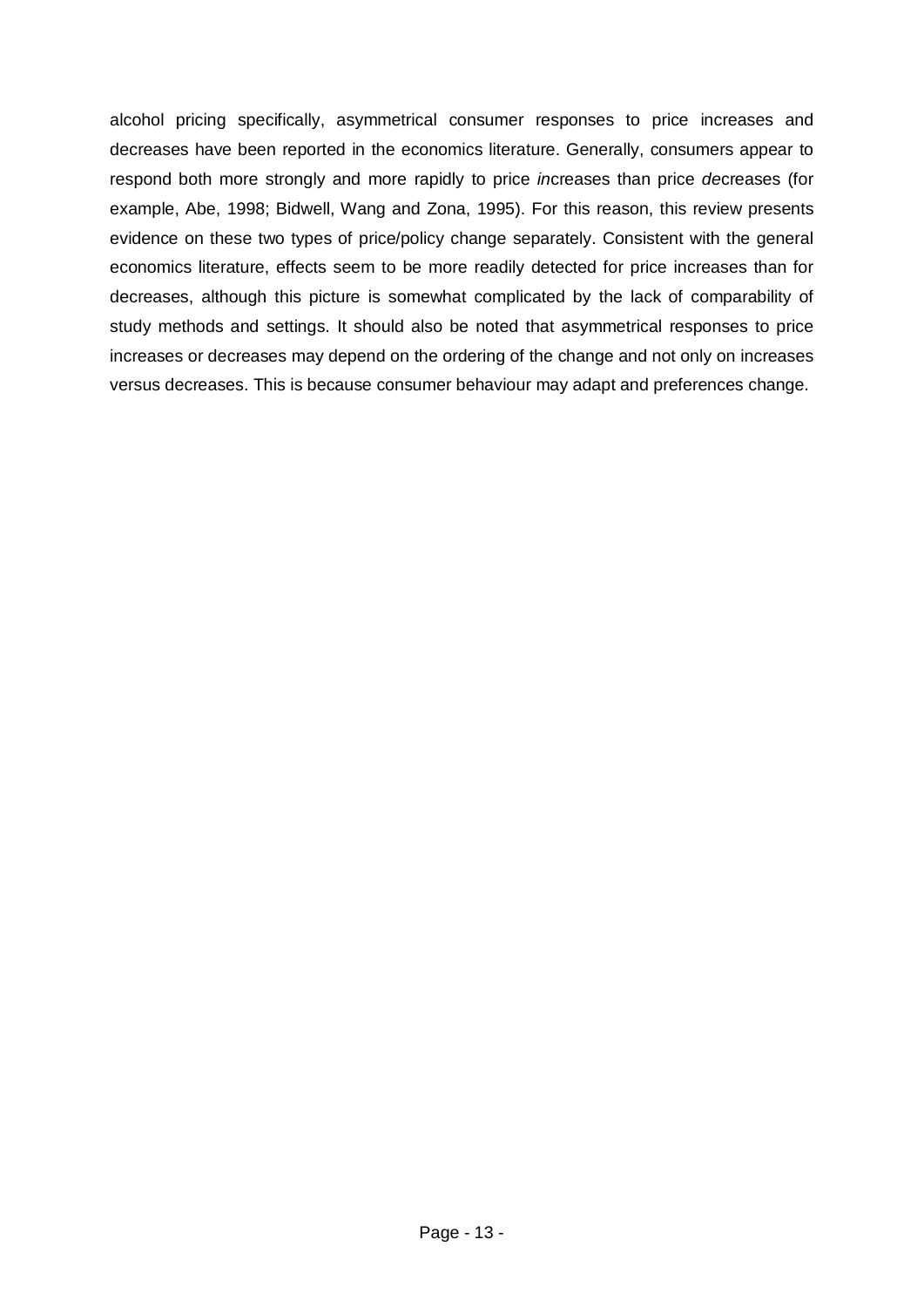## **2. Effects of alcohol tax or pricing changes on crimerelated outcomes**

### <span id="page-13-0"></span>**Effects of alcohol pricing on overall level of crime**

#### **Details of studies**

The effects of alcohol pricing on crime in general were covered in five studies, represented by six papers, with the earliest published in 1996 and the most recent in 2009. Two studies were conducted in the US (Chaloupka and Wechsler, 1996; Saffer, 2001), two in the UK (Purshouse *et al.,* 2009a and 2009b) and the remaining study was reported in two papers from Finland (Herttua *et al.,* 2008a; Mäkelä Österberg, 2009). The Finnish study reported a natural experiment when quotas for travellers' tax-free imports of alcoholic beverages from other EU countries were abolished and excise duties on alcoholic beverages reduced in 2004, so that prices dropped by an average 33%. One US study (Saffer, 2001) evaluated the effect of a 1991 price rise.

A UK modelling study by Purshouse *et al*. (2009a) examined the potential impact of introducing varying thresholds of minimum price for a unit of alcohol, from 20p through to 70p, different discount restrictions in the off-trade, as well as targeted and general price increases in England for the total population and various subgroups of drinkers.

### **Results**

**Summary:** Evidence from both natural experiments and modelling studies support a link between alcohol pricing and overall crime: increases in tax/price were associated with reductions in overall crime whereas decreases in tax/price were associated with an increase in overall crime. Evidence was based on a small number of studies. The two UK-based studies were policy appraisals.

**Evaluation studies:** A study examining the impact of an actual increase in the price of beer in 1991 on young drinkers (Saffer, 2001) concluded that increased beer taxes reduced crime. Two studies analysed the effects of lowering alcohol prices. Chaloupka and Wechsler (1996) found that drinking practices of female US college students were sensitive to the price of beer, and lower prices and easy availability of alcohol on campus were correlated to more binge drinking and crime. Following an excise reduction of, on average, 33% in Finland in 2004, Mäkelä and Österberg (2009) reported an across-the-board increase in alcohol-related harms including crime-related outcomes. This increase in alcohol consumption and in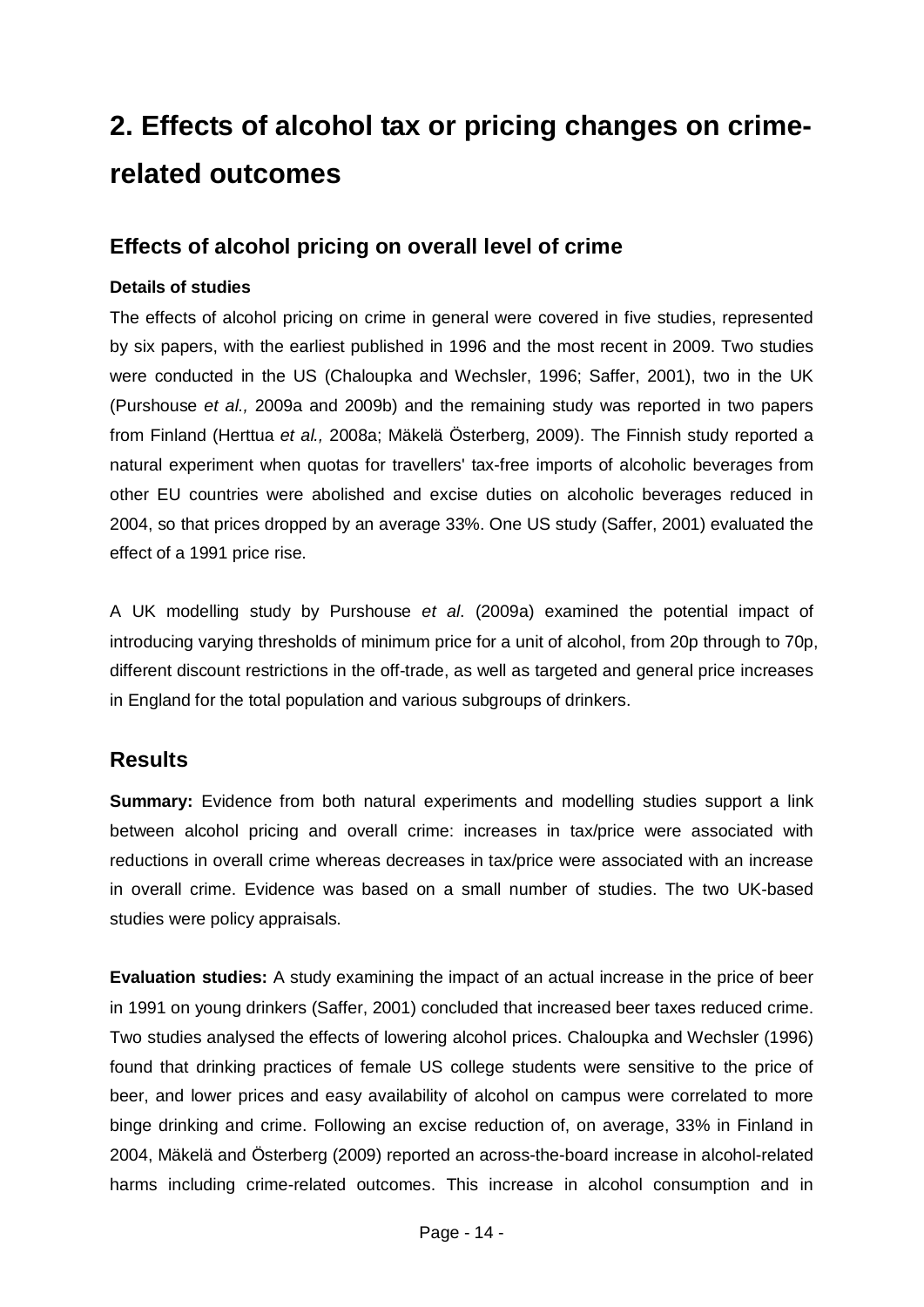associated harms led to a recent policy U-turn within Finland. At the beginning of 2008 the Finnish Government increased the tax on spirits by 15% and on beer and wine by 10%. In January 2009 the tax on all alcohol increased by 10% and in October by an additional 10% in an attempt to curb alcohol consumption and related harm (Helakorpi, Mäkelä and Uutela, 2010). The conclusion from evaluation studies only was that a higher beer price was associated with a reduction in crime (one study) and a lowering of beer prices (one study) or an excise tax reduction (one study) was associated with an increase in crime.

**Modelling studies:** Reductions in overall crime following modelled price rises were estimated in two UK studies; Purshouse *et al.* (2009a) projected the effects of minimum unit prices, discount restrictions, general price rises on numbers and types of crimes for England. Estimated effects for minimum pricing ranged from savings of 500 to 83,000 crimes per year, with effectiveness estimates increasing steeply for higher minimum pricing thresholds. A 25% price increase affecting all beverages was estimated to lead to savings of 160,000 crimes per year, and a total discount ban in the off-trade sector to savings of 16,000 crimes. A second study (Purshouse *et al*., 2009b) provided corresponding results for Scotland. In both modelling studies, crime harms were estimated to reduce as prices are increased, and crime reductions took place across the spectrum of violent crime, criminal damage and theft, robbery and other crimes. Crime harms were estimated to reduce particularly for 11 to 18 year-olds, who are disproportionately involved in alcohol-related crime and are affected significantly by targeting price rises at low-priced products. Hazardous drinkers aged 18 to 24 would be most affected by policies targeting prices in the on-trade sector. Crime avoided comes more from harmful and hazardous drinking groups than from moderate drinkers, whose consumption is less affected by most pricing policies. The lowest minimum pricing thresholds modelled would have marginal effects on crime.

## <span id="page-14-0"></span>**Effects of alcohol pricing on violence (including assault)**

#### **Details of studies**

In terms of specific crime types studies meeting the inclusion criteria for an association between pricing of alcohol and violence were by far the most plentiful. A total of 20 papers, reporting 17 studies, were identified with the earliest published in 1992 and the most recent in 2009. The majority of the studies were conducted in the US. However, studies from Sweden, Denmark, Finland, Australia and the UK were also represented. The most common type were modelling studies, followed by cross-sectional surveys and interview studies. There were two tax policy papers from an evaluation of the Living With Alcohol Project from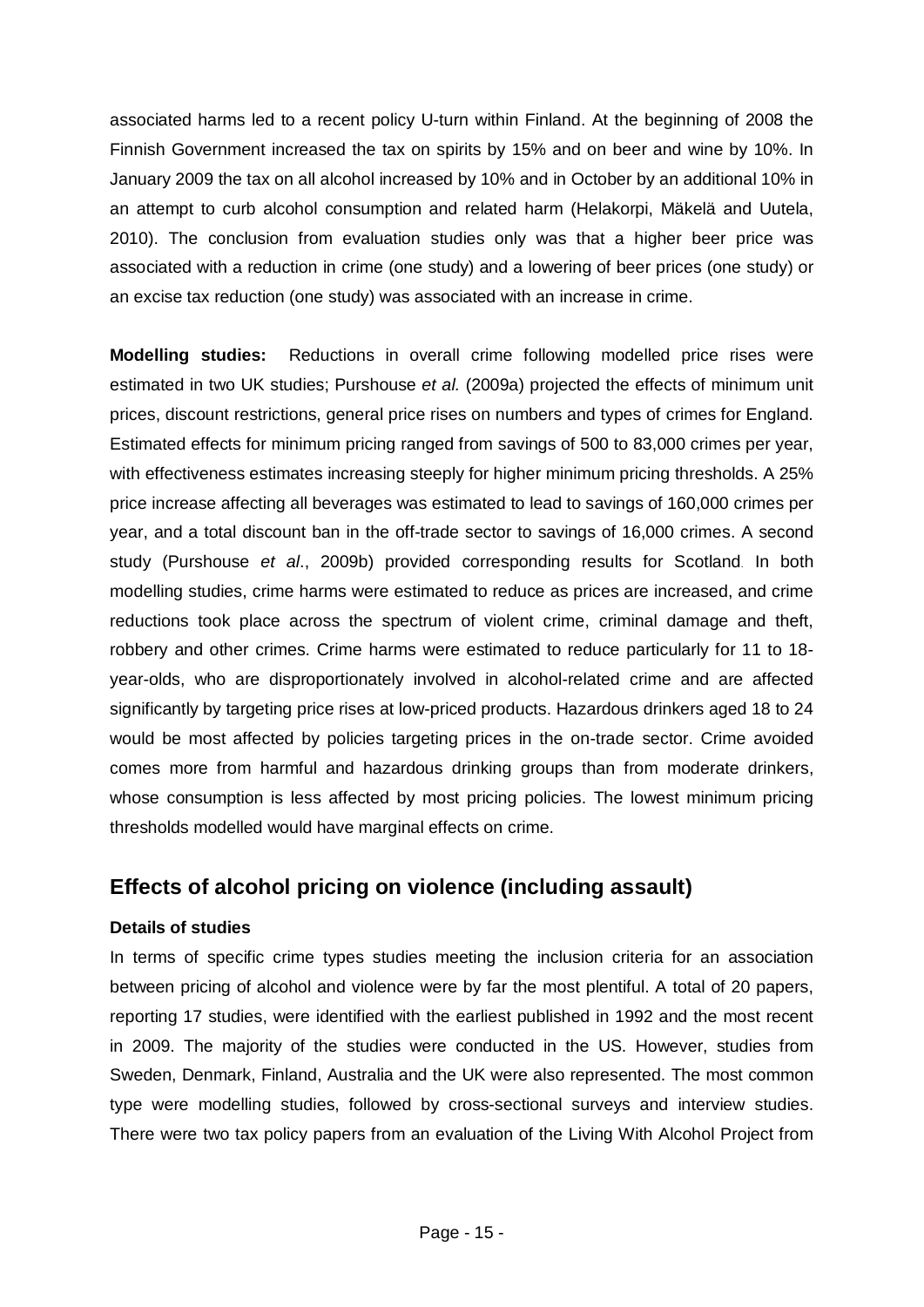the Northern Territory in Australia. Several UK studies examined the association of beer prices with presentations of violence-related injuries to emergency departments.

## **Results**

**Summary:** Evaluation studies from the UK and elsewhere yield a consistent pattern that an *increase* in the price of beer or in drinks with an alcohol content greater than 3% is associated with a reduction in violent crime. However, evaluations did not detect any corresponding changes associated with large *reductions* in alcohol tax, suggesting that price increases and decreases may not have symmetrical effects. Methodological as well as contextual factors may also be important in explaining findings as studies on tax increases and decreases stem from different countries (McCambridge and Kypri, 2009; Room *et al.,* 2009). With few exceptions, modelling studies consistently estimated that increases in alcohol price/tax would be associated with a reduction in violent crime and decreases in tax/price with higher rates of violent crime.

**Evaluations:** Evidence from natural experiments in Finland (Herttua *et al*., 2008a]; Herttua, Mäkelä and Martikainen, 2008b) and Denmark (Bloomfield, Rossow and Norstrom, 2009; Bloomfield *et al*., 2010) showed no link between significant tax reduction and violent crime rates or related hospitalisations, except in the underage drinker group for the latter. In Finland, although assault and battery rates increased by 4.5%, this was not significant. It has been suggested that alcohol consumption may already have been at high levels and therefore less responsive to price decreases (saturation). Bloomfield *et al*. (2010) also point to a contradiction between survey-based harm indicators (showing a decrease in harm) and official health and social statistics, many of which show increases in level of harm. In two studies relating to the Northern Territory, Australia, experience of increasing tax on drinks with alcohol content of more than 3% (Chikritzhs, Stockwell and Pascal, 2005; Stockwell *et al.,* 2001) document a decrease in levels of violence after the introduction of a new beverage tax (combined with other programme activities). An international comparative study found that higher alcohol prices tended to be associated with lower rates of assault (Markowitz, 2000a). Similarly, an econometric analysis from the UK (Matthews et al. (2006) and Sivarajasingam et al (2006)) found strong associations between temporal and regional variations in beer prices and risk of hospital admission for violence-related injuries, as did a cross-sectional survey with respondents to 29 emergency departments in different regions from the same group (Sivarajasingam et al (2008). In summary, evaluation studies from the UK and elsewhere yield a consistent pattern across five studies that an *increase* in the price of beer (three studies) or in drinks with an alcohol content greater than 3% (two studies) is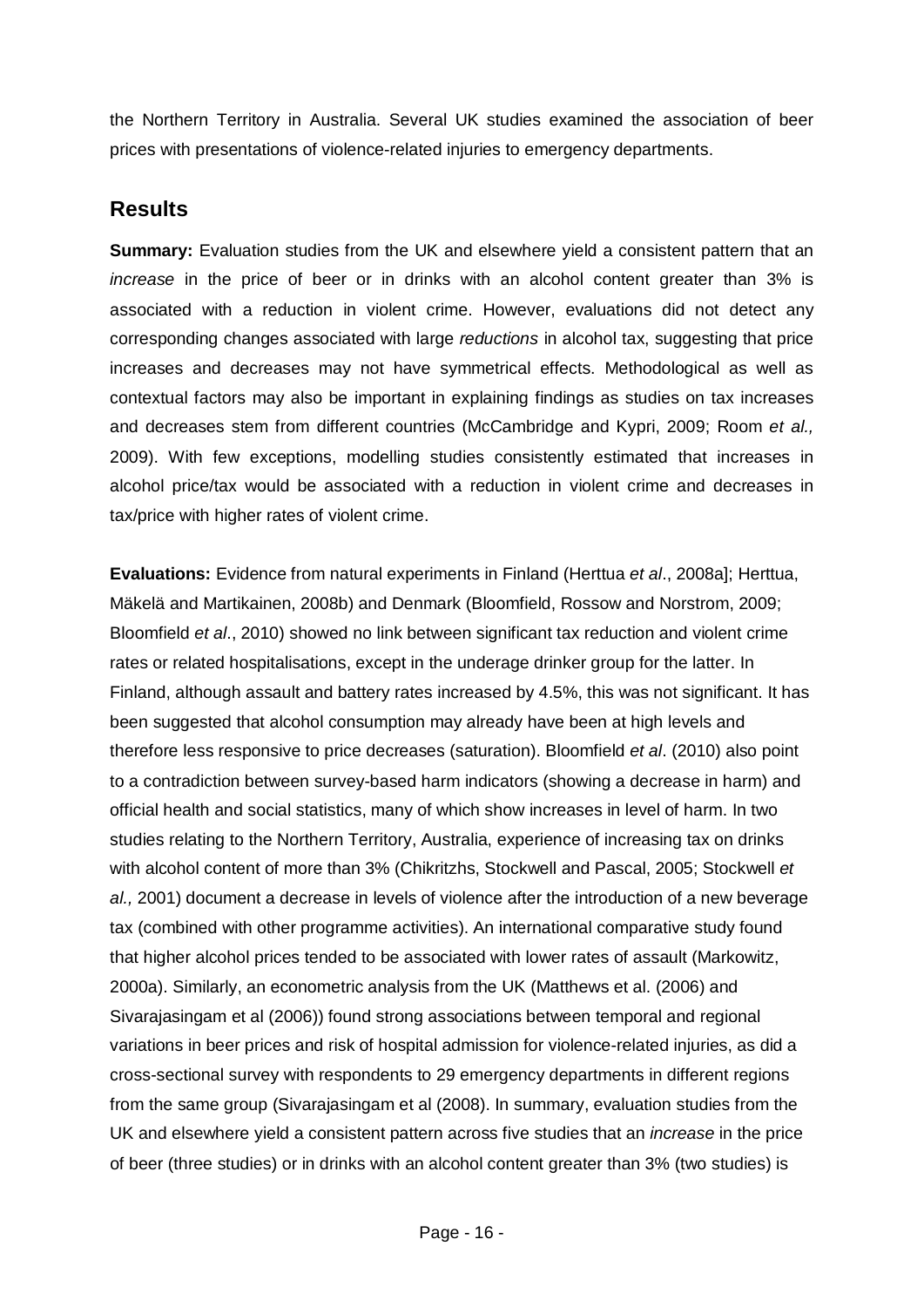associated with a reduction in violent crime. However, two evaluations from Scandinavia (three studies) did not detect any corresponding changes associated with large *reductions* in alcohol tax, suggesting that price increases and decreases may not have symmetrical effects.

**Modelling studies:** Evidence from the US, Scandinavia and the UK shows a generally consistent pattern, with violent crime rates estimated to increase as prices decrease, and decrease as prices increase. Andreasson *et al.* (2006) modelled for Sweden that expected tax decreases (40% for spirits and 15% for wine) would be associated with significant increases in assault rates (1,600 extra assaults). In four concurrent older modelling studies, Cook and Moore (1993c) estimated that a 10% increase in beer tax would be associated with a 3% decrease in violent crime, no decrease in assault (Cook and Moore, 1993b) or a 0.26% reduction in assault (Cook and Moore, 1993a). Chaloupka and Saffer (1992) estimated that an increase in beer tax would not result in a change to assaults. The four models are based on different US geographical regions, datasets and methods, which may explain the inconsistent results. Grossman and Markowitz (2001) modelled that for US college students, a 10% increase in the price of beer would be associated with a decline from 12.3% to 11.7% for trouble with police/authority and a decline from 31.2% to 30.2% in verbal/physical fights. They estimated that a 10% increase in the price of beer would reduce the number of college students involved in violence each year by 4%. Holder *et al*. (1995) estimated, in the context of EU accession, that for Sweden and Norway a reduction in taxation and abolition of retail monopolies would lead to an increase in alcohol consumption and violence, with an additional litre of per capita consumption related to a 9–10% increase in assault rates. Utilisation of the US National Crime Victimization Surveys allowed Markowitz (2000b and 2005) to project that a higher beer tax would decrease probability of being a victim of assault by between 0.03 and 0.05%. The two recent UK modelling studies (Purshouse *et al*., 2009aand 2009b) on the effects of minimum alcohol pricing, discount bans and general price rises in England and Scotland again estimated reductions in violent crime as prices increase. For example, in England, low levels of minimum price (20–30p per unit) were not estimated to affect violent crime substantially, but higher levels had increasing effects, with estimated reductions of 2,100; 7,700; 14,800 and 22,100 violent crimes per year for minimum price thresholds of 40p, 50p, 60p and 70p per alcohol unit (=10ml ethanol), respectively. A total ban on off-trade price discounting was estimated to reduce violent crime by 4,400 cases per annum, a 10% across-the-board price increase by 15,100 and a 25% across-the-board price increase by 37,800.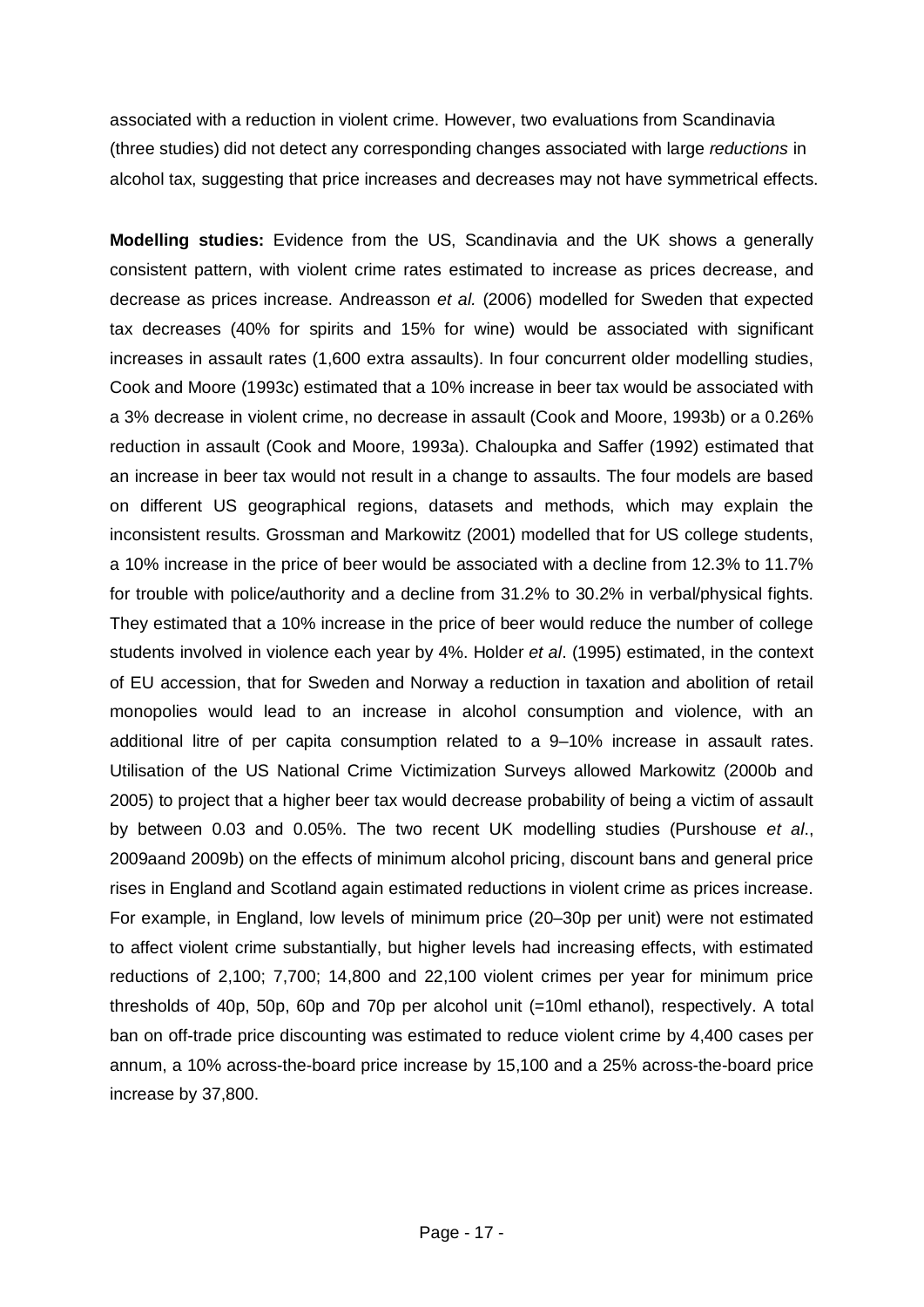## **Homicides**

#### <span id="page-17-0"></span>**Details of studies**

The inclusion criteria for the effects of alcohol prices or taxes on homicides were met by eight studies, with the earliest published in 1992. The majority were econometric/modelling studies from the US, augmented by several correlational studies. One appraisal anticipated what would happen following a price policy change in Sweden. Another study evaluated what actually happened when alcohol duty rates were lowered in Finland.

## **Results**

**Summary:** Evidence regarding an association between alcohol pricing and homicide is inconclusive.

**Evaluations:** Sloan, Reilly and Schenzler (1994) used an alcohol price index (1982–88) relative to the 1990 base year and found no significant effects for primary cause deaths. Zeoli (2008) was unable to support a hypothesis that an increase in federal or state beer taxes would lead to a reduction in intimate homicide. However, Zeoli points out that the observed increases had been very small. Sen (2006) reports a significant correlation between child homicide deaths and beer tax rates (elasticity -0.19),<sup>[f](#page-17-1)</sup> and goes on to suggest that a 10% rise in beer tax would be associated with a 2% drop in child homicide if the relationship was causal. In summary, the three evaluations yield inconclusive results, with one study reporting a significant correlation between child homicide and beer tax, and the other two observing no significant change in overall homicide rates associated with alcohol price increases (one study) or higher beer taxes (one study). It is unclear whether the studies were statistically powered to detect small effects.

**Modelling studies:** Most studies report econometric projections. Several US studies (Chaloupka and Saffer 1992; Cook and Moore, 1993a and 1993b) projected that tax increases would lead to modest reductions in homicide. A further US modelling study (Cook, 2007) estimated no significant change in the homicide rate after a hypothetical beer tax rise, whereas a final study estimated no increase in homicides following an decrease in taxation in Sweden (Andreasson *et al.,* 2006).

<span id="page-17-1"></span>f <sup>f</sup> Price elasticity is an economic term used to define the relationship between the price of a product and its demand. Demand for alcohol is relatively price inelastic; for example, a 10% price rise would lead to a less than 10% reduction in consumption.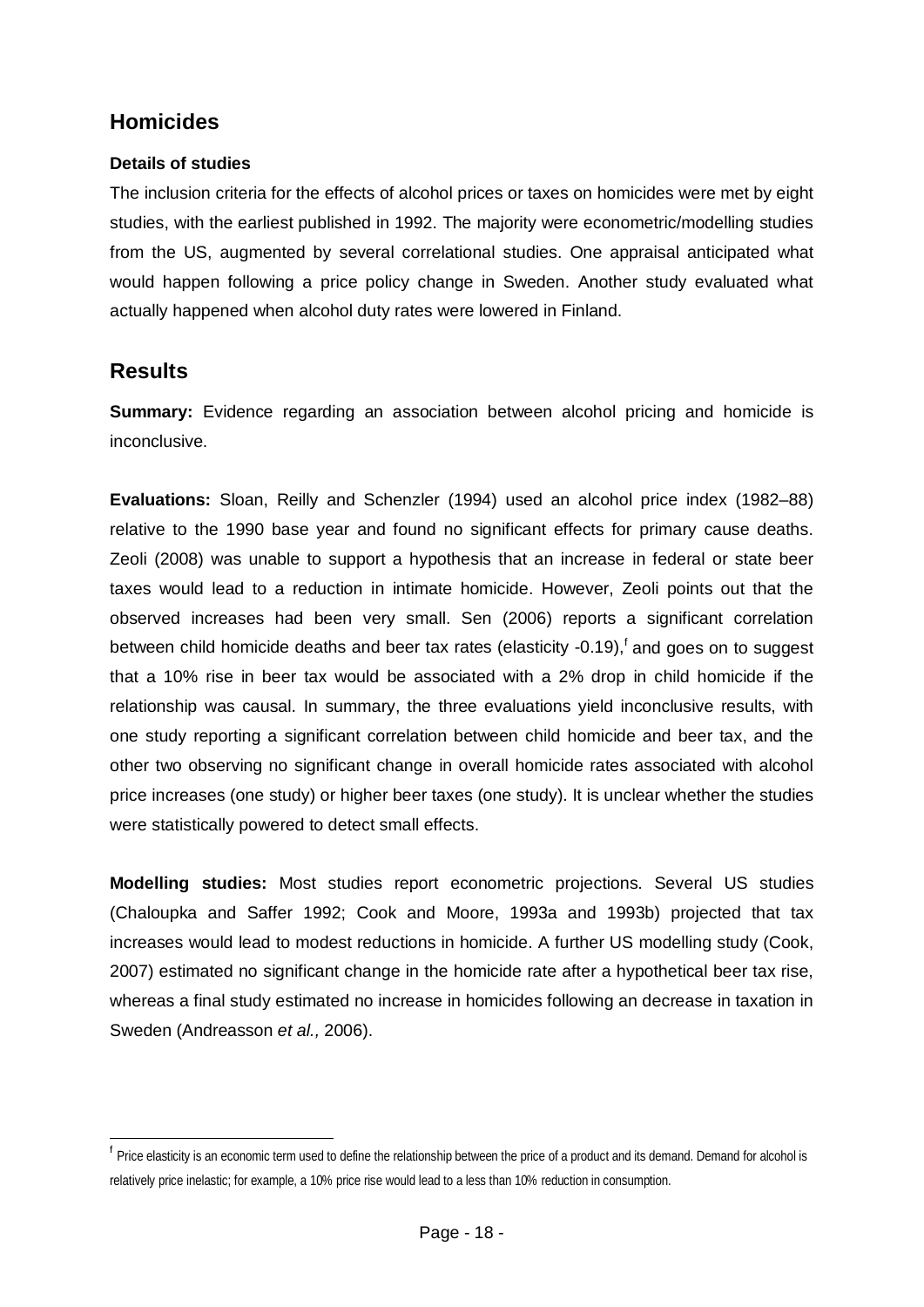## **Rapes (sexual assault)**

#### <span id="page-18-0"></span>**Details of studies**

There were eight studies that examined the association between rape and/or sexual assault and alcohol pricing, with the earliest published in 1992. Most were modelling studies conducted by two teams in the US.

### **Results**

**Summary:** With one exception, US modelling studies estimate a reduction in rape and sexual assault associated with beer tax/price increases. Survey-level correlational evidence suggests an association between higher alcoholic beverage prices and lower incidences of sexual assault, but a causal relationship has not been demonstrated in higher-level studies.

**Evaluations:** A large correlational study conducted by Markowitz (2000a) examined the relationship between the price of alcoholic beverages and the incidence of sexual assault in 16 countries. Using data from the 1989 and 1992 International Victimization Surveys, the sample comprised almost 50,000 respondents. Markowitz found that where country fixed effects were not included, higher alcoholic beverage prices were associated with lower incidences of sexual assault.

**Modelling studies:** Chaloupka and Saffer (1992) modelled data from the FBI's uniform crime reports for the 1970s and 1980s against the state excise tax on beer. They estimated that higher beer taxes were associated with lower rates of rape. Cook and Moore (1993a and 1993b) used panel data and annual data on rape from 48 neighbouring states (1979–88) to estimate that a 10% increase in beer tax would reduce rapes in the US by 1.3%. In a study of violence on college campuses Grossman and Markowitz (1999and 2001) used data from the large scale Core Alcohol and Drug Survey of college students (N=120,000) conducted in 200 US colleges or universities (1989–91). They calculated that a 10% increase in the price of beer would be associated with a decline from 14.3% to 13.8% in 'sexual misconduct'. A US nationwide study by Markowitz (2000b; 2005) estimated that higher beer taxes would not lead to a change in cases of rape.

### <span id="page-18-1"></span>**Domestic violence**

#### **Details of studies**

There were four studies (five papers) that met the inclusion criteria for alcohol pricing and domestic violence, published between 1998 and 2008.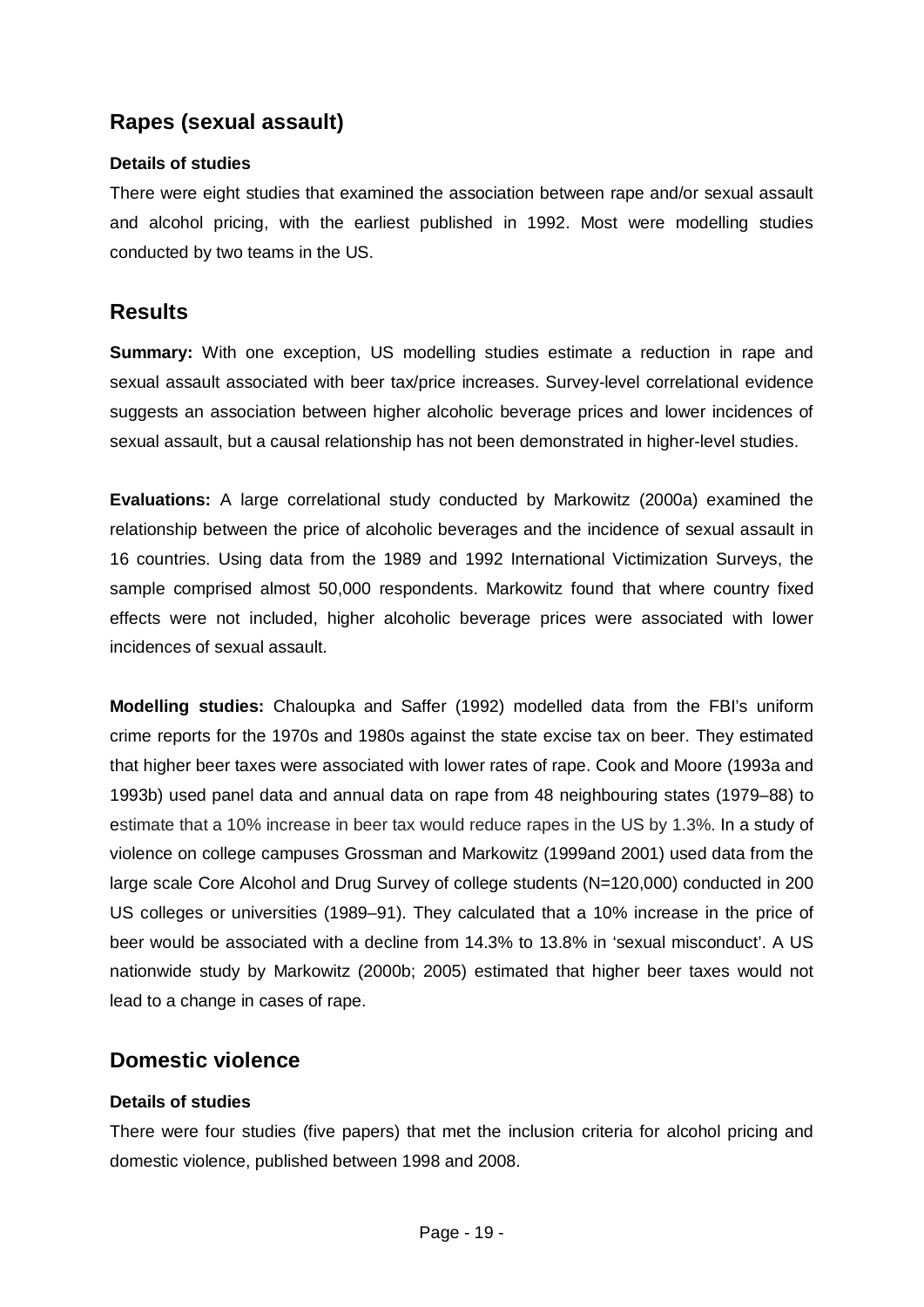## **Results**

**Summary:** Modelling studies indicate a possible effect of alcohol price increases in reducing domestic violence. In contrast, a natural experiment found no significant difference in the reduction in domestic violence following a 33% average tax reduction.

**Evaluations:** In their study of an average 33% price reduction in Finland, Herttua *et al.* (2008a) and Herttua, Mäkelä and Martikainen (2008b) found a slight decrease in the rates of domestic violence (non-significant).

**Modelling studies:** Markowitz and Grossman (1998) estimated that a 10% increase in beer tax would reduce child abuse by females, but not males, by around 2%. A subsequent study by the same team (Markowitz and Grossman, 2000) computed that a 1% increase in the tax on beer would decrease the probability of physical child abuse by about 0.33%. Commentators expressed surprise that this was only found to affect women, concluding that perhaps women were more sensitive to changes in beer price than men. Markowitz (2000c) examined the relationship between alcohol prices and spouse abuse. The study found that a 1% increase in the price per ounce of pure alcohol would decrease the probability of domestic violence towards women by 5.3%, but no effect was reported on domestic violence towards men.

## <span id="page-19-0"></span>**Drunk and disorderly behaviour**

#### **Details of studies**

Only two recent studies, both from Finland, met the inclusion criteria for examining an association between alcohol pricing/taxation and drunk and disorderly behaviour (Koski *et al.,* 2007; Mäkelä and Österberg, 2009).

## **Results**

**Summary:** Evidence from the two studies showed that drunk and disorderly behaviour was sensitive to changes in alcohol pricing/taxation. Actual taxation decreases were accompanied by an increase in drunk and disorderly behaviour.

**Evaluations:** Mäkelä and Österberg (2009) reported that following a 2004 excise reduction in Finland averaging 33%, arrests for drunkenness increased by 7%. Koski *et al*. (2007) found that the same taxation decrease was associated with an 11% increase in intoxicated individuals apprehended by the police due to drunk and disorderly conduct.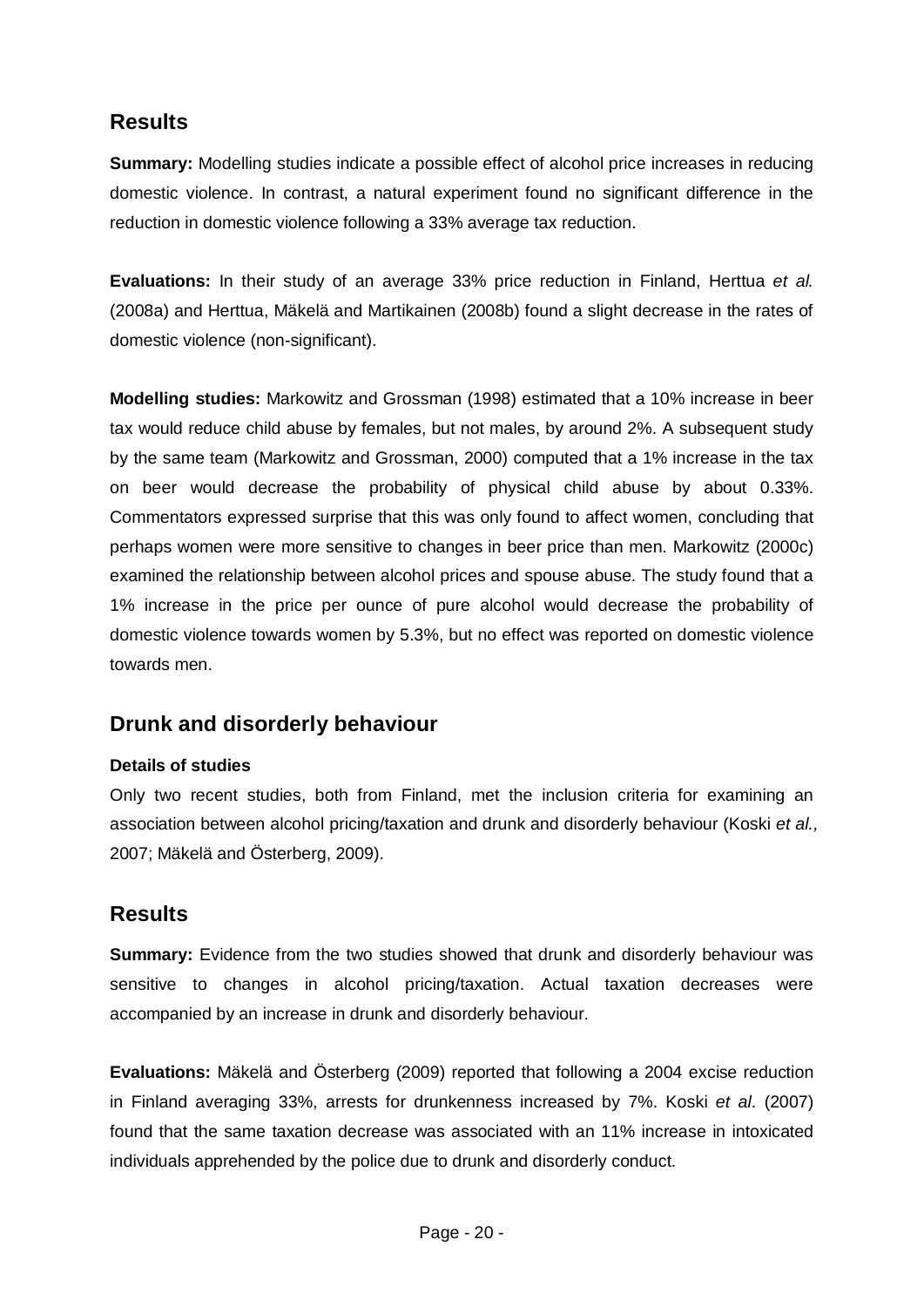## <span id="page-20-0"></span>**Public order offences**

#### **Details of studies**

Only one study, conducted in Finland, met the inclusion criteria for examining the relationship between alcohol price/tax and public order offences.

### **Results**

**Summary:** The only study that was available found that an alcohol tax reduction of 33% in Finland was associated with a reduction in public order offences.

**Evaluations:** Herttua *et al* (2008 evaluated a tax reduction, with no corresponding modelling studies. This study found that a substantial tax reduction of 33% was accompanied by a 13.6% reduction in public order offences (violating domestic peace). The authors provided two possible explanations for their unexpected finding. First they suggested that in Finland the association between alcohol consumption and violence was not as strong as might have been expected on the basis of earlier studies. Second, they suggested that it was heavy drinkers who were most likely to increase their alcohol consumption following the price reduction. So while they observed an increase in custody due to intoxication, resulting from an increased number of arrests among 'regulars' they noted that the number of arrests among the more occasional arrestees did not increase. This provided evidence for the importance of factoring in drinking patterns into any analyses of crime-related outcomes.

## <span id="page-20-1"></span>**Criminal damage**

#### **Details of studies**

There were four studies that met the inclusion criteria for the effect of alcohol on criminal damage, two from the US (both 2001) and two from the UK (both 2009).

#### **Results**

**Summary:** An actual increase in beer price was correlated with a reduction in self-reported perpetration of criminal damage offences, a finding consistent with projections from three modelling studies from the US and the UK.

**Evaluations:** Saffer's (2001) correlational study used data from 32,000 people in the 1991 National Household Survey on Drug Abuse with data on state beer taxes and found that beer taxes reduce the likelihood of self-reported arrest, property crime, and property damage.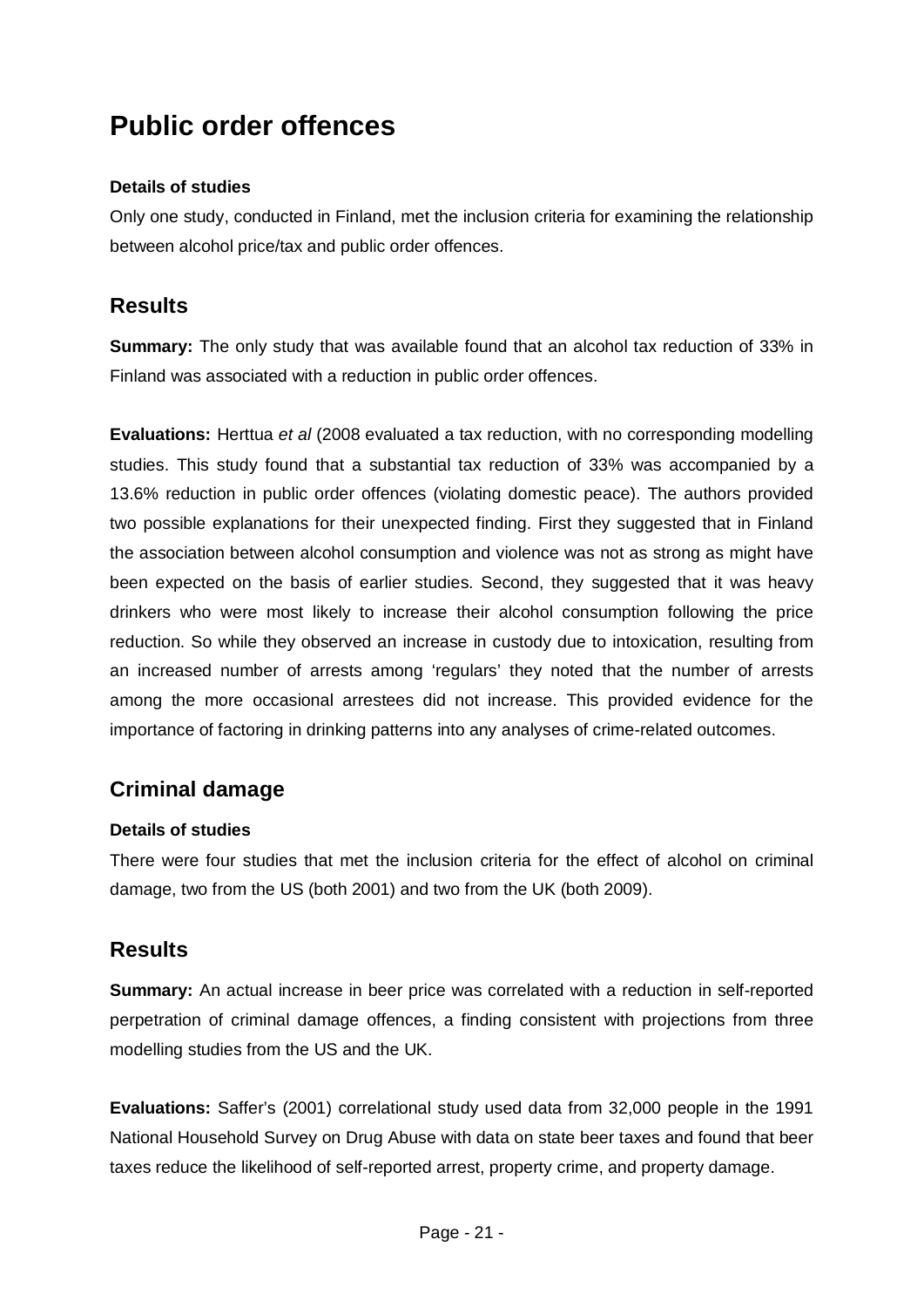**Modelling studies:** Using data from a survey of 120,000 college students, Grossman and Markowitz (2001) modelled an inverse relationship between increase in beer prices and four types of violence, estimating that a 10% increase in the price of beer would be associated with a decline from 7.5% to 7.1% for property damage. Purshouse *et al*. (2009aand 2009b) estimated that pricing policies could reduce criminal damage in England and Scotland. A 10% across-the-board price rise on all products (this is not the same as a 10% rise in taxation) in England was estimated to reduce criminal damage by 27,600 offences per annum. A total ban on off-trade discounting was estimated to reduce offences by 6,200 per year, with partial restrictions on discounting having smaller effects. Minimum prices below 40p would have little effect, but levels from 40p to 70p per unit were estimated to see increasing levels of effectiveness (for England: reductions of 2,200 criminal damage offences per annum for 40p, 10,300 offences at 50p, and 30,000 offences per annum at 70p).

## <span id="page-21-0"></span>**Robbery**

#### **Details of studies**

Referring to six separate studies, eight papers met the inclusion criteria examining an association between alcohol pricing and robbery, with the earliest published in 1992 and the most recent in 2005. The majority of the studies were conducted in the US.

## **Results**

**Summary:** The evidence regarding the probability that increases in alcohol prices or higher taxes would be associated with a lower incidence of robbery is contradictory. A natural experiment in Finland found no significant difference in robbery, while a multinational comparison found associations between pricing levels and robbery rates. Modelling studies also provide inconclusive results.

**Evaluations:** A study by Markowitz (2000a) of 50,000 respondents across 16 different countries found that higher alcoholic beverage prices was associated with lower incidences of robbery, assault, and sexual assault in models where country fixed effects were not included. In contrast, a natural experiment in Finland found no significant change in robbery rates (indeed, it reported a non-significant reduction of 12.4%) following a tax decrease.

**Modelling studies:** Carried out in 1992/93, three US modelling studies estimated that raising beer taxes would reduce robberies (Cook and Moore, 1993a and 1993b; Chaloupka and Saffer, 1992). However, a later US modelling study (Markowitz, 2000b and 2005)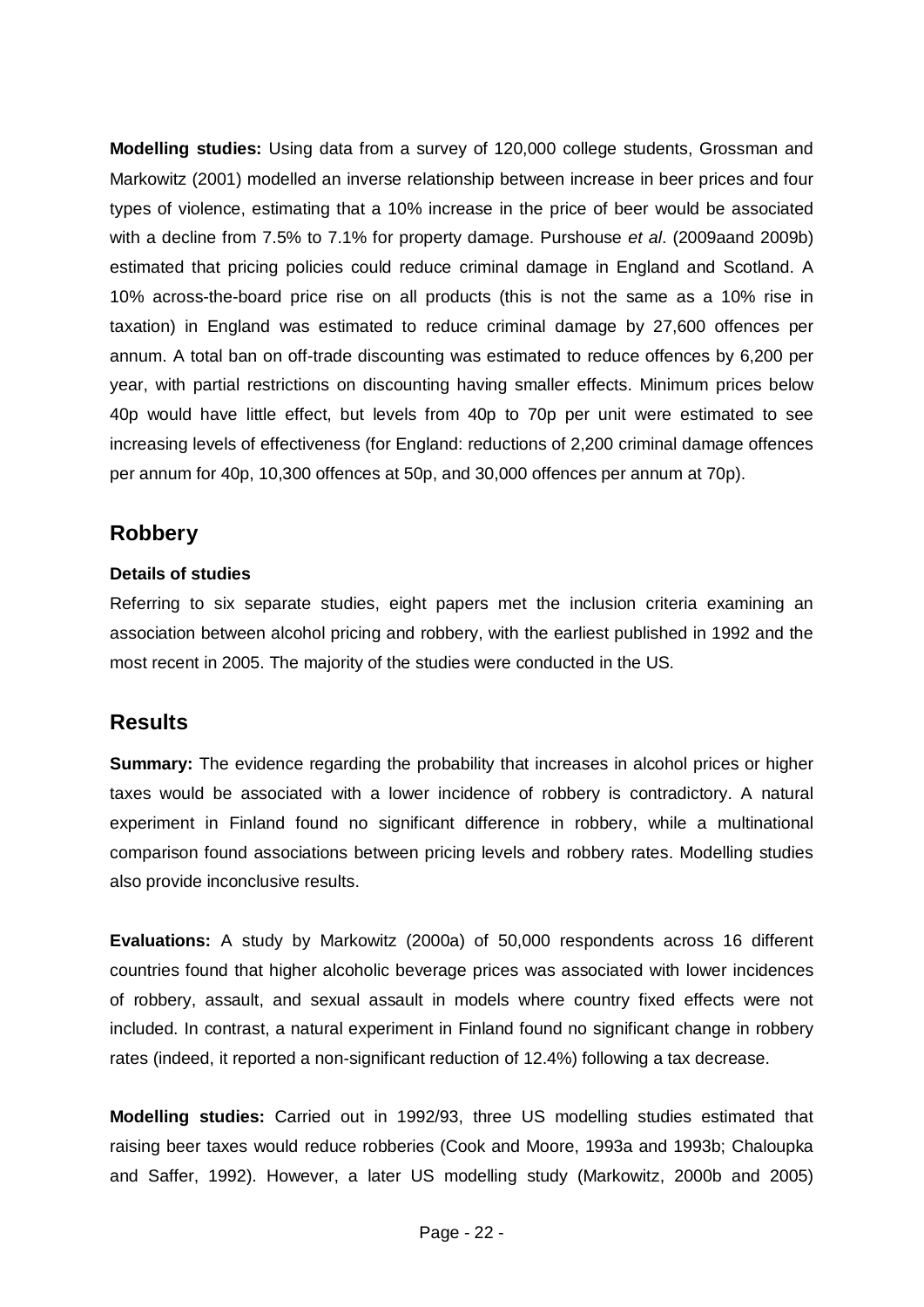estimated that higher beer taxes would not affect the rates of robbery. Considerable uncertainty exists regarding the effects of price on alcohol-related robbery.

## <span id="page-22-0"></span>**Anti-social behaviour**

#### **Details of studies**

There were no studies that met the inclusion criteria for examining the relationship between alcohol pricing and anti-social behaviour.

## **Results**

None.

Extensive searches found no specific evidence for an association of anti-social behaviour with the pricing of alcohol. Anti-social behaviour has no internationally recognised definition, is difficult to record consistently, and does not figure in the FBI list of crimes used by economists for the majority of econometric pricing studies of the 1990s and early 2000s.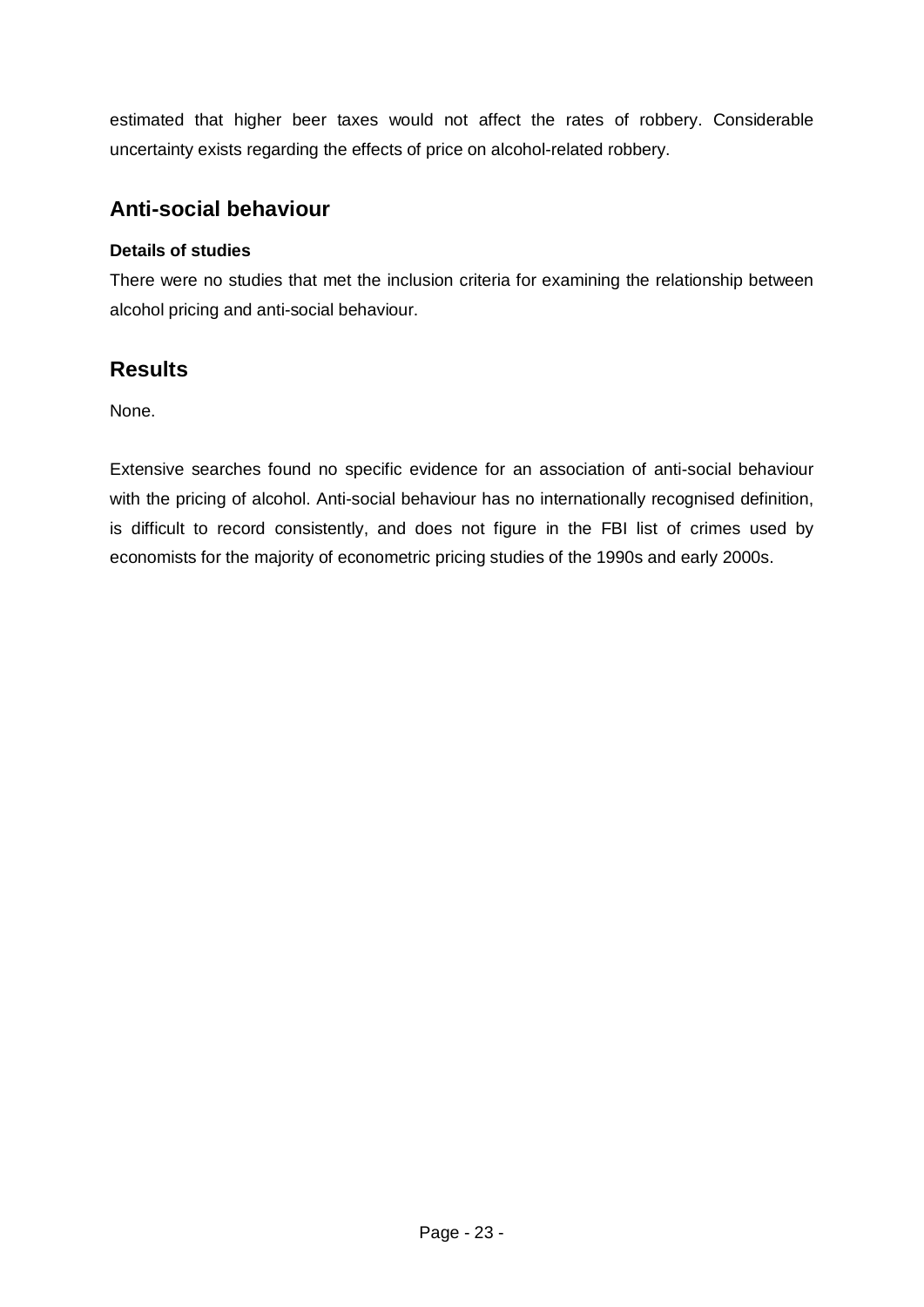## **3. Conclusions and points for consideration**

Compared with numerous studies on the association between alcohol pricing and consumption, the review found relatively few studies evaluating the effects of changes in alcohol pricing or taxation on crime. The studies mainly constituted natural experiments in Scandinavia, Australia or the US. Modelling studies, which estimate the likely effects of price policies, were more plentiful. On balance, the evidence base was stronger for overall crime and violent crime than for domestic violence, sexual assault and robbery. Very few studies covered criminal damage, public order offences and anti-social behaviour.

The main findings from the review are highlighted below.

- The evidence base for a direct association between alcohol taxation or price changes and crime-related outcomes mainly comprises studies that analysed what had happened following actual changes in alcohol price or tax, primarily in the US and Scandinavia, and modelling studies that estimated the expected effects of future alcohol tax or price changes and levels of criminal activity.
- This evidence suggested that, on the whole, price and tax *increases* tend to be associated with reductions in crime, whereas price and tax *reductions* have less consistent relationships with crime. There appeared to be relatively stronger associations between alcohol price and overall crime, violent crime, sexual assault, and a weaker association for criminal damage.
- Only a few studies, with sometimes inconsistent findings, were available for the links between alcohol pricing and specific offence types, namely; homicide, domestic violence, public order offences, drunk and disorderly behaviour, robbery and anti-social behaviour. Most, but not all, identified studies supported an association between increases in alcohol taxation/pricing and decreased crime. Thus, no firm conclusions can be drawn on whether or not there are direct effects of pricing changes on the latter types of offences.

Evidence from this review is consistent with previous forecasts of crime reductions following tax/price *increases* (Purshouse *et al*., 2009). Significantly, more recent evidence from Scandinavia examined tax/price *reductions* and this review concludes that it is not possible to demonstrate a symmetrical effect between the effects of price increases and corresponding effects from price reductions for specific crime-related outcomes.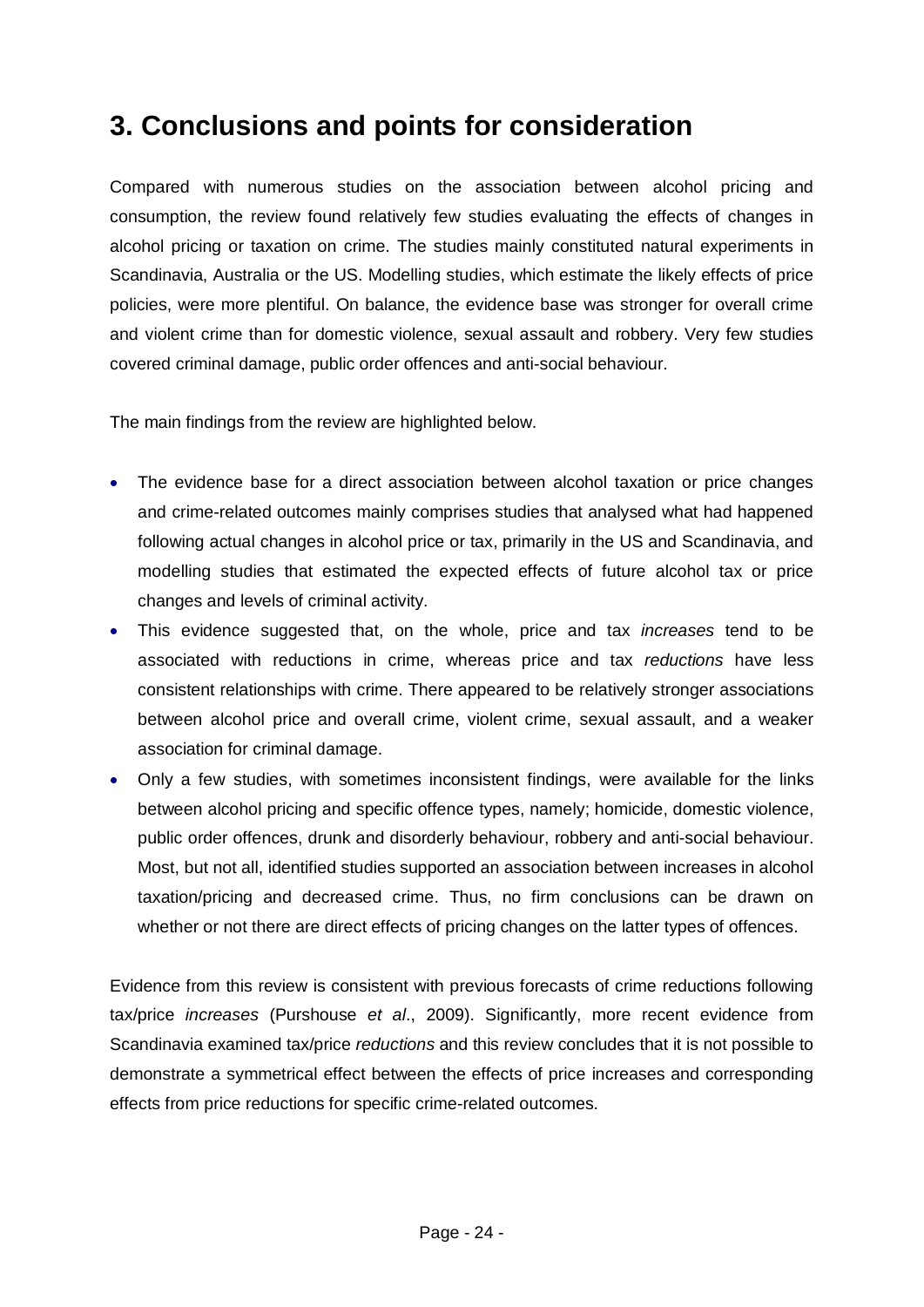Most studies supported an association between higher alcohol taxation/pricing and decreased crime. Available evidence typically focused on average patterns of consumption and was unable to clarify whether specific pricing policies were differentially related to patterns of drinking. The degree to which alcohol pricing and crime are directly and causally related or a product of common underlying individual and societal factors remains an active area of research, with various theoretical models proposed.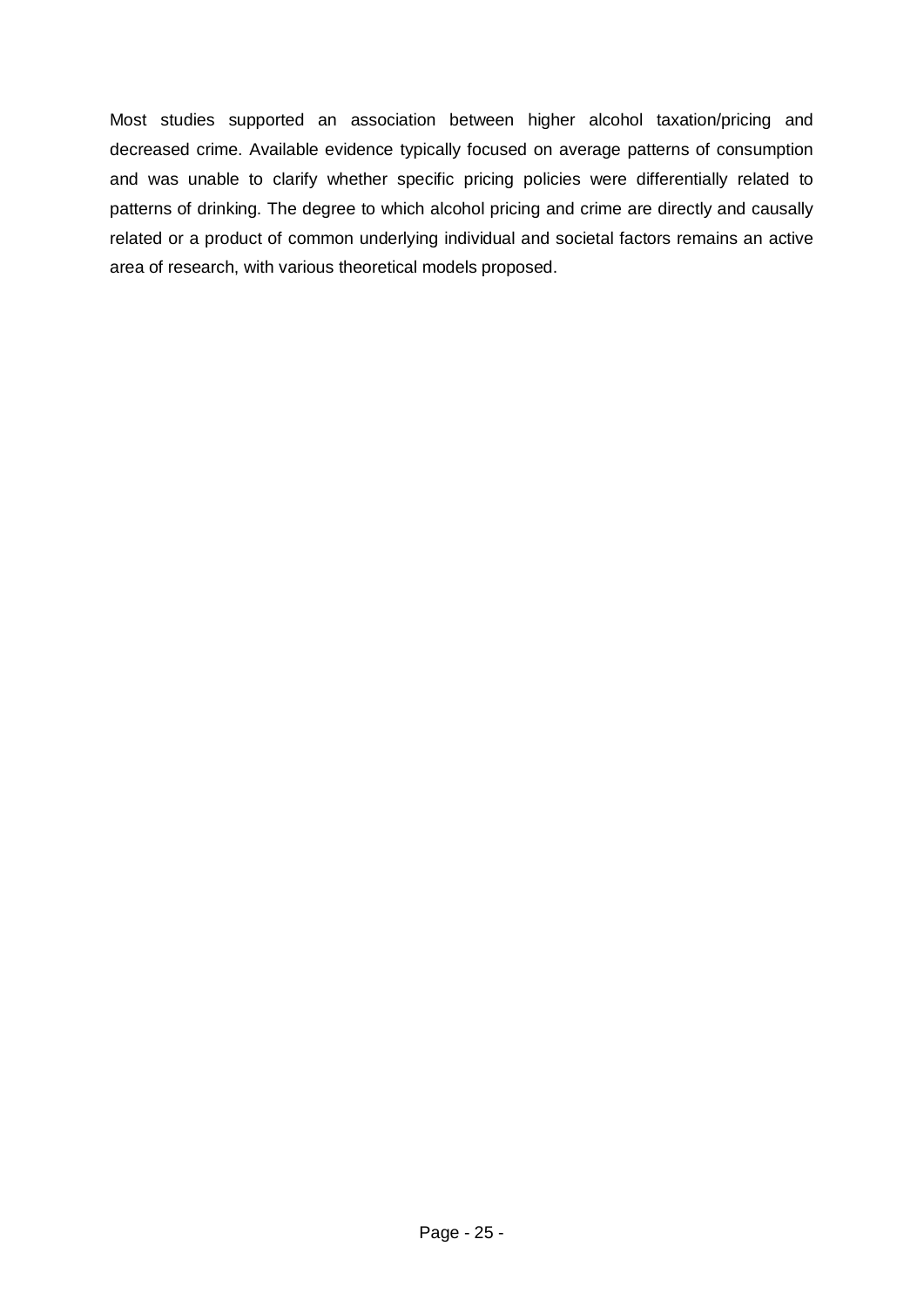## **Appendix 1: Detailed methodology**

## <span id="page-25-0"></span>**Use of terminology**

For consistency this report uses 'crime-related outcomes' to cover a pre-defined list of violence, crime and disorder-related phenomena including: violence, rape and sexual assault, domestic violence and child abuse, drunk and disorderly behaviour, public order offences, criminal damage, robbery, and anti-social behaviour. Where findings relate only to a particular type of crime then that crime is specifically identified.

## <span id="page-25-1"></span>**Criteria for inclusion and exclusion of studies**

This review focused on research published in English in 1990 and later. For inclusion in review one (Alcohol Pricing and Crime-related Outcomes) a study had to meet the following criteria:

- data published between 1990 to date
- in English language.
- measures at least one tax or pricing change/comparison as an 'input'
- measures at least one violence, crime or disorder outcome.

## <span id="page-25-2"></span>**Search strategy**

Details of each search phase and sources searched are presented here. An illustrative search strategy is included in Appendix 2. Full details of all search strategies for all sources are available from the authors on request.

#### **Phase 1: Initial broad scoping searches**

The aim of this phase was to identify studies for possible inclusion, to familiarise the assessment team with the relevant literature from the social science-related disciplines and to identify search terms to inform more detailed keyword strategies for Phase 2. Conceptually, the scope was alcohol and crime, and systematic reviews.

The assessment team searched five bibliographic databases, combining terms relating to alcohol with terms relating to crime. Search results were limited using systematic reviews filters (Wright and Sowden, 2004) and date restrictions (1990 to present). No language restrictions were applied. Searches were undertaken in early January 2010.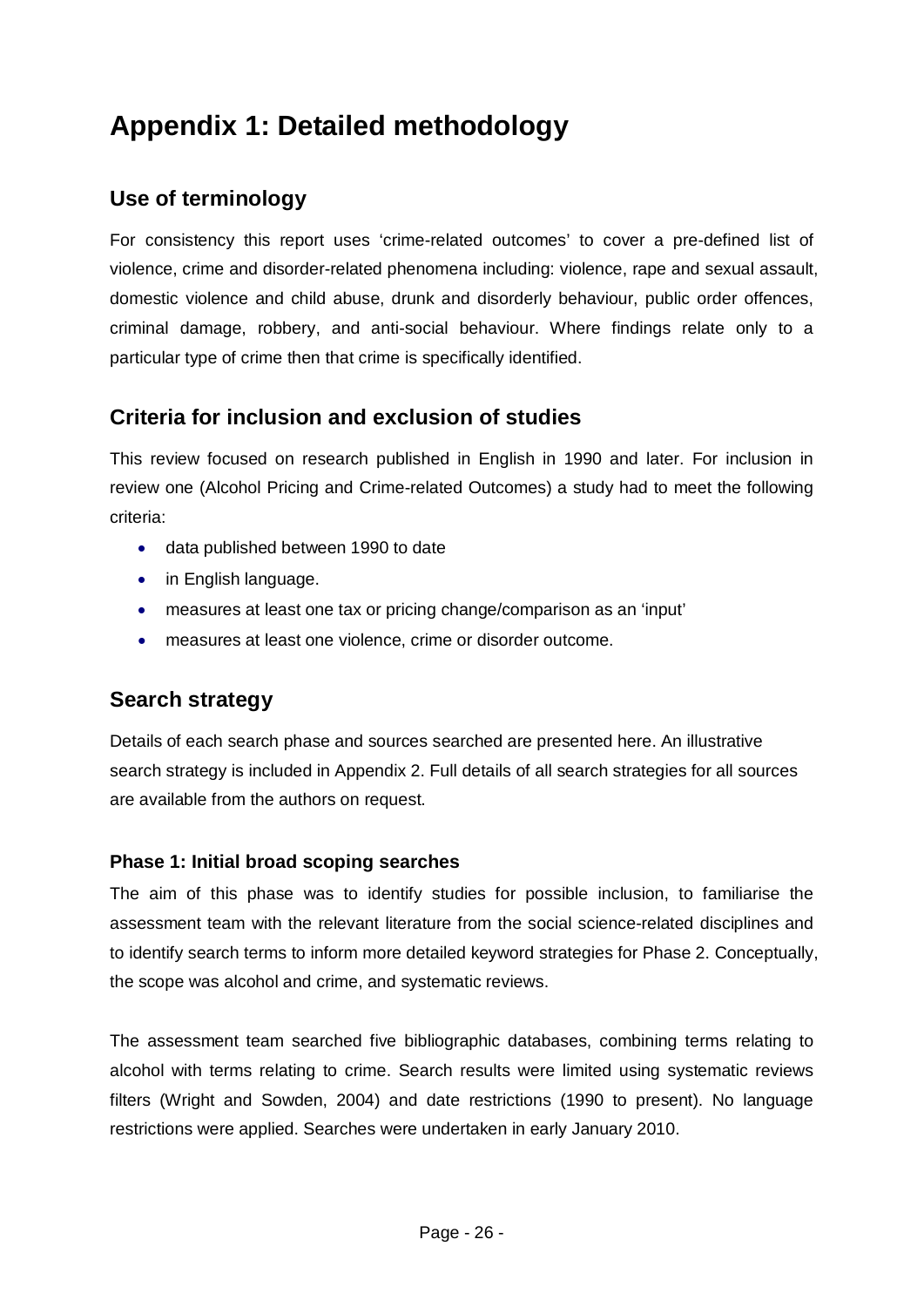#### **Sources searched**

| <b>Campbell Collaboration</b>                                 |
|---------------------------------------------------------------|
| NCJRS – National Criminal Justice Reference Service abstracts |
| SSCI - Social Sciences Citation Index                         |
| Sociological abstracts                                        |
| WPSA - World Political Science Abstracts                      |
|                                                               |

#### **Phase 2: Detailed searches**

These searches aimed to identify studies addressing specific questions for the review. Conceptually, the scope was:

- alcohol and price (or tax) and crime-related outcomes
- alcohol and consumption level and crime-related outcomes
- alcohol and location and crime-related outcomes.

In all, 12 bibliographic databases were searched. Terms were combined to identify studies relevant to any questions addressed by the review. Search results were not limited by study design. Date restrictions (2000 to present) were applied. No language restrictions were applied. Searches were undertaken in early February 2010.

#### **Sources searched:**

| ASSIA - Applied Social Sciences Indexes and Abstracts             |
|-------------------------------------------------------------------|
| <b>Campbell Collaboration</b>                                     |
| CINAHL - Cumulative Index to Nursing and Allied Health Literature |
| Cochrane Library                                                  |
| IBSS - International Bibliography of the Social Sciences          |
| <b>MEDLINE®</b>                                                   |
| NCJRS – National Criminal Justice Reference Service abstracts     |
| <b>PsycINFO®</b>                                                  |
| Social Care Online                                                |
| Sociological abstracts                                            |
| SSCI - Social Sciences Citation Index                             |
| WPSA - World Political Science Abstracts                          |
|                                                                   |

#### **Phase 3: Reference and citation searching**

Searches aimed to identify studies relevant to the specific questions addressed by the review, to triangulate results of bibliographic database searches, and to extend results of bibliographic database searches beyond stated date restrictions.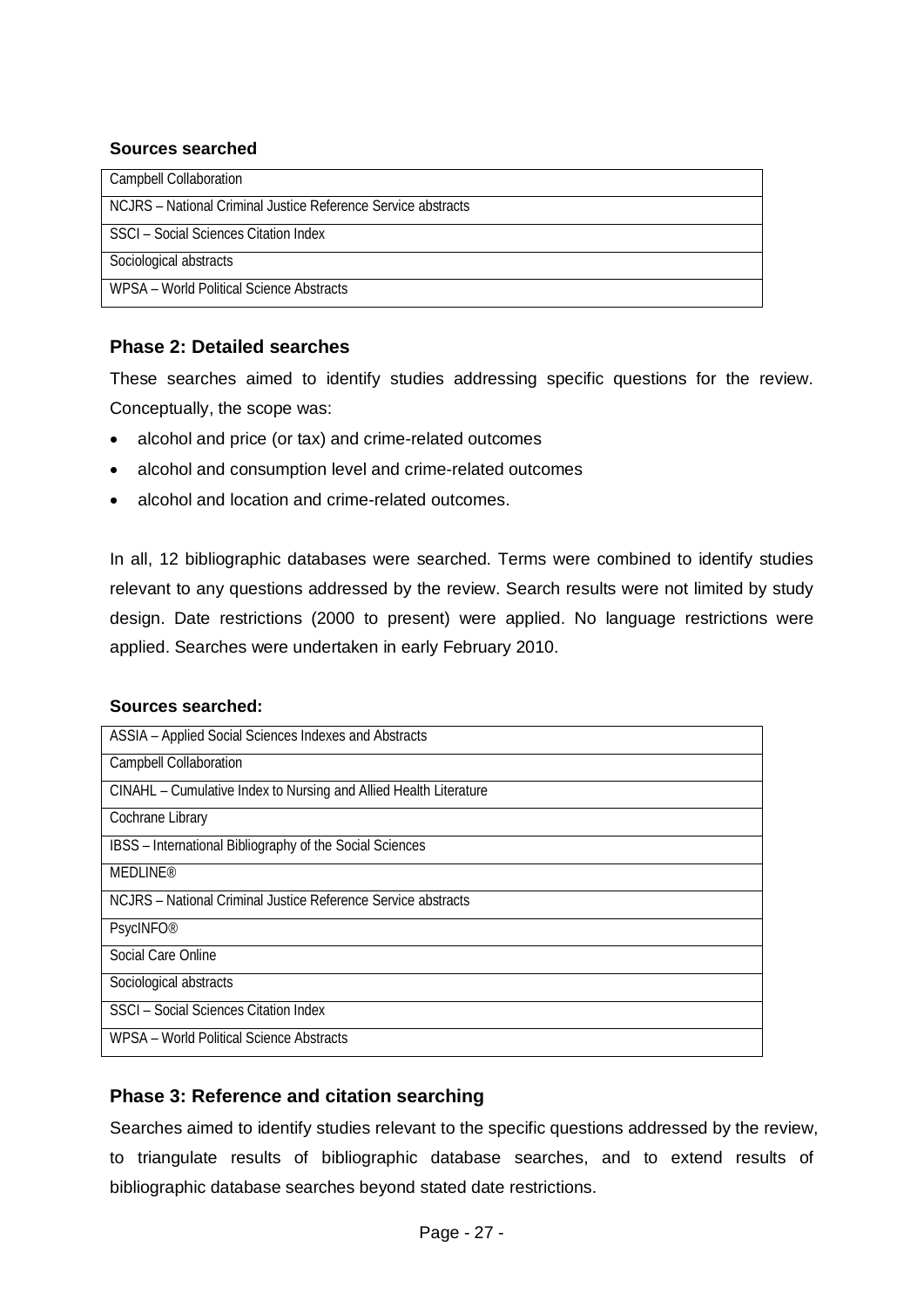Citation searches using the Web of Science (WoS) cited reference search facility and hand searching reference lists of key relevant studies were undertaken. Key relevant studies were identified through phases 1 and 2 of the search process, through previous projects (Booth *et al.,* 2008; Brennan *et al*., 2008) and through the expertise and knowledge of the assessment team. Targeted searches of the world wide web were also undertaken. This phase of searching iteratively ran concurrently with other search phases and lasted for the duration of the project (from January to February 2010).

In addition to the standard health and addiction-related databases, searches included the social science electronic databases such as criminal justice abstracts, BIDS, sociological abstracts, political science abstracts, the National Criminal Justice Reference Service [\(NCJRS\) abstracts database search](http://www.ncjrs.gov/App/AbstractDB/AbstractDBSearch.aspx) – summaries of more than 200,000 justice and substance abuse resources), PsycInfo and ISI Web of Social Sciences, as well as the publications sites of the government departments to identify government-funded research. Relevant professional networks were also accessed to identify grey literature and work in progress.

The review undertook a dual approach to the search strategy, combining traditional searches of bibliographic databases with calls for information from relevant individuals and organisations, and networking with key authors working in this area.

### <span id="page-27-0"></span>**Citation searches**

Markowitz, S. and Grossman, M. (1998) 'Alcohol regulation and domestic violence towards children', *Contemporary Economic Policy*, 16, pp 309–20.

Markowitz, S. and Grossman, M. (2000) 'The effects of beer taxes on physical child abuse', *Journal of Health Economics*, 19, pp 271–82.

Markowitz, S. (2000) 'The price of alcohol, wife abuse, and husband abuse', *Southern Economic Journal*, 67, pp 279–303.

Sloan, F. A., Reilly, B. A., and Schenzler, C. (1994) 'Effects of prices, civil and criminal sanctions, and law enforcement on alcohol-related mortality', *Journal of Studies on Alcohol*, 55, pp 454–65.

Martin, S. E. (2001) 'The links between alcohol, crime and the criminal justice system: Explanations, evidence and interventions', *American Journal on Addictions*, 10(2), pp 136–58.

Rossow, I. (2001) 'Alcohol and homicide: a cross cultural comparison of the relationship in 14 European countries', *Addiction*, 96, pp S77–92.

Stockwell, T., Masters, L., Philips, M., Daly, A., Gahegan, M., Midford, R. and Philp, A. (1998) 'Consumption of different alcoholic beverages as predictors of local rates of night-time assault and acute alcohol-related morbidity', *Australian and New Zealand Journal of Public Health*, 22(2), pp 237–42.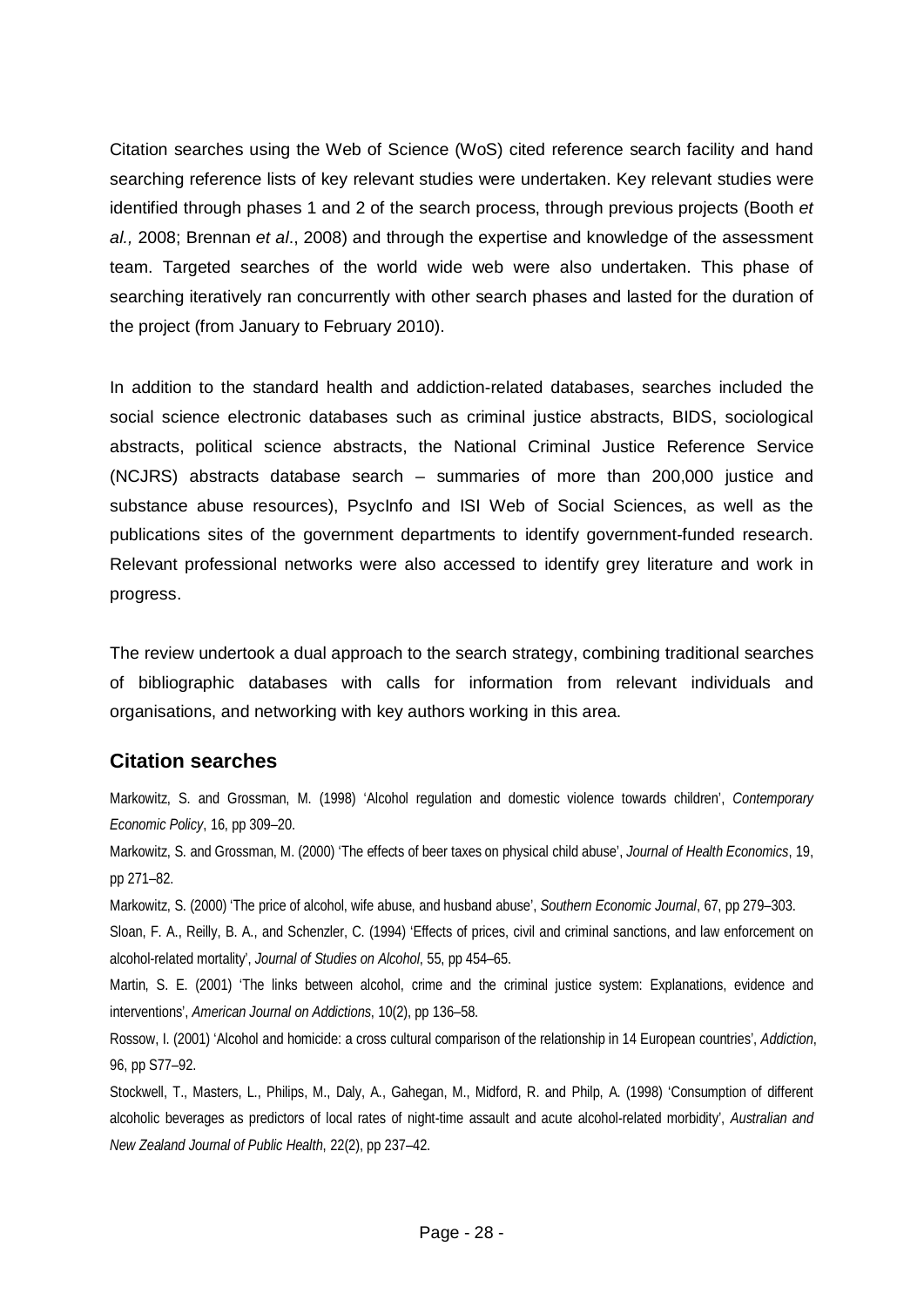## **Search results (flow diagram)**

<span id="page-28-0"></span>

### <span id="page-28-1"></span>**Quality review and data synthesis**

While rapid evidence assessment (REA) methodologies require an approach to quality assessment, the limited timeframe for this review did not permit formal assessment and documentation of quality. For inclusion relevant studies were required to meet minimal quality criteria of:

- using a research or evaluation design
- adequate description of methods
- adequate reporting of results.

No relevant studies were excluded on the basis of quality at the initial sift stage. Initially, two experienced analysts separated studies on the basis of whether they reported an estimated effect or an actual effect of a pricing or price policy change on a relevant criminal justice outcome. For both types of study they considered general quality markers, such as whether the study addressed a clearly defined question, whether the conclusions were justified and how applicable the study was likely to be to a UK population/setting. For studies reporting an estimated effect ('modelling studies') they considered the following (based on the CASP)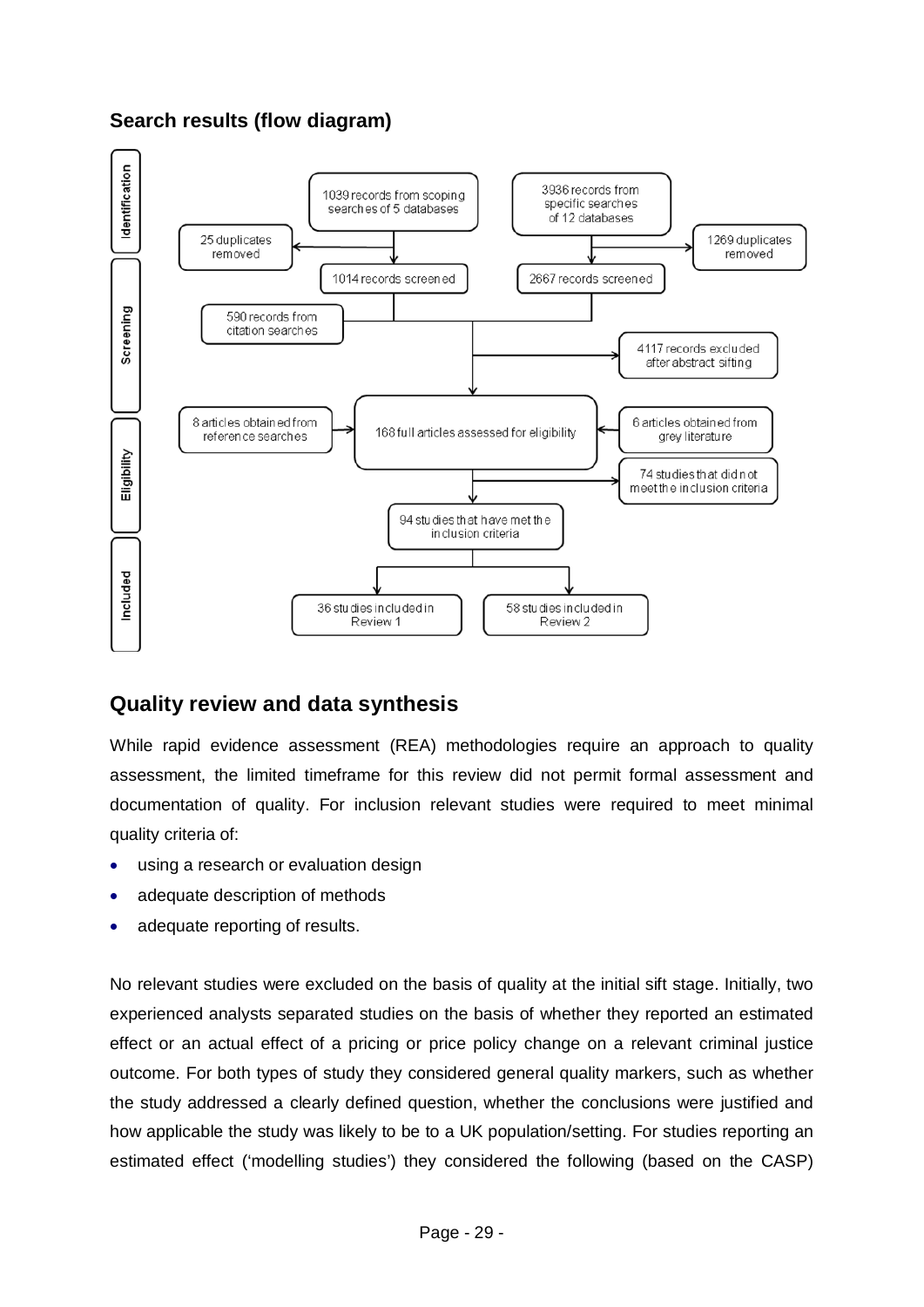checklist for Economic Evaluation Studies<sup>9</sup>): whether the analysis was based on valid data sources

- whether all important and relevant outcomes were identified for each policy intervention
- whether contemporaneous data sources were used (or adjustments made for the different times at which data were collected)
- whether an adequate sensitivity analysis was performed (taking into account different assumptions and possible confounders).

No studies were excluded on the basis of quality alone and a holistic quality assessment was used to inform the narrative summary and the overall analysis of limitations of the evidence base.

For studies documenting an actual effect ('evaluation studies') the validity, quality and contemporaneity of data sources was examined, together with comparability of before and after intervention measurements and the identification and analysis of potential confounding variables. Again, no studies were excluded on the basis of quality alone. An overall assessment of quality was used to inform the narrative summary. Quality assessment was also used to inform an overall analysis of limitations of the evidence base. No accepted checklists exist for models or for cross-sectional studies.

Finally the review-level component of the REA used a very unforgiving definition of systematic review, with only reviews that documented formal review methods being considered truly 'systematic'. Criteria from the CASP Checklist on Systematic Reviews were used to make an overall judgement of quality.<sup>[h](#page-29-2)</sup> All reviews failing to meet such criteria were considered narrative or non-systematic with a corresponding risk of reporting bias.

### <span id="page-29-0"></span>**A note on causality**

As noted above the two main types of study identified for this review, characterised as modelling studies and evaluation studies, fall short of the criteria required to demonstrate causality. While none of the following criteria (adapted from Bradford Hill criteria for determining causality) are sufficient to indicate causality, analysts generally consider that the more that are present in a particular study the more likely a cause-and-effect relationship is to exist.

<span id="page-29-1"></span>g [http://www.phru.nhs.uk/Doc\\_Links/Economic%20Evaluations%2010%20Questions.pdf](http://www.phru.nhs.uk/Doc_Links/Economic%20Evaluations%2010%20Questions.pdf)

<span id="page-29-2"></span><sup>h</sup> [http://www.phru.nhs.uk/Doc\\_Links/S.Reviews%20Appraisal%20Tool.pdf](http://www.phru.nhs.uk/Doc_Links/S.Reviews%20Appraisal%20Tool.pdf)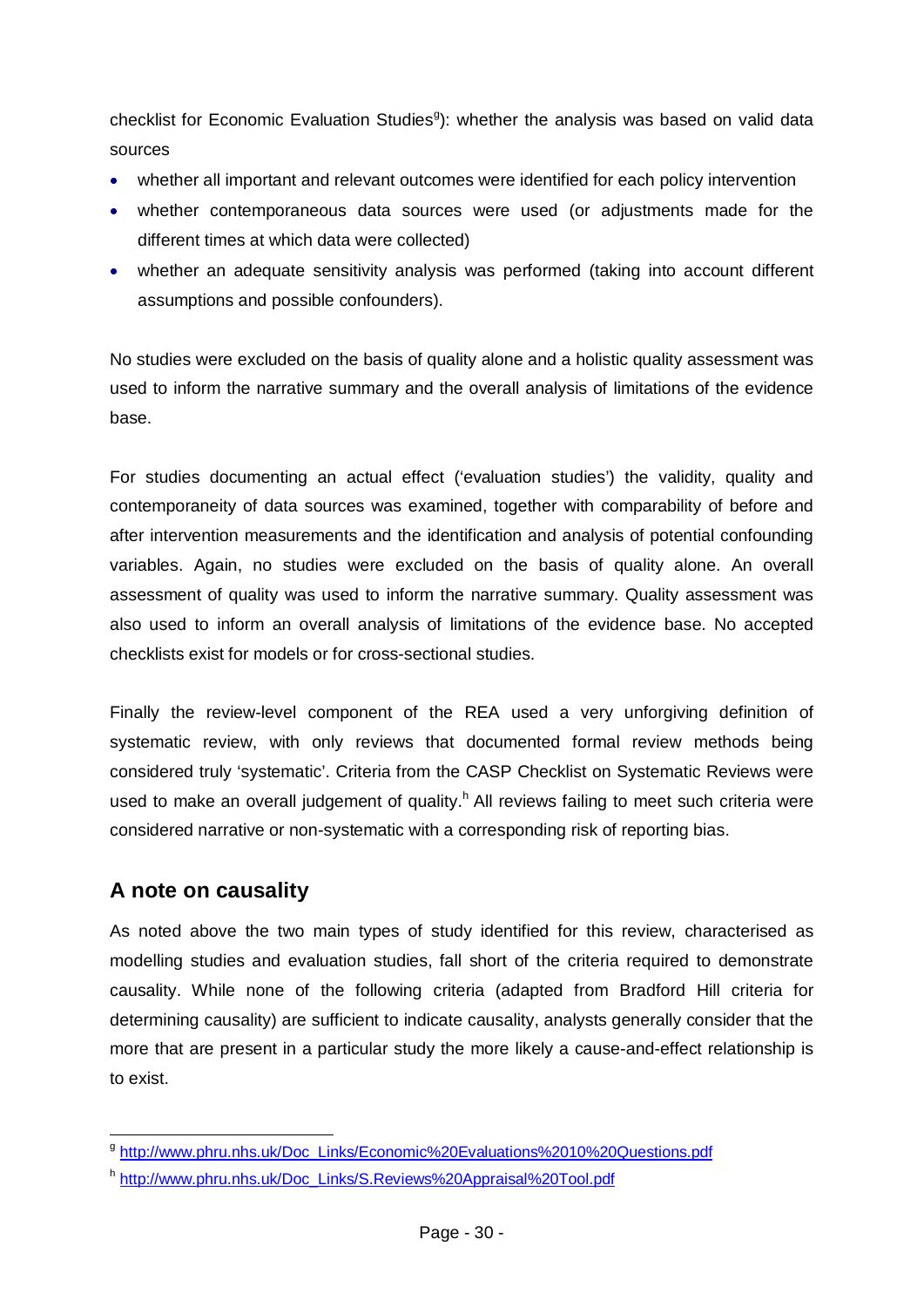| <b>Criteria for causation</b>                    | <b>Modelling studies</b>                                                                                                                                                                              | <b>Evaluation studies</b>                                                                                                                                                                    |  |
|--------------------------------------------------|-------------------------------------------------------------------------------------------------------------------------------------------------------------------------------------------------------|----------------------------------------------------------------------------------------------------------------------------------------------------------------------------------------------|--|
| Temporal relationship                            | Can use time-series data to demonstrate<br>putative cause preceding effect                                                                                                                            | Typically use before-after design                                                                                                                                                            |  |
| Strength of relationship                         | Designed to estimate size of expected<br>effect of a given intervention                                                                                                                               | Typically, evaluation studies<br>quantify<br>strength of statistical association                                                                                                             |  |
| Dose-response relationship                       | Typically explore average population<br>consumption, not individual<br>drinking<br>patterns. Some quantify estimated crime<br>effects ('response') for different levels of<br>price changes ('dose'). | Typically explore average<br>population<br>consumption, not individual<br>drinking<br>patterns, and do not include clear dose-<br>response information across pricing and<br>drinking levels |  |
| Consistency                                      | Only through external comparison<br>Only through external comparison                                                                                                                                  |                                                                                                                                                                                              |  |
| Plausibility                                     | Modelled on plausible explanations but no<br>opportunity to challenge assumptions                                                                                                                     | explore<br>association/no<br>Can<br>only<br>association hypotheses                                                                                                                           |  |
| Consideration<br>0f<br>alternate<br>explanations | Can explore presence of limited number of<br>Reliant on availability of data<br>confounders where data are available                                                                                  |                                                                                                                                                                                              |  |
| Experiment                                       | May explore different assumptions but<br>cannot manipulate environment itself                                                                                                                         | Purely correlational, unless study can<br>utilise<br>convincing<br>experiment<br>natural<br>conditions                                                                                       |  |
| Specificity                                      | Other factors may be causing<br>both<br>Other factors may be causing<br>changes in alcohol price and changes in<br>changes in alcohol price and changes in<br>crime<br>crime                          |                                                                                                                                                                                              |  |
| Coherence (analogy)                              | Consistency with animal, biological, and<br>social models to explain likely effect (for<br>example, alcohol effect on aggression)                                                                     | Consistency with animal, biological, and<br>social models to explain likely effect (for<br>example, alcohol effect on aggression)                                                            |  |

Highlevels of evidence would require conduct of a controlled experiment and the identification and analysis of the effect of all plausible confounders, which is not usually possible in public health policy research.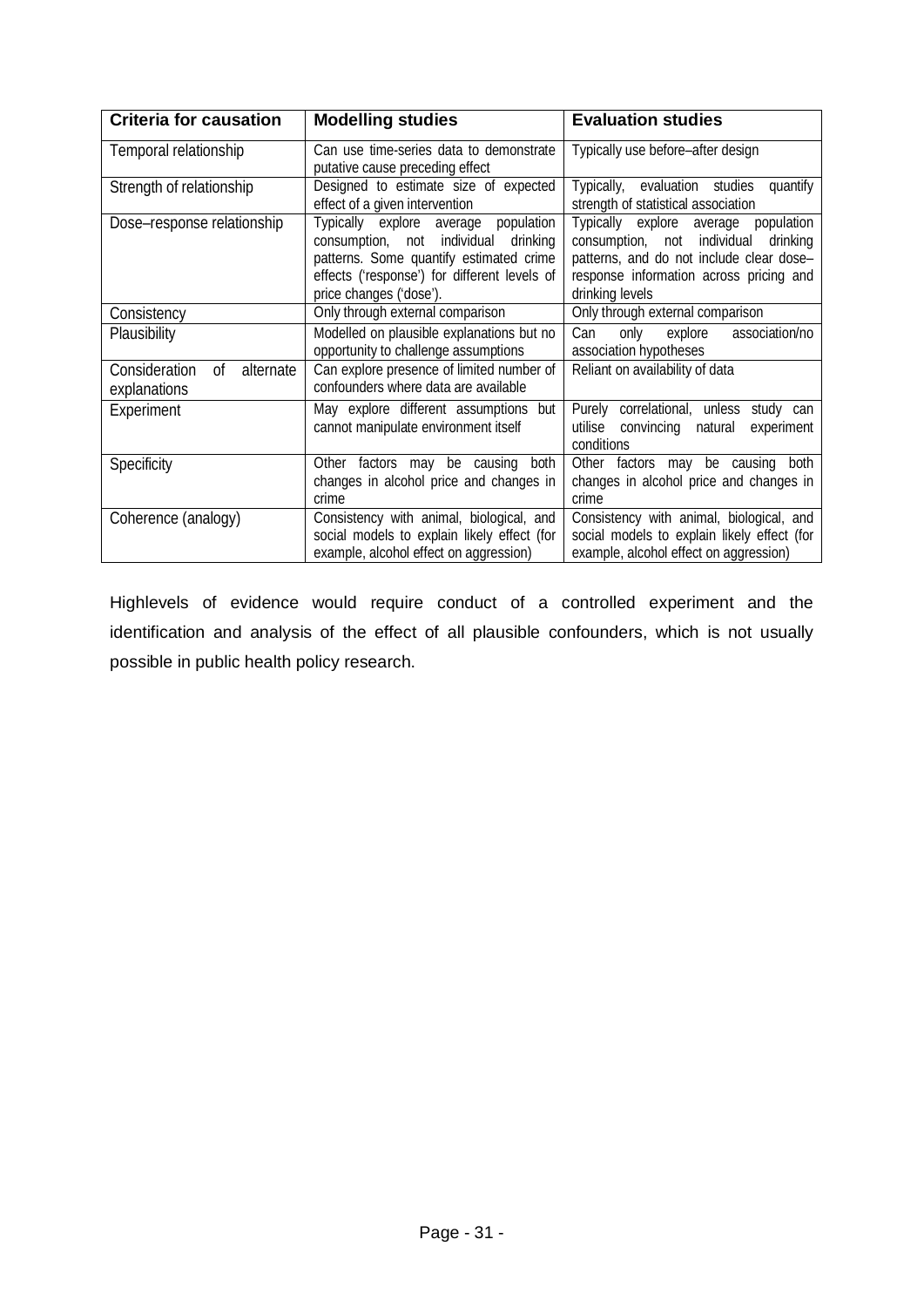## **Appendix 2: Illustrative search strategies**

#### **MEDLINE® (2000 – present; Ovid SP; search undertaken February 2010)**

- 1 Alcohol drinking/
- 2 exp Alcoholic beverages/
- 3 or/1-2
- 4 exp Violence/
- 5 Crime/
- 6 Social behavior disorders/
- 7 exp Aggression/
- 8 exp Theft/
- 9 exp 'Wounds and injuries'/
- 10 exp Homicide/
- 11 exp Sex offenses/
- 12 (Violent or violence or assault or criminal or public order).ab,ti.
- 13 (Anti-social behavio?r or anti social behavio?r).ab,ti.
- 14 (Drunk and disorderly).ab,ti.
- 15 (Wound\$ or rape or burglar\$ or robber\$).ab,ti.
- 16 (Sex\$ adj5 (offence\$ or offense\$)).ab,ti.
- 17 (Homicide\$ or death\$ or murder\$ or killing\$ or abuse\$ or injur\$ or aggress\$ or suicide\$).ab,ti.
- 18 (Street adj5 (crime or offen?e\$)).ab,ti.
- 19 4 or 5 or 6 or 7 or 8 or 9 or 10 or 11 or 12 or 13 or 14 or 15 or 16 or 17 or 18
- 20 Taxes/
- 21 Commerce/
- 22 Income/
- 23 (Tax and (low or minimum)).ab,ti.
- 24 ((Cost\$ or price\$ or pricing) and (minimum or under or baseline or below or low)).ab,ti.
- 25 (Pricing or price\$ or tax\$).ab,ti.
- 26 or/20–25
- 27 3 and 19 and 26
- 28 (Off-trade or off trade).ab,ti.
- 29 'Supermarket\$.".ab,ti.
- 30 (Store\$ and (grocer\$ or convenience or CTN)).ab,ti.
- 31 (On-trade or on-licenc?e\$).ab,ti.
- 32 (Pub or pubs or public house).ab,ti.
- 33 (Bar or bars or club\$).ab,ti.
- 34 (Street and drinking).ab,ti.
- 35 (Hotel\$ or restaurant\$).ab,ti.
- 36 Outlet\$.ab,ti.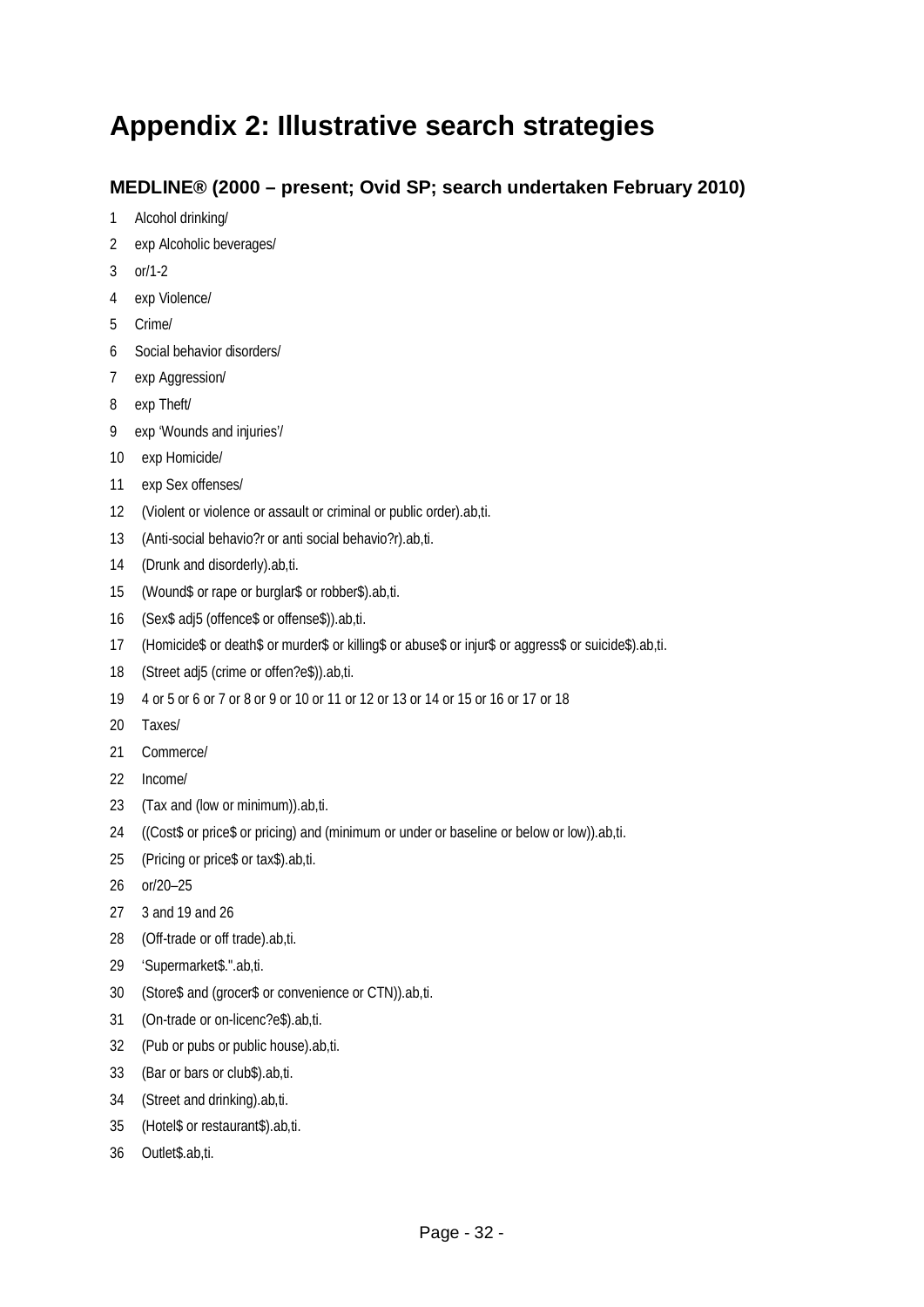- 37 28 or 29 or 30 or 31 or 32 or 33 or 34 or 35 or 36
- 38 3 and 26 and 37
- 39 (Drinker\$ and (binge or heavy)).ab,ti.
- 40 (Drinking and (binge or heavy)).ab,ti.
- 41 39 or 40
- 42 3 and 19 and 41
- 43 Comment/ or letter/ or editorial/
- 44 Animal/
- 45 Human/
- 46 44 and 45
- 47 44 not 46
- 48 43 or 47
- 49 27 not 48
- 50 38 not 48
- 51 42 not 48
- 52 or/49-51
- 53 Limit 52 to (English language and yr='2000 current')
- 54 Limit 49 to (English language and yr='2000 current')
- 55 Limit 50 to (English language and yr='2000 current')
- 56 Limit 51 to (English language and yr='2000 current')
- 57 or/53-56

## **ASSIA (2000 – present; CSA Illumina; Search undertaken February 2010)**

Search Query #69 (((KW=alcohol) or(KW=beer\*) or(KW=wine\*) or(KW=(spirit or spirits)) or(KW=liquor\*)) and((KW=(violence or violent)) or(DE="violations") or(DE="deviant behaviour") or(DE=("crime" or "computer related crime" or "hacking" or "corporate crime" or "explorative crime" or "hate crime" or "high technology related crime" or "international crime" or "juvenile crime" or "organized crime" or "mafia" or "sicarios" or "triads" or "yakuza" or "penal system" or "parole officers" or "penal institutions" or "boot camps" or "detention centres" or "juvenile detention centres" or "prison officers" or "prisoners" or "ex prisoners" or "long term prisoners" or "maximum security prisoners" or "remand prisoners" or "prisons" or "maximum security prisons" or "remand prisons" or "secure units" or "youth custody centres" or "petty crime" or "serious crime" or "street crime" or "violent street crime" or "trafficking" or "drug trafficking" or "violent crime" or "white collar crime")) or(DE=("criminal behaviour" or "stealing")) or(DE=("antisocial behaviour" or "aggression" or "fighting" or "street fighting" or "sexual aggression" or "social aggression" or "verbal aggression" or "cheating" or "flirtatiousness" or "loitering")) or(DE="criminal offences") or(DE=("theft" or "burglary" or "serious theft" or "shoplifting")) or(DE="stealing") or(DE=("injuries" or "back injuries" or "low back injuries" or "brachial plexus injuries" or "erb s palsy" or "brain injuries" or "concussion" or "traumatic brain injury" or "unilateral neglect syndrome" or "contusions" or "criminal injuries" or "eye injuries" or "facial injuries" or "fatal head injuries" or "fractures" or "colles fracture" or "fractured femurs" or "fractured hips" or "fractured limbs" or "fractured ribs" or "prevalent fractures" or "hand injuries" or "head injuries" or "industrial injuries" or "lesions" or "brain lesions" or "minor injuries" or "narcissistic injuries" or "nonaccidental injuries" or "penetrating injuries" or "personal injuries" or "selfinjury" or "serious injuries" or "shoulder injuries" or "skeletal injuries" or "pyomyositis" or "spinal cord injuries" or "cervical spinal cord injuries" or "sports injuries" or "whiplash injuries" or "wrist injuries")) or(DE=("homicide" or "euthanasia" or "assisted suicide" or "life terminating acts" or "filicide" or "infanticide" or "manslaughter" or "matricide" or "parricide" or "patricide")) or(DE="killing") or(DE="murder") or(DE=("assault" or "actual bodily harm" or "grievous bodily harm" or "psychic assault" or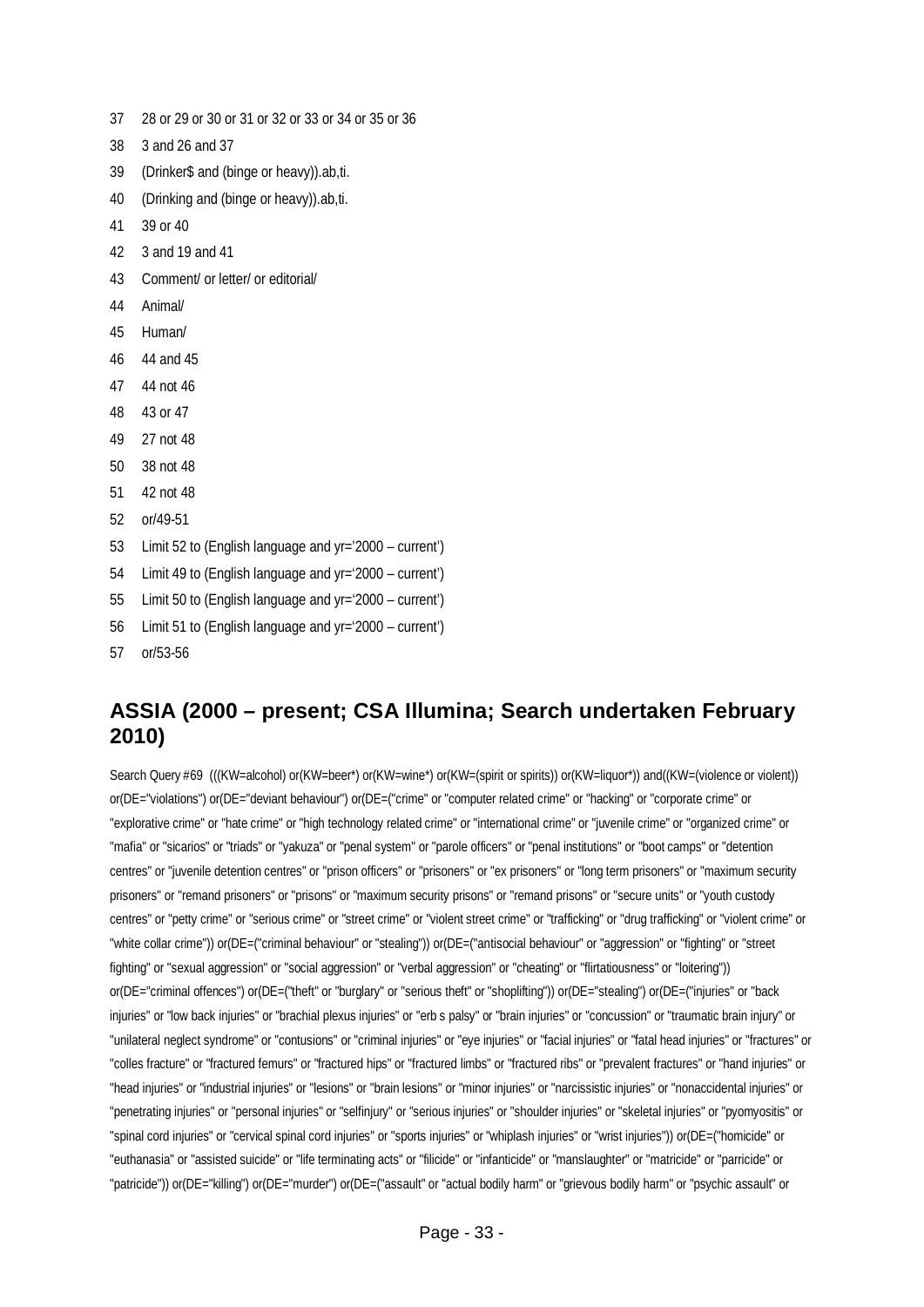"sexual assault" or "indecent assault" or "rape" or "acquaintance rape" or "date rape" or "drug rape" or "gang rape" or "male rape" or "marital rape" or "serial rape")) or(DE=("sexual offences" or "indecent exposure" or "sexual assault" or "indecent assault" or "rape" or "acquaintance rape" or "date rape" or "drug rape" or "gang rape" or "male rape" or "marital rape" or "serial rape")) or(TI=(assault\* or criminal\* or (public order)) or AB=(assault\* or criminal\* or (public order))) or(TI=((anti social behavi\*r) or (anti-social behavi\*r) or (antisocial behavi\*r)) or AB=((anti social behavi\*r) or (anti-social behavi\*r) or (antisocial behavi\*r))) or(TI=drunk near disorderly) or(AB=drunk near disorderly) or(TI=(wound\* or rape or burglar\*) or TI=robber\*) or(AB=(wound\* or rape or burglar\*) or AB=robber\*) or(TI=(sex\* near (offence\* or offense\*))) or(AB=(sex\* near (offence\* or offense\*))) or(TI=(homicide\* or death\* or murder\*) or TI=(killing\* or abuse\* or injur\*) or TI=(aggress\* or suicide\*)) or(AB=(homicide\* or death\* or murder\*) or AB=(killing\* or abuse\* or injur\*) or AB=(aggress\* or suicide\*)) or(TI=(street near (crime or offen\*e\*))) or(AB=(street near (crime or offen\*e\*)))) and((KW=(taxation or tax or taxes) or KW=(price\* or pricing)) or(DE=(income or costs or costing\*) or DE=trade) or(DE=("cost analysis" or "functional cost analysis")) or(DE=cost) or(ti=((cost\* or price\* or pricing) near (minimum or under or baseline or below or low\*))) or(ab=((cost\* or price\* or pricing) near (minimum or under or baseline or below or low\*))))) or(((KW=alcohol) or(KW=beer\*) or(KW=wine\*) or(KW=(spirit or spirits)) or(KW=liquor\*)) and((KW=(violence or violent)) or(DE="violations") or(DE="deviant behaviour") or(DE=("crime" or "computer related crime" or "hacking" or "corporate crime" or "explorative crime" or "hate crime" or "high technology related crime" or "international crime" or "juvenile crime" or "organized crime" or "mafia" or "sicarios" or "triads" or "yakuza" or "penal system" or "parole officers" or "penal institutions" or "boot camps" or "detention centres" or "juvenile detention centres" or "prison officers" or "prisoners" or "ex prisoners" or "long term prisoners" or "maximum security prisoners" or "remand prisoners" or "prisons" or "maximum security prisons" or "remand prisons" or "secure units" or "youth custody centres" or "petty crime" or "serious crime" or "street crime" or "violent street crime" or "trafficking" or "drug trafficking" or "violent crime" or "white collar crime")) or(DE=("criminal behaviour" or "stealing")) or(DE=("antisocial behaviour" or "aggression" or "fighting" or "street fighting" or "sexual aggression" or "social aggression" or "verbal aggression" or "cheating" or "flirtatiousness" or "loitering")) or(DE="criminal offences") or(DE=("theft" or "burglary" or "serious theft" or "shoplifting")) or(DE="stealing") or(DE=("injuries" or "back injuries" or "low back injuries" or "brachial plexus injuries" or "erb s palsy" or "brain injuries" or "concussion" or "traumatic brain injury" or "unilateral neglect syndrome" or "contusions" or "criminal injuries" or "eye injuries" or "facial injuries" or "fatal head injuries" or "fractures" or "colles fracture" or "fractured femurs" or "fractured hips" or "fractured limbs" or "fractured ribs" or "prevalent fractures" or "hand injuries" or "head injuries" or "industrial injuries" or "lesions" or "brain lesions" or "minor injuries" or "narcissistic injuries" or "nonaccidental injuries" or "penetrating injuries" or "personal injuries" or "selfinjury" or "serious injuries" or "shoulder injuries" or "skeletal injuries" or "pyomyositis" or "spinal cord injuries" or "cervical spinal cord injuries" or "sports injuries" or "whiplash injuries" or "wrist injuries")) or(DE=("homicide" or "euthanasia" or "assisted suicide" or "life terminating acts" or "filicide" or "infanticide" or "manslaughter" or "matricide" or "parricide" or "patricide")) or(DE="killing") or(DE="murder") or(DE=("assault" or "actual bodily harm" or "grievous bodily harm" or "psychic assault" or "sexual assault" or "indecent assault" or "rape" or "acquaintance rape" or "date rape" or "drug rape" or "gang rape" or "male rape" or "marital rape" or "serial rape")) or(DE=("sexual offences" or "indecent exposure" or "sexual assault" or "indecent assault" or "rape" or "acquaintance rape" or "date rape" or "drug rape" or "gang rape" or "male rape" or "marital rape" or "serial rape")) or(TI=(assault\* or criminal\* or (public order)) or AB=(assault\* or criminal\* or (public order))) or(TI=((anti social behavi\*r) or (anti-social behavi\*r) or (antisocial behavi\*r)) or AB=((anti social behavi\*r) or (anti-social behavi\*r) or (antisocial behavi\*r))) or(TI=drunk near disorderly) or(AB=drunk near disorderly) or(TI=(wound\* or rape or burglar\*) or TI=robber\*) or(AB=(wound\* or rape or burglar\*) or AB=robber\*) or(TI=(sex\* near (offence\* or offense\*))) or(AB=(sex\* near (offence\* or offense\*))) or(TI=(homicide\* or death\* or murder\*) or TI=(killing\* or abuse\* or injur\*) or TI=(aggress\* or suicide\*)) or(AB=(homicide\* or death\* or murder\*) or AB=(killing\* or abuse\* or injur\*) or AB=(aggress\* or suicide\*)) or(TI=(street near (crime or offen\*e\*))) or(AB=(street near (crime or offen\*e\*)))) and((KW=(supermarket\* or superstore\* or shops) or KW=(bar or bars or club\*) or KW=(hotel\* or restaurant\* or outlet\*)) or(DE=("licensed premises" or "public houses")) or(DE=("restaurants" or "cafes")) or(DE="street drinkers") or(TI=(off-trade or (off trade)) or AB=(off-trade or (off trade))) or(TI=((off licence) or off-licence) or AB=((off licence) or off-licence)) or(ti=((store\*) near (convenien\* or grocer\* or ctn))) or(ab=((store\*) near (convenien\* or grocer\* or ctn))) or(TI=((on trade) or on-trade or (on licen\*e)) or TI=on-licen\*e) or(AB=((on trade) or on-trade or (on licen\*e)) or AB=on-licen\*e) or(TI=(pub or pubs or (public house\*)) or AB=(pub or pubs or (public house\*))) or(ti=(street near drink\*)) or(ab=(street near drink\*)))) or(((KW=(violence or violent)) or(DE="violations") or(DE="deviant behaviour") or(DE=("crime" or "computer related crime" or "hacking" or "corporate crime" or "explorative crime" or "hate crime" or "high technology related crime" or "international crime" or "juvenile crime" or "organized crime" or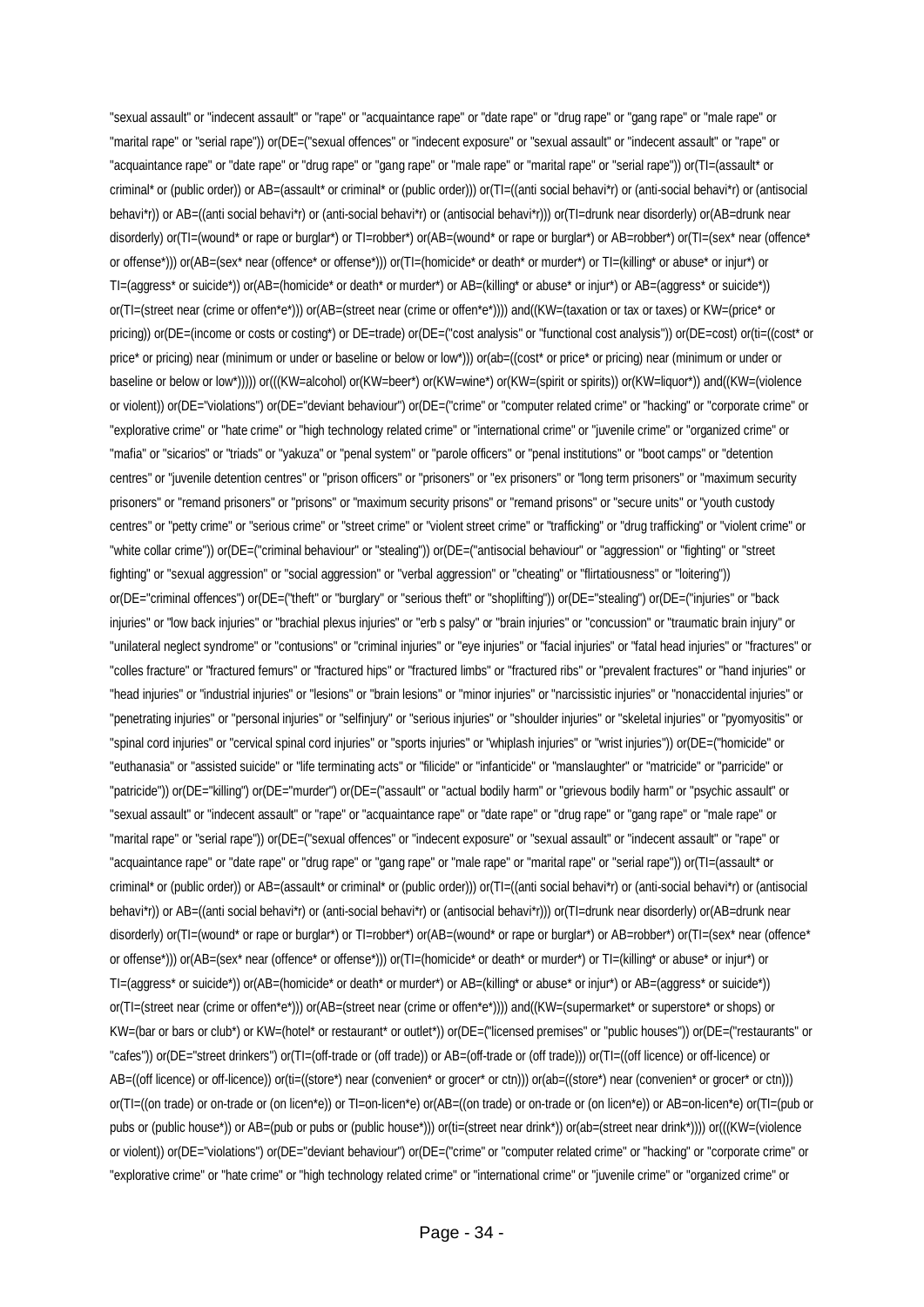"mafia" or "sicarios" or "triads" or "yakuza" or "penal system" or "parole officers" or "penal institutions" or "boot camps" or "detention centres" or "juvenile detention centres" or "prison officers" or "prisoners" or "ex prisoners" or "long term prisoners" or "maximum security prisoners" or "remand prisoners" or "prisons" or "maximum security prisons" or "remand prisons" or "secure units" or "youth custody centres" or "petty crime" or "serious crime" or "street crime" or "violent street crime" or "trafficking" or "drug trafficking" or "violent crime" or "white collar crime")) or(DE=("criminal behaviour" or "stealing")) or(DE=("antisocial behaviour" or "aggression" or "fighting" or "street fighting" or "sexual aggression" or "social aggression" or "verbal aggression" or "cheating" or "flirtatiousness" or "loitering")) or(DE="criminal offences") or(DE=("theft" or "burglary" or "serious theft" or "shoplifting")) or(DE="stealing") or(DE=("injuries" or "back injuries" or "low back injuries" or "brachial plexus injuries" or "erb s palsy" or "brain injuries" or "concussion" or "traumatic brain injury" or "unilateral neglect syndrome" or "contusions" or "criminal injuries" or "eye injuries" or "facial injuries" or "fatal head injuries" or "fractures" or "colles fracture" or "fractured femurs" or "fractured hips" or "fractured limbs" or "fractured ribs" or "prevalent fractures" or "hand injuries" or "head injuries" or "industrial injuries" or "lesions" or "brain lesions" or "minor injuries" or "narcissistic injuries" or "nonaccidental injuries" or "penetrating injuries" or "personal injuries" or "selfinjury" or "serious injuries" or "shoulder injuries" or "skeletal injuries" or "pyomyositis" or "spinal cord injuries" or "cervical spinal cord injuries" or "sports injuries" or "whiplash injuries" or "wrist injuries")) or(DE=("homicide" or "euthanasia" or "assisted suicide" or "life terminating acts" or "filicide" or "infanticide" or "manslaughter" or "matricide" or "parricide" or "patricide")) or(DE="killing") or(DE="murder") or(DE=("assault" or "actual bodily harm" or "grievous bodily harm" or "psychic assault" or "sexual assault" or "indecent assault" or "rape" or "acquaintance rape" or "date rape" or "drug rape" or "gang rape" or "male rape" or "marital rape" or "serial rape")) or(DE=("sexual offences" or "indecent exposure" or "sexual assault" or "indecent assault" or "rape" or "acquaintance rape" or "date rape" or "drug rape" or "gang rape" or "male rape" or "marital rape" or "serial rape")) or(TI=(assault\* or criminal\* or (public order)) or AB=(assault\* or criminal\* or (public order))) or(TI=((anti social behavi\*r) or (anti-social behavi\*r) or (antisocial behavi\*r)) or AB=((anti social behavi\*r) or (anti-social behavi\*r) or (antisocial behavi\*r))) or(TI=drunk near disorderly) or(AB=drunk near disorderly) or(TI=(wound\* or rape or burglar\*) or TI=robber\*) or(AB=(wound\* or rape or burglar\*) or AB=robber\*) or(TI=(sex\* near (offence\* or offense\*))) or(AB=(sex\* near (offence\* or offense\*))) or(TI=(homicide\* or death\* or murder\*) or TI=(killing\* or abuse\* or injur\*) or TI=(aggress\* or suicide\*)) or(AB=(homicide\* or death\* or murder\*) or AB=(killing\* or abuse\* or injur\*) or AB=(aggress\* or suicide\*)) or(TI=(street near (crime or offen\*e\*))) or(AB=(street near (crime or offen\*e\*)))) and((DE="problem drinkers") or(DE="street drinkers") or(DE="binge drinking") or(DE="problem drinking") or(ti=(drinker\* and (binge or heavy))) or(ab=(drinker\* and (binge or heavy)))))

Full details of all search strategies for all sources are available from the authors on request.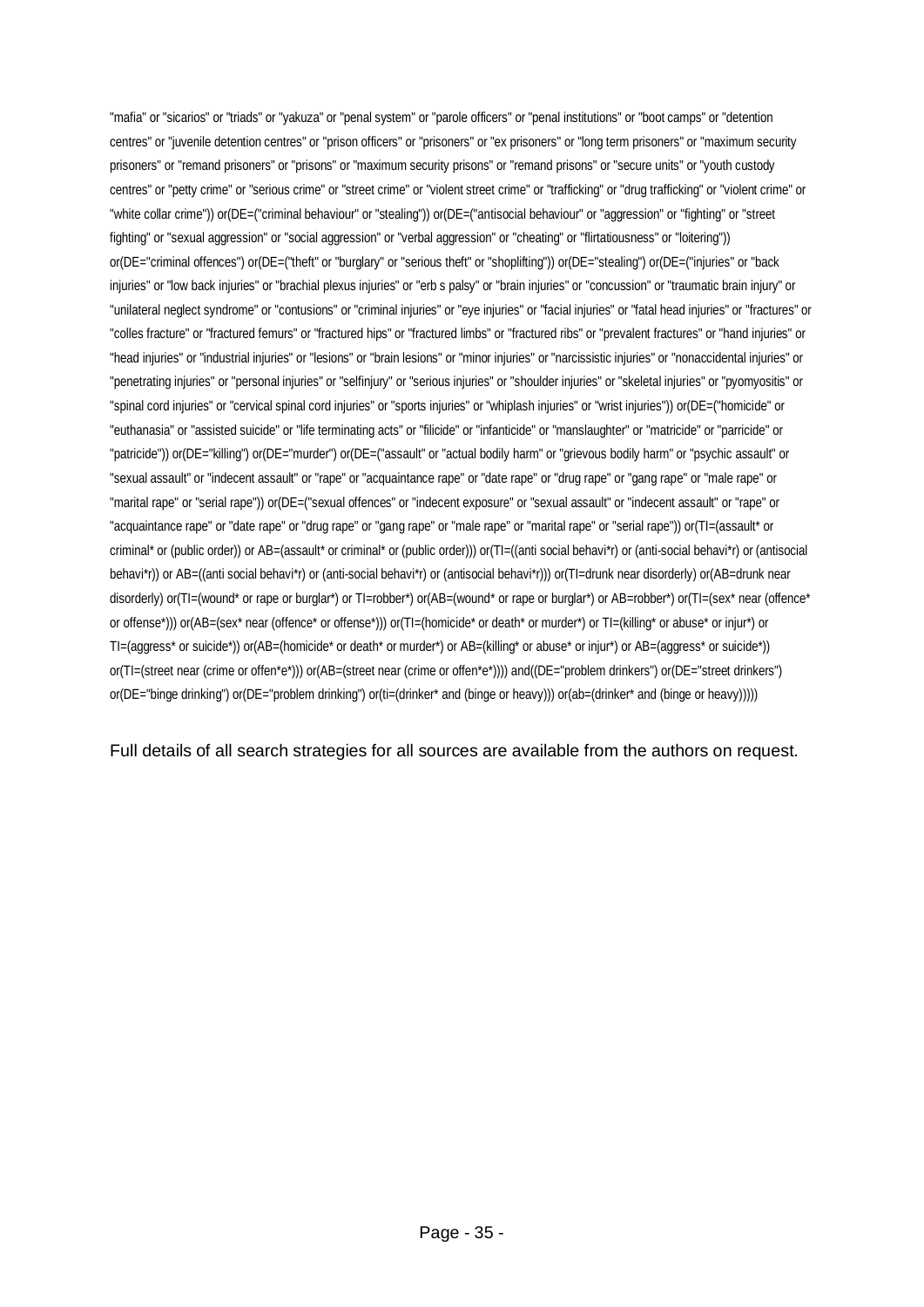## **Appendix 3:**

<span id="page-35-1"></span><span id="page-35-0"></span>

| Table T. Studies included in the review     |                                                                                                                                                                                         |                                                                                                                                                                                                                                                   |                                                                                                                                                                                                                                                                                                                                                                                                                                                                                                                                                                                                                                                                                                                                                                                                                                                                                                                                                                                                                                                     |                                                                                                                                                                                                                                                                                                                                                                                                                                                                                                                                                                                                                                                                                                                                                                                                                                        |
|---------------------------------------------|-----------------------------------------------------------------------------------------------------------------------------------------------------------------------------------------|---------------------------------------------------------------------------------------------------------------------------------------------------------------------------------------------------------------------------------------------------|-----------------------------------------------------------------------------------------------------------------------------------------------------------------------------------------------------------------------------------------------------------------------------------------------------------------------------------------------------------------------------------------------------------------------------------------------------------------------------------------------------------------------------------------------------------------------------------------------------------------------------------------------------------------------------------------------------------------------------------------------------------------------------------------------------------------------------------------------------------------------------------------------------------------------------------------------------------------------------------------------------------------------------------------------------|----------------------------------------------------------------------------------------------------------------------------------------------------------------------------------------------------------------------------------------------------------------------------------------------------------------------------------------------------------------------------------------------------------------------------------------------------------------------------------------------------------------------------------------------------------------------------------------------------------------------------------------------------------------------------------------------------------------------------------------------------------------------------------------------------------------------------------------|
| Study identifier                            | Tax or pricing<br>change                                                                                                                                                                | Study design                                                                                                                                                                                                                                      | <b>Results</b>                                                                                                                                                                                                                                                                                                                                                                                                                                                                                                                                                                                                                                                                                                                                                                                                                                                                                                                                                                                                                                      | <b>Study quality</b>                                                                                                                                                                                                                                                                                                                                                                                                                                                                                                                                                                                                                                                                                                                                                                                                                   |
| <b>General effects on crime</b>             |                                                                                                                                                                                         |                                                                                                                                                                                                                                                   |                                                                                                                                                                                                                                                                                                                                                                                                                                                                                                                                                                                                                                                                                                                                                                                                                                                                                                                                                                                                                                                     |                                                                                                                                                                                                                                                                                                                                                                                                                                                                                                                                                                                                                                                                                                                                                                                                                                        |
| Chaloupka, F. J. and Wechsler, H.<br>(1996) | Estimated beer prices<br>[US]                                                                                                                                                           | Data from nationally representative<br>survey of students in colleges and<br>universities. Drinking participation,<br>participation in binge drinking and<br>level of drinking equations estimated<br>using appropriate<br>econometric<br>methods | Lower alcohol prices and higher availability were positively<br>correlated with binge drinking and crimes among US college<br>students. Crime rates were substantially higher when alcohol was<br>available on campus than when it was not. Estimates indicate that<br>drinking practices of college students were sensitive to price of beer,<br>with average estimated price elasticity of drinking participation of -<br>0.066 and an average estimated price elasticity of binge drinking of -<br>0.145. Analysis by gender found effects of prices on drinking were<br>limited to young women. Many other elements of campus life were<br>important determinants of drinking/binge drinking among college<br>students                                                                                                                                                                                                                                                                                                                          | Correlational study                                                                                                                                                                                                                                                                                                                                                                                                                                                                                                                                                                                                                                                                                                                                                                                                                    |
| Herttua, K., et al. (2008)                  | tax reduction<br>Alcohol<br>(average 33%). Off-<br>premise retail price of<br>spirits went down by an<br>average 36%, wines 3%,<br>and other alcoholic<br>beverages 13-28%<br>[Finland] | 86 administrative tracts from Helsink<br>Metropolitan Area, Finland in 2004                                                                                                                                                                       | Interpersonal violence rates did not increase after large reduction in<br>alcohol prices and increase in consumption. For domestic violence,<br>rate decreased. Significant relationship between measures of social<br>disadvantage and interpersonal violence (for example, low<br>educational level and high out-migration level). No adverse effects<br>of price reduction on police-recorded violent crime or emergency<br>call-outs related to domestic violence. Incidents involving custody<br>due to intoxication underwent a 3.1% increase (P=0.567). Violating<br>domestic peace significantly decreased by 13.6% (P=0.001), while<br>domestic violence incidents requiring emergency call-outs<br>decreased by 6.8% (P=0.069). Total emergency call-outs remained<br>stable (0.4% increase, P=0.921). All estimates (excluding violating<br>domestic peace) are statistically insignificant. Small differences in<br>impact of decrease in alcohol prices on interpersonal violence<br>between high, intermediate, and low status areas. | Retrospective analysis of natural<br>experiment<br>Before-after<br>comparison<br>was<br>appropriate because an interrupted<br>time-series analysis needs a longer<br>study period and at least 100<br>observations to detect moderate effect<br>- only had 48 measurement points.<br>Data included only crimes about which<br>the police had information (a report of<br>an offence). Many criminal events fail to<br>enter records; may not be known to the<br>police; or the police may not record<br>them as crimes. However, coverage of<br>police records is high for severe crimes,<br>(for example, acts of interpersonal<br>violence). Factors affect compilation of<br>statistics (no marked changes in<br>readiness to report crimes and no<br>significant changes in legislation or<br>police control during study period). |

Table 1: Studies included in the review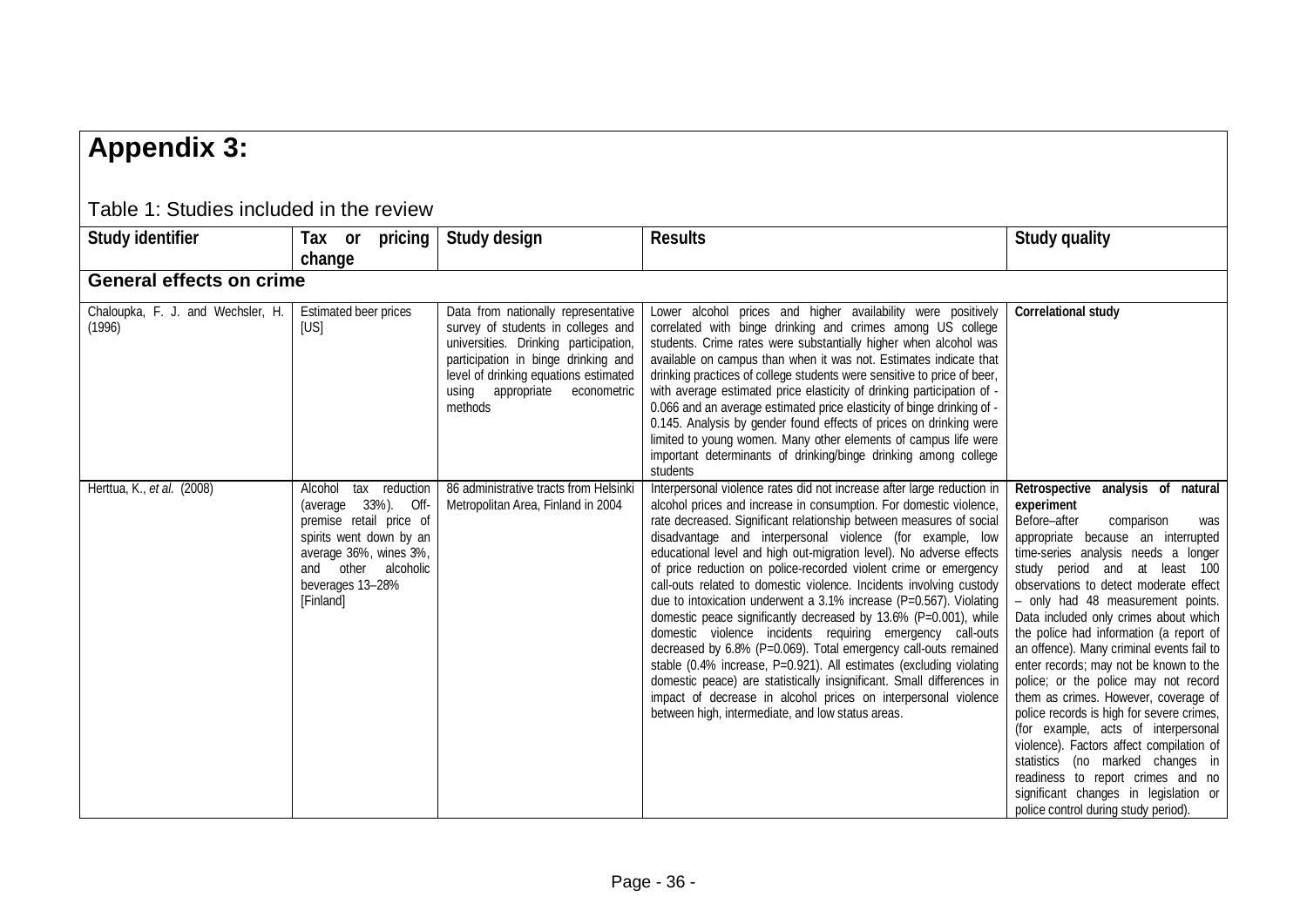| Mäkelä, P. and Österberg, E. (2009) | Actual excise reduction<br>of 33%<br>[Finland]                                                                                                                                                                                                                          | Published research and routinely<br>available data (prices of alcoholic<br>recorded/unrecorded<br>beverages,<br>alcohol consumption, criminality and<br>other police statistics, alcohol-<br>related deaths and hospitalisations,<br>service use)                                                                                                                            | Reviews changes in Finnish alcohol policy in 2004, when quotas for<br>travellers tax-free imports of alcoholic beverages from other EU<br>countries was abolished, Estonia joined the EU and excise duties on<br>alcoholic beverages reduced in Finland by one-third, on average.<br>Alcohol consumption increased 10% in 2004, more than in early<br>2000s. With few exceptions, alcohol-related harms increased.<br>Consumption and harms increased most among middle-aged and<br>older segments of population, and harms in the worst-off parts of the<br>population, who paid the highest price in terms of health for cuts in<br>alcohol prices                                                                                                                                                 | Retrospective analysis of natural<br>experiment                                                                                |
|-------------------------------------|-------------------------------------------------------------------------------------------------------------------------------------------------------------------------------------------------------------------------------------------------------------------------|------------------------------------------------------------------------------------------------------------------------------------------------------------------------------------------------------------------------------------------------------------------------------------------------------------------------------------------------------------------------------|------------------------------------------------------------------------------------------------------------------------------------------------------------------------------------------------------------------------------------------------------------------------------------------------------------------------------------------------------------------------------------------------------------------------------------------------------------------------------------------------------------------------------------------------------------------------------------------------------------------------------------------------------------------------------------------------------------------------------------------------------------------------------------------------------|--------------------------------------------------------------------------------------------------------------------------------|
| Purshouse R et al. (2009a)          | effects of<br>Estimated<br>minimum price per unit of<br>alcohol thresholds from<br>20p through to 70p,<br>discount restrictions and<br>ban in off-trade, 1%,<br>10% and 25% general<br>price increases and price<br>increases targeted at<br>cheap alcohol<br>[England] | Modelling study:<br>Expenditure surveys, sales data,<br>consumption surveys, data on<br>alcohol-attribution of crime and<br>incidence of different crime types,<br>data on costs of crime. Average<br>drinking and heavy episodic (peak)<br>drinking, results for total population<br>and underage, 18-24-year-old<br>hazardous, moderate, hazardous<br>and harmful drinkers | Crime harms were estimated to reduce as prices increased. Crime<br>reductions for policies were estimated to take place across a<br>spectrum of violent crime, criminal damage and theft, robbery and<br>other crimes.<br>Crime harms were estimated to reduce particularly for 11-18s who<br>were disproportionately involved in alcohol-related crime and were<br>affected significantly by targeting price rises at low-priced products.<br>The 18 to 24-year-old hazardous drinkers would be most affected by<br>policies targeting prices in the on-trade sector.<br>When estimating policy impacts, crime avoided comes more from<br>harmful and hazardous drinking groups than moderate drinkers.<br>Lowest minimum pricing thresholds modelled would have only a<br>marginal impact on crime | Cross-sectional data on expenditure<br>and consumption; alcohol attributable<br>fractions rely on data from offender<br>survey |
| Purshouse R. et al. (2009b)         | Estimated<br>effects of<br>minimum price per unit of<br>alcohol thresholds from<br>25p through to 70p,<br>discount ban in the off-<br>trade, combinations of<br>minimum pricing and<br>discount bans [Scotland]                                                         | Modelling study:<br>Expenditure surveys, sales data,<br>consumption surveys, data on<br>alcohol-attribution of crime and<br>incidence of different crime types,<br>data on costs of crime. Average<br>drinking and heavy episodic (peak)<br>drinking, results for total population<br>and moderate, hazardous and<br>harmful drinkers                                        | Crime harms were estimated to reduce as prices increased. Crime<br>reductions for policies would take place across spectrum of violent<br>crime, criminal damage and theft, robbery and other crimes.<br>When estimating policy impacts, crime avoided cames more from<br>harmful and hazardous drinking groups than moderate drinkers.<br>The lowest minimum pricing thresholds modelled would have only a<br>marginal impact on crime                                                                                                                                                                                                                                                                                                                                                              | Cross-sectional data on expenditure<br>and consumption; alcohol attributable<br>fractions rely on data from offender<br>survey |
| Saffer, H. (2001)                   | Increase in beer price<br>[US]                                                                                                                                                                                                                                          | Data from more than 32,000 people<br>in 1991 National Household Survey<br>on Drug Abuse (NHSDA) and data<br>on state beer taxes. Estimated<br>effectiveness of drug control<br>spending and beer taxes on arrests,<br>property crime, property damage<br>use of force, and drug selling                                                                                      | Impact of increase in beer price in 1991. Increased beer taxes<br>reduced crime. Effects larger for under 21s (=underage in US) than<br>for over 21s.<br>Because of lower average disposable income changes in controlled<br>access to alcohol through price or tax increases, expected to have<br>especially strong harm-reduction impact on young drinkers. Since<br>young drinkers more responsive to increase in real price from<br>alcohol than other drinkers, increase in real price would have a<br>beneficial impact by reducing high-risk drinking. Conversely,<br>reduction in real price may stimulate overall alcohol consumption in<br>this population, including high-risk drinking                                                                                                   | Retrospective analysis of natural<br>experiment                                                                                |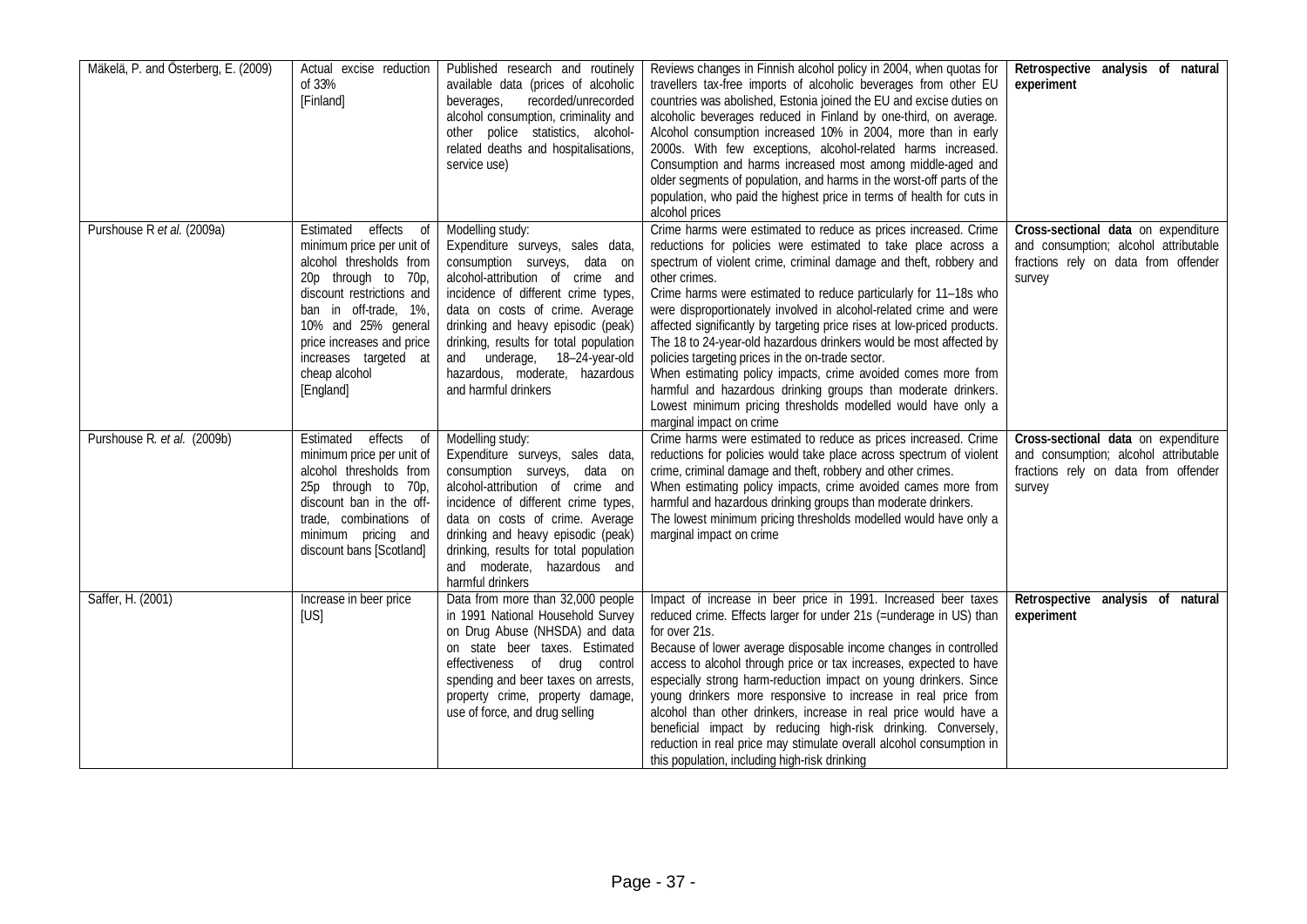| <b>Violence (including assault)</b>                    |                                                                                                                                                                                                 |                                                                                                                                                                                                                                                                                                                                             |                                                                                                                                                                                                                                                                                                                                                                                                                                                                                                                                                                                                                                                                                                                                                                                                                                                                                                                                                          |                                                                                                                                                                                                                                                                                                         |  |  |
|--------------------------------------------------------|-------------------------------------------------------------------------------------------------------------------------------------------------------------------------------------------------|---------------------------------------------------------------------------------------------------------------------------------------------------------------------------------------------------------------------------------------------------------------------------------------------------------------------------------------------|----------------------------------------------------------------------------------------------------------------------------------------------------------------------------------------------------------------------------------------------------------------------------------------------------------------------------------------------------------------------------------------------------------------------------------------------------------------------------------------------------------------------------------------------------------------------------------------------------------------------------------------------------------------------------------------------------------------------------------------------------------------------------------------------------------------------------------------------------------------------------------------------------------------------------------------------------------|---------------------------------------------------------------------------------------------------------------------------------------------------------------------------------------------------------------------------------------------------------------------------------------------------------|--|--|
| Andreasson S. et al.(2006)                             | Comparison of<br>observed<br>changes<br>with<br>prior<br>projections, and<br>further<br>projection of effects of a<br>planned tax reduction of<br>40% on spirits and 15% on<br>wine<br>[Sweden] | Measures of Swedish alcohol-<br>related mortality (including homicide<br>and assaults) from 1950 to 1995                                                                                                                                                                                                                                    | Two part study: Comparison of the observed changes with prior<br>projections, and further projection of effects of a planned tax<br>reduction of 40% on spirits and 15% on wine:<br>· older modelled estimates were relatively close to later actual<br>observed trends<br>tax cut by 40% on spirits and by 15% on wine were estimated to<br>increase total per capita alcohol consumption by 0.35 litre, and<br>increases for non-fatal assaults (1,627 additional assaults)                                                                                                                                                                                                                                                                                                                                                                                                                                                                            | Modelling study subject to assumptions<br>and limitations of data                                                                                                                                                                                                                                       |  |  |
| Bloomfield, K. et al (2009)                            | 45% tax reduction on spirits<br>[Denmark]                                                                                                                                                       | Interrupted time-series analysis.<br>Data on violent assaults and<br>hospitalisations for acute alcohol<br>intoxication (2003-05)                                                                                                                                                                                                           | 26% increase in number of acute alcohol intoxication hospitalisations<br>among people aged 15 years and younger detected after tax<br>reduction on spirits. No significant increase in violent assaults and<br>acute intoxication among adults                                                                                                                                                                                                                                                                                                                                                                                                                                                                                                                                                                                                                                                                                                           | Interrupted time-series analysis                                                                                                                                                                                                                                                                        |  |  |
| Bloomfield, K. et al (2010)                            | Lower taxes on alcohol<br>[Denmark, Finland and<br>Sweden]                                                                                                                                      | Annual cross-sectional surveys<br>(2003-06). Five dependency items<br>and seven extrinsic alcohol-related<br>problems examined. Changes<br>analysed within each country/region<br>and tested for short- and long-term<br>changes. Differential change also<br>tested between each country and<br>control site, northern Sweden              | EU] travellers' allowances for alcohol import to Denmark, Finland and<br>Sweden abolished in 2004. Excise taxes on alcohol lowered in 2003<br>and 2005 in Denmark, and in 2004 in Finland. Using northern<br>Sweden as control, examined whether levels of reported alcohol<br>problems changed in Denmark, Finland, and southern Sweden<br>following policy changes. Prevalence of alcohol problems decreased<br>over study period. Only in selected subgroups did problems increase;<br>mainly in northern Sweden and Finland, and among older age groups<br>and men. For control site, no increases in problem prevalence found.<br>Survey-based findings contradicted health and social statistics in<br>Denmark and Finland, which indicated significant increases in<br>alcohol-related harm. Findings on decline in reported alcohol<br>problems largely agreed with survey reports of alcohol consumption<br>over same period in study countries | Repeated cross-sectional surveys                                                                                                                                                                                                                                                                        |  |  |
| Chaloupka, F. J. and Saffer, H. (1992)                 | Estimated higher beer taxes<br>[US]                                                                                                                                                             | Uses data from the FBI's uniform<br>crime reports, looks at rates of<br>murder, rape, assault, and robbery<br>during 1970s and 1980s                                                                                                                                                                                                        | Estimates reduced form model where crime rate is a function of state<br>excise tax on beer and state specific characteristics. Model also<br>included price of marijuana and expenditures on police. Higher beer<br>taxes, lower rates of rape, robbery, and homicide, but not assault                                                                                                                                                                                                                                                                                                                                                                                                                                                                                                                                                                                                                                                                   | Econometric model<br>Aggregate level data present a problem in<br>that such data only include crimes that<br>have been reported to the police. In the<br>US estimates from the National Crime<br>Victimization Survey reveal that less than<br>one-half of violent crimes are reported to<br>the police |  |  |
| Chikritzhs, T., Stockwell, T. and<br>Pascal, R. (2005) | Increase in tax on drinks<br>with alcohol content above<br>3% alcohol by volume<br>[Northern Territory (NT),<br>Australia]                                                                      | Age-standardised<br>rates<br>0f<br>acute/chronic alcohol-attributable<br>deaths in NT before, during and<br>after implementation of Living with<br>Alcohol (LWA) program and levy<br>before and during LWA program.<br>Time-series analyses included<br>internal and external controls and<br>adjustments<br>for<br>possible<br>confounders | Evaluated effects of LWA tax on alcohol-attributable deaths<br>controlling for simultaneous trends in death rates from control region<br>and non-alcohol-related death trends in NT (1985 and 2002). LWA<br>program introduced in 1992 with funding from tax on beverages with<br>greater than 3% alcohol content by volume. Tax removed in 1997 but<br>LWA program was funded by the federal government until 2002. Tax<br>and LWA program associated with significant declines in acute<br>alcohol-attributable deaths, including assaults (16%).<br>Combined impact reduced burden of alcohol-attributable injury in the<br>short term                                                                                                                                                                                                                                                                                                                | Natural<br>experiment:<br>time-series<br>analysis with spatial controls<br>Effect of tax and remainder of LWA<br>programme cannot be disentangled                                                                                                                                                       |  |  |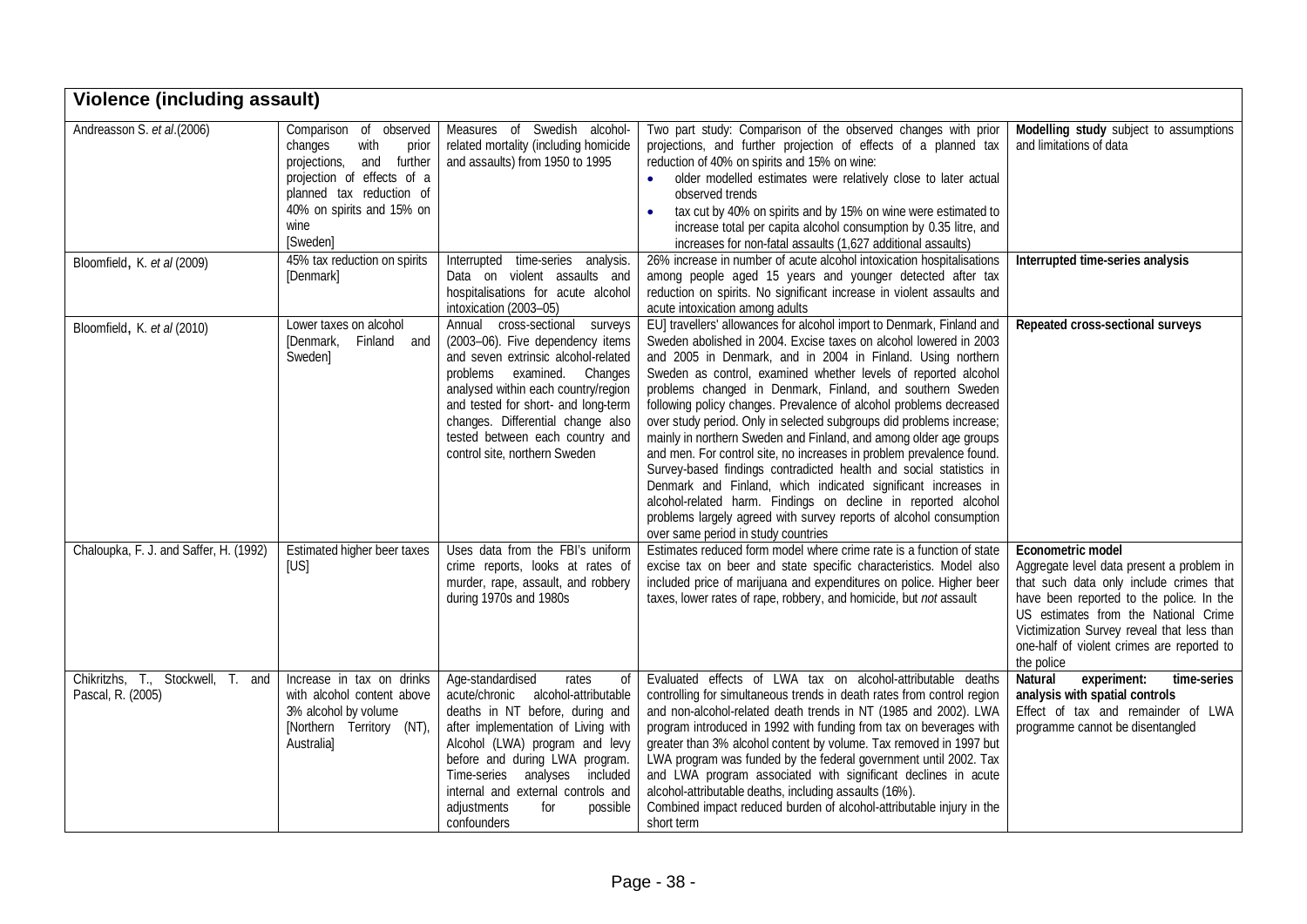| Cook, P. and Moore, M. (1993a)           | Estimated increase in beer<br>tax<br>[US]                                                                                                                                                               | Used annual data on homicide,<br>rape, assault and robbery from 48<br>contiguous states (1979-88)                                                                                                                                                                                                            | Examined relationships between alcohol use and violence and<br>between alcohol availability and per capita alcohol consumption. 10%<br>increase in beer tax would reduce assault by 0.26%. Suggested that<br>increases in beer excise taxes reduced per capita alcohol<br>consumption and decreased incidence of violent crime, particularly<br>rape and robbery                                                                                                                                                                                                                                                                                                                                                      | Econometric model<br>Requirement for more contextually-<br>sensitive measures of violent crime.                                                                                                                                                                                                                                                                                                                                                    |
|------------------------------------------|---------------------------------------------------------------------------------------------------------------------------------------------------------------------------------------------------------|--------------------------------------------------------------------------------------------------------------------------------------------------------------------------------------------------------------------------------------------------------------------------------------------------------------|-----------------------------------------------------------------------------------------------------------------------------------------------------------------------------------------------------------------------------------------------------------------------------------------------------------------------------------------------------------------------------------------------------------------------------------------------------------------------------------------------------------------------------------------------------------------------------------------------------------------------------------------------------------------------------------------------------------------------|----------------------------------------------------------------------------------------------------------------------------------------------------------------------------------------------------------------------------------------------------------------------------------------------------------------------------------------------------------------------------------------------------------------------------------------------------|
| Cook, P. J. and Moore, M. J. (1993b)     | Estimated increase in beer<br>tax<br>[US]                                                                                                                                                               | state-level<br>Used<br>annual<br>data<br>obtained from 1979-87 uniform<br>crime reports                                                                                                                                                                                                                      | Examined impact of per capita alcohol consumption and beer excise<br>taxes on violent crime rates (that is homicides, assaults, rapes, and<br>burglaries). Employed fixed-effects models, in which only<br>independent variable other than state and year indicators was beer<br>tax. Concluded that higher beer taxes would lead to significant<br>reductions in rapes and robberies but would have little impact on<br>homicides and assaults                                                                                                                                                                                                                                                                       | Econometric model                                                                                                                                                                                                                                                                                                                                                                                                                                  |
| Cook, P. J. and Moore, M. J. (1993c)     | Estimated increase in beer<br>tax<br>[US]                                                                                                                                                               | Used panel data on states                                                                                                                                                                                                                                                                                    | Found close link between per capita ethanol consumption and violent<br>crime rates. Estimated beer tax elasticities on violent crime rates in<br>the US were $-0.03$ ( $p_0.05$ )                                                                                                                                                                                                                                                                                                                                                                                                                                                                                                                                     | Econometric model                                                                                                                                                                                                                                                                                                                                                                                                                                  |
| Grossman, M. and Markowitz, S.<br>(2001) | Estimated<br>beer<br>price<br>increase<br>[US]                                                                                                                                                          | Core Alcohol and Drug Survey of<br>college students (N=120,000) in<br>200 US colleges or universities<br>$(1989 - 91)$                                                                                                                                                                                       | Inverse relationship between increase in beer prices and four types<br>of violence: 10% increase in price of beer would result in decline from<br>12.3% to 11.7% for trouble with police/authority and a decline from<br>31.2% to 30.2% in verbal/physical fights. 10% increase in price of<br>beer would reduce number of college students involved in violence<br>each year by 4%                                                                                                                                                                                                                                                                                                                                   | Econometric model                                                                                                                                                                                                                                                                                                                                                                                                                                  |
| Herttua et al. (2008                     | Alcohol<br>tax<br>reduction<br>(reduced by an average<br>33%). Off-premise retail<br>price of spirits went down<br>by an average 36%: wines<br>3%, and other alcoholic<br>beverages 13-28%<br>[Finland] | 86 administrative<br>tracts<br>from<br>Helsinki Metropolitan Area, Finland<br>in 2004                                                                                                                                                                                                                        | Interpersonal violence rates did not increase after large reduction in<br>alcohol prices and increase in consumption. No adverse effects of<br>price reduction on police-recorded violent crime. Incidents involving<br>custody due to assault and battery increased by 4.5% (not<br>significant).<br>Assault rates were higher in tracts with a higher proportion of people<br>with low educational status and out-migration. Small differences in<br>impact of decrease in alcohol prices on interpersonal violence<br>between high, intermediate, and low status areas                                                                                                                                             | Retrospective analysis of<br>natural<br>experiment<br>Data included only crimes for which the<br>police had information (a report of an<br>offence). Many criminal events may fail to<br>enter records. Factors affect compilation of<br>statistics (for example, changes in police<br>control and in legislation). No marked<br>changes in readiness to report crimes. No<br>significant changes in legislation or police<br>control during study |
| Holder, H. D. et al. (1995)              | Estimated<br>reduction<br>$\overline{of}$<br>taxation; reduction of state<br>monopoly<br>[Finland, Norway, Sweden]                                                                                      | Projected<br>absolute<br>alcohol<br>consumption in each country based<br>on different possible changes in<br>alcohol price and availability.<br>Predicted future levels of alcohol-<br>related problems are likely to result<br>from increased per capita alcohol<br>consumption (Norway and Sweden<br>only) | Projected the consequences of modifying or eliminating current<br>national alcohol retail monopolies from countries' membership in the<br>EU. All scenarios expected to lead to increases in per capita alcohol<br>consumption. Smallest increase in consumption from partial<br>elimination of current monopoly and a modest reduction in alcohol<br>prices. Projected per capita consumption in Sweden for inhabitants<br>aged 15 and older (from 6.3 to 9.3 litres); in Norway (from 4. 7 to 6. 7<br>litres); and in Finland (from 8.4 to 11.1 litres). Greatest projected<br>increase in consumption from complete elimination of state<br>monopolies, along with substantial drop in alcohol prices with private | <b>Modelling study</b>                                                                                                                                                                                                                                                                                                                                                                                                                             |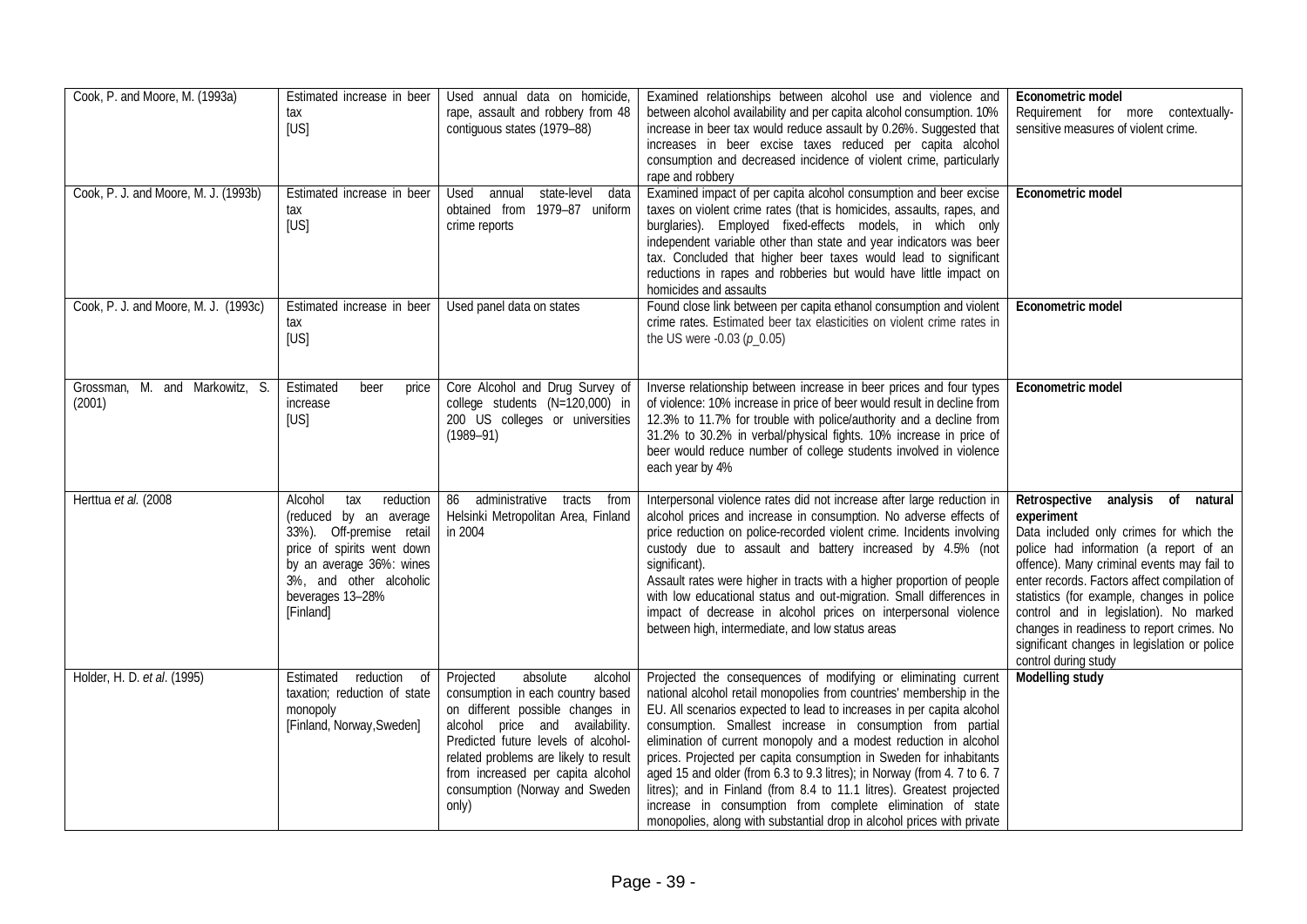|                                                                                                                                |                                                                                                              |                                                                                                                                 | competition and increased cross-border alcohol purchases. That<br>scenario would result in projected per capita consumption of 12.7<br>litres (Sweden), 11.1 litres (Norway) and 13.7 litres (Finland). A 1-litre<br>increase in per capita consumption would lead to an increase in<br>alcohol-related assaults by 9% (Sweden) and 9.6% (Norway). A 5-<br>litre increase in consumption would result in a 57% increase in<br>alcohol-involved assaults in both countries                                                                                                                                                                                                 |                                                                                                                                                       |
|--------------------------------------------------------------------------------------------------------------------------------|--------------------------------------------------------------------------------------------------------------|---------------------------------------------------------------------------------------------------------------------------------|---------------------------------------------------------------------------------------------------------------------------------------------------------------------------------------------------------------------------------------------------------------------------------------------------------------------------------------------------------------------------------------------------------------------------------------------------------------------------------------------------------------------------------------------------------------------------------------------------------------------------------------------------------------------------|-------------------------------------------------------------------------------------------------------------------------------------------------------|
| Markowitz, S. (2000a)                                                                                                          | Alcohol prices<br>[International]                                                                            | Data from 1989 and 1992<br>International Victimization Surveys.<br>Sample of<br>almost<br>50,000<br>respondents in 16 countries | Examined the relationship between price of alcoholic beverages and<br>incidence of criminal violence in different countries. Respondents<br>were asked if they had been victims of robbery, assault, and sexual<br>assault (female respondents only) in the past year. Model estimated<br>where probability of being a victim of violent crime determined by<br>price of alcohol, area person lived in, and other socio-economic<br>characteristics. Higher alcoholic beverage prices led to lower<br>incidences of all three types of crime where country fixed effects<br>were not included. Results from models that include country fixed<br>effects are not reliable | Econometric analysis                                                                                                                                  |
| Markowitz, S. (2000b)                                                                                                          | Alcohol prices<br>[US]                                                                                       | Data from 1992, 1993 and 1994<br>Crime<br>Victimization<br>National<br>Surveys                                                  | Examined the direct relationship between prices of alcohol and<br>incidence of criminal violence in nationally representative samples.<br>Violence measured by assault, rape/sexual assault, and robbery.<br>Model estimated probability of being victim of violent crime<br>determined by full prices of alcohol, arrest rates for violent crimes,<br>and respondent characteristics. Higher beer taxes were associated<br>with lower incidence of assault                                                                                                                                                                                                               | Econometric model                                                                                                                                     |
| Markowitz, S. (2005) '<br>[related to Markowitz, S. (2000b)<br>above]                                                          | Higher beer taxes<br>[US]                                                                                    | Data from 1992, 1993 and 1994<br>Crime<br>Victimization<br>National<br>Surveys                                                  | Examined the relationship between alcohol and illegal drug<br>regulation, and incidence of criminal violence. A 1% increase in beer<br>tax would decrease probability of being victim of assault by 0.03-<br>0.05%. Higher beer taxes decreased probability of assault and<br>alcohol- or drug-involved assault, but not rape or robbery                                                                                                                                                                                                                                                                                                                                  | Econometric model<br>Uses individual level data                                                                                                       |
| Matthews, K. Shepherd, J. and<br>Sivarajasingam, V. (2006) and<br>Sivarajasingam, V., Matthews, K. and<br>Shepherd, J. (2006)' | Changes in prices of beer<br>[England and Wales]                                                             | Monthly frequency of violent-injury<br>collected from stratified sample of<br>58 NHS emergency departments<br>1995-2000         | Examined the influence of the real price of beer on violence-related<br>injuries. Econometric model based on economic, socio-demographic<br>and environmental factors estimated using panel techniques. Rate of<br>violence-related injury negatively related to real price of beer, as well<br>as economic, sporting and socio-demographic factors. Regional<br>distribution of incidence of violent injury related to regional<br>distribution of price of beer. Increased alcohol prices would result in<br>substantially fewer violent injuries and reduced demand on trauma<br>services                                                                              | Econometric study                                                                                                                                     |
| Purshouse R. et al (2009a)                                                                                                     | effects<br>Estimated<br>minimum price per unit of<br>alcohol thresholds from 20p<br>through to 70p, discount | of Modelling study:<br>Expenditure surveys, sales data,<br>consumption surveys, data on<br>alcohol-attribution of crime and     | For overall results see section on overall crime.<br>Violent crime was estimated to reduce as prices are increased                                                                                                                                                                                                                                                                                                                                                                                                                                                                                                                                                        | <b>Modelling study</b><br>Cross-sectional data on expenditure and<br>consumption, alcohol attributable fractions<br>rely on data from offender survey |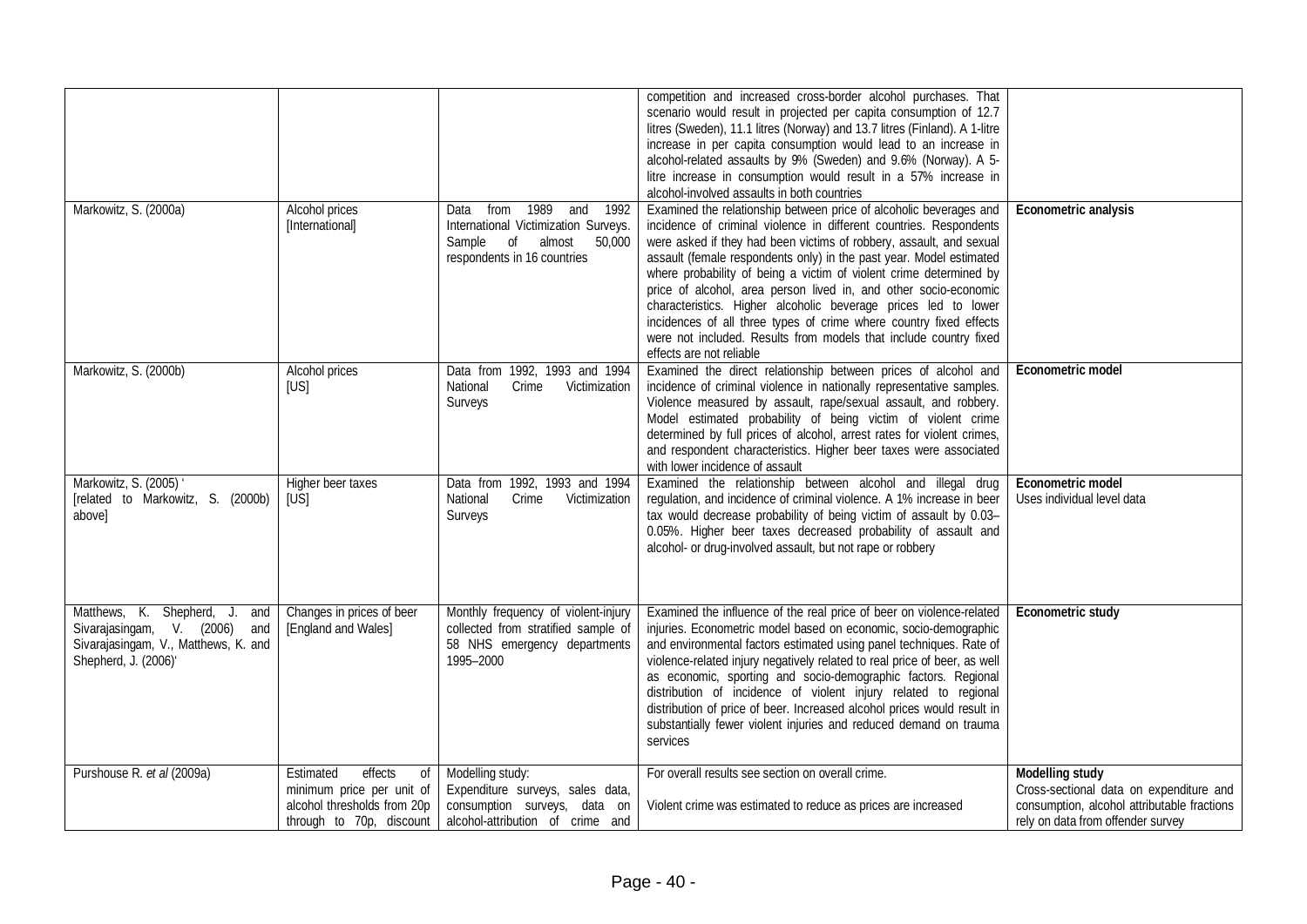|                                                         | restrictions and ban in the<br>off-trade, 1%, 10% and 25%<br>general price increases and<br>price increases targeted at<br>cheap alcohol<br>[England]                                                                | incidence of different crime types,<br>data on costs of crime.<br>Average drinking and heavy<br>episodic (peak) drinking, results for<br>total population and underage, 18 to<br>24-year-old hazardous, moderate,<br>hazardous and harmful drinkers                                                                                   |                                                                                                                                                                                                                                                                                                                                                                                                                                                                                                                                                                                                                                                                                                                                                                                                  |                                                                                                                                                |
|---------------------------------------------------------|----------------------------------------------------------------------------------------------------------------------------------------------------------------------------------------------------------------------|---------------------------------------------------------------------------------------------------------------------------------------------------------------------------------------------------------------------------------------------------------------------------------------------------------------------------------------|--------------------------------------------------------------------------------------------------------------------------------------------------------------------------------------------------------------------------------------------------------------------------------------------------------------------------------------------------------------------------------------------------------------------------------------------------------------------------------------------------------------------------------------------------------------------------------------------------------------------------------------------------------------------------------------------------------------------------------------------------------------------------------------------------|------------------------------------------------------------------------------------------------------------------------------------------------|
| Purshouse R. et al. (2009b)                             | effects<br>Estimated<br>0f<br>minimum price per unit of<br>alcohol thresholds from 25p<br>through to 70p, discount<br>ban in the<br>off-trade,<br>combinations of minimum<br>pricing and discount bans<br>[Scotland] | Modelling study:<br>Expenditure surveys, sales data,<br>consumption surveys, data on<br>alcohol-attribution of crime and<br>incidence of different crime types,<br>data on costs of crime.<br>Average drinking and heavy<br>episodic (peak) drinking, results for<br>total population and moderate,<br>hazardous and harmful drinkers | For overall results see section on overall crime.<br>Violent crime was estimated to reduce as prices were increased                                                                                                                                                                                                                                                                                                                                                                                                                                                                                                                                                                                                                                                                              | Modelling study<br>Cross-sectional data on expenditure and<br>consumption, alcohol attributable fractions<br>rely on data from offender survey |
| Sivarajasingam V., Moore, S. and<br>Shepherd, J. (2008) | Price of beer<br>[England and Wales]                                                                                                                                                                                 | Cross-sectional<br>from<br>survey<br>structured sample of 29 A&E<br>departments                                                                                                                                                                                                                                                       | Overall decrease of 12% in England and Wales in 2007 vs 2006, with<br>approximately 43,000 fewer presentations at A&E as a result of<br>violence-related injury following Licensing Act (2003)                                                                                                                                                                                                                                                                                                                                                                                                                                                                                                                                                                                                   | Cross-sectional survey                                                                                                                         |
| Stockwell, T. et al (2001)                              | Levy of 5 cents per<br>standard drink<br>[Northern Territory (NT),<br>Australia]                                                                                                                                     | Indicators of alcohol-related harm<br>tracked (1980 to June 1996) and<br>developed from hospital, mortality<br>and road crash data. Data used to<br>control for confounding. Regression<br>and time-series analyses tested for<br>effects coinciding with Living with<br>Alcohol (LWA)                                                | Impact of comprehensive population-based alcohol harm reduction<br>programme in NT funded by levy from April 1992. Proceeds of levy<br>supported increased treatment, public education and other<br>prevention. Towards the end of study period (the first four years)<br>other initiatives were introduced: lowering of legal limit for drivers to<br>0.05 mg/ml and a special levy on cask wine. Substantial reductions in<br>per capita alcohol consumption and self-reported hazardous and<br>harmful consumption via surveys. Significant health and safety<br>benefits accrued to people of NT during first four years of the LWA<br>programme. Benefit likely to be due to effect of levy, other factors<br>depressing alcohol consumption, and the effect of the LWA<br>programme itself | Before-after<br>controlled intervention<br>study using time-series analyses                                                                    |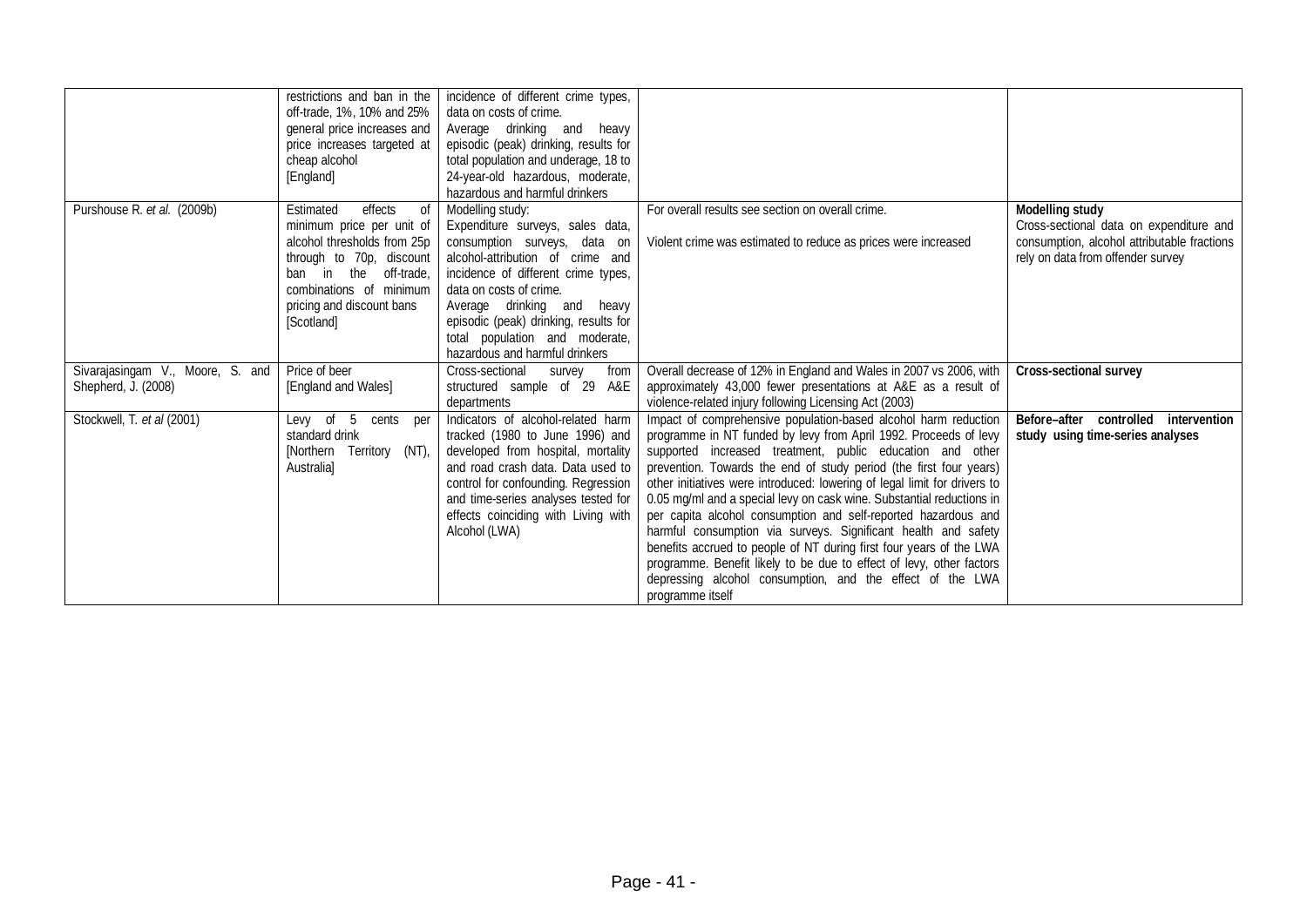| Homicide                                 |                                                                             |                                                                                                                                                                                                                                                          |                                                                                                                                                                                                                                                                                                                                                                                                                                                                                                                                                                                                                                                                                                                                                                                                                                                              |                                                                                                                                                                                                                                                                                                                                                                                                                                                                                                              |
|------------------------------------------|-----------------------------------------------------------------------------|----------------------------------------------------------------------------------------------------------------------------------------------------------------------------------------------------------------------------------------------------------|--------------------------------------------------------------------------------------------------------------------------------------------------------------------------------------------------------------------------------------------------------------------------------------------------------------------------------------------------------------------------------------------------------------------------------------------------------------------------------------------------------------------------------------------------------------------------------------------------------------------------------------------------------------------------------------------------------------------------------------------------------------------------------------------------------------------------------------------------------------|--------------------------------------------------------------------------------------------------------------------------------------------------------------------------------------------------------------------------------------------------------------------------------------------------------------------------------------------------------------------------------------------------------------------------------------------------------------------------------------------------------------|
| Andreasson S. et<br>al.<br>(2006)        | Estimated tax reduction<br>of 40% on spirits and<br>15% on wine<br>[Sweden] | Measures of Swedish<br>alcohol-related<br>mortality<br>(including<br>homicide<br>and<br>assaults) 1950-95.                                                                                                                                               | No increases were reported for homicides or alcohol-related mortality in males.<br>Increases seen in non-fatal assaults, fatal accidents and alcohol-related<br>mortality in females. Tax cut by 40% on spirits and by 15% on wine estimated to<br>increase total per capita alcohol consumption by 0.35 litre. The increase was<br>estimated to cause 289 additional deaths and 1,627 additional assaults                                                                                                                                                                                                                                                                                                                                                                                                                                                   | Time-series analysis<br>Total consumption increased, but heavy drinkers'<br>share of total consumption may have decreased,<br>dampening impact of increasing consumption. Factors<br>other than consumption may have affected multi-<br>factorial harms, for example, homicide                                                                                                                                                                                                                               |
| Chaloupka F. J. and<br>Saffer, H. (1992) | Higher beer taxes<br>[US]                                                   | Used data from the<br>FBI's uniform crime<br>reports, looked at<br>rates of murder, rape,<br>assault, and robbery<br>during the 1970s and<br>1980s                                                                                                       | Estimated model where crime rate is a function of state excise tax on beer and<br>state specific characteristics. Model also included price of marijuana and<br>expenditures on police. Higher beer taxes led to lower rates of homicide, but not<br>assault                                                                                                                                                                                                                                                                                                                                                                                                                                                                                                                                                                                                 | Econometric model<br>Aggregate level data present problem as only included<br>crimes reported to the police. In the US estimates from<br>the National Crime Victimization Survey reveal less<br>than one-half of violent crimes were reported to the<br>police                                                                                                                                                                                                                                               |
| Cook, P. and Moore, M.<br>(1993a)        | Estimated tax increase<br>[US]                                              | Used annual data on<br>homicide,<br>rape,<br>assault and robbery<br>from 48 contiguous<br>States (1979-88)                                                                                                                                               | Examined relationships between alcohol use and violence and between alcohol<br>availability and per capita alcohol consumption. A 10% increase in beer tax<br>estimated to reduce homicide by 0.32%. Analysis suggested that increases in<br>beer excise taxes reduced per capita alcohol consumption and decreased<br>incidence of violent crime, particularly rape and robbery                                                                                                                                                                                                                                                                                                                                                                                                                                                                             | Correlational study                                                                                                                                                                                                                                                                                                                                                                                                                                                                                          |
| Cook, P. J. and Moore, M.<br>J. (1993c)  | Beer tax increase<br>[US]                                                   | Used panel data on<br>states                                                                                                                                                                                                                             | Close link between per capita ethanol consumption and violent crime rates.<br>Estimated that beer tax elasticities on violent crime rates in the US were -0.03<br>$(p_0.05)$ for homicide; -0.03 $(p_0.05)$ for assault; -0.13 $(p_0.05)$ for rape; and<br>$0.09$ ( $p_0.05$ ) for robbery. Direct evidence that an increase in beer tax helped<br>suppress rape and robbery. Higher beer prices shown to lead to reductions in<br>rapes and robberies. 10% increase in alcohol consumption corresponded with<br>5.9% increase in rate of assault in US                                                                                                                                                                                                                                                                                                      | Econometric analysis and modelling                                                                                                                                                                                                                                                                                                                                                                                                                                                                           |
| Cook, P. (2007)                          | Estimated tax increase<br>[US]                                              | reduced-form<br>Used<br>analysis of state panel<br>data on<br>policy<br>changes                                                                                                                                                                          | Estimated effects of taxes on homicide and suicide. 10% increase in per capita<br>drinking was associated with a 5% increase in homicide and suicide. A 10 cent<br>increase per ounce of ethanol would result in an 11 per cent increase in<br>homicide (statistically indistinguishable from zero)                                                                                                                                                                                                                                                                                                                                                                                                                                                                                                                                                          | Econometric model                                                                                                                                                                                                                                                                                                                                                                                                                                                                                            |
| Sen, B. (2006)                           | Estimated tax increase<br>[US]                                              | Homicide death count<br>for children aged 0-9<br>at state level between<br>1981-2002<br>as<br>dependent<br>variable.<br>Negative<br>binomial<br>regression<br>models<br>with state and year<br>fixed effects. Other<br>control<br>variables<br>estimate. | Investigated relationship between beer taxes, other alcohol policies and child<br>homicide deaths. Inverse relationship between per gallon beer taxes and child<br>homicide deaths (elasticity approximately -0.19), and direct relationship<br>between alcohol retail outlet density and child homicide deaths (elasticity<br>approximately 0.16). Very similar results for sum of child homicide deaths and<br>child deaths due to 'undetermined intent'. \$1 increase in real beer tax rates<br>predicted to reduce child homicide deaths by 24-25%, (homicide plus<br>undetermined intent deaths by 38-39%).<br>Results for beer tax rates robust to other policy variables. 10% increase in per<br>gallon beer taxes or 10% decrease in retail outlet densities would on average<br>reduce child homicide deaths by 1.1-1.6% and 1.3-1.9% respectively. | Econometric analysis and model<br>Modelling reliant on estimates and assumptions.<br>Aggregate data prevent analysis whether policies<br>affect child homicide deaths caused by parents or by<br>other relatives/acquaintances or by strangers. Unable<br>to control for prevalence or prices of other hard drugs,<br>which may complement consumption of alcohol and<br>affect violence against children. Unable to control for<br>quality and prevalence of law enforcement and child<br>welfare services. |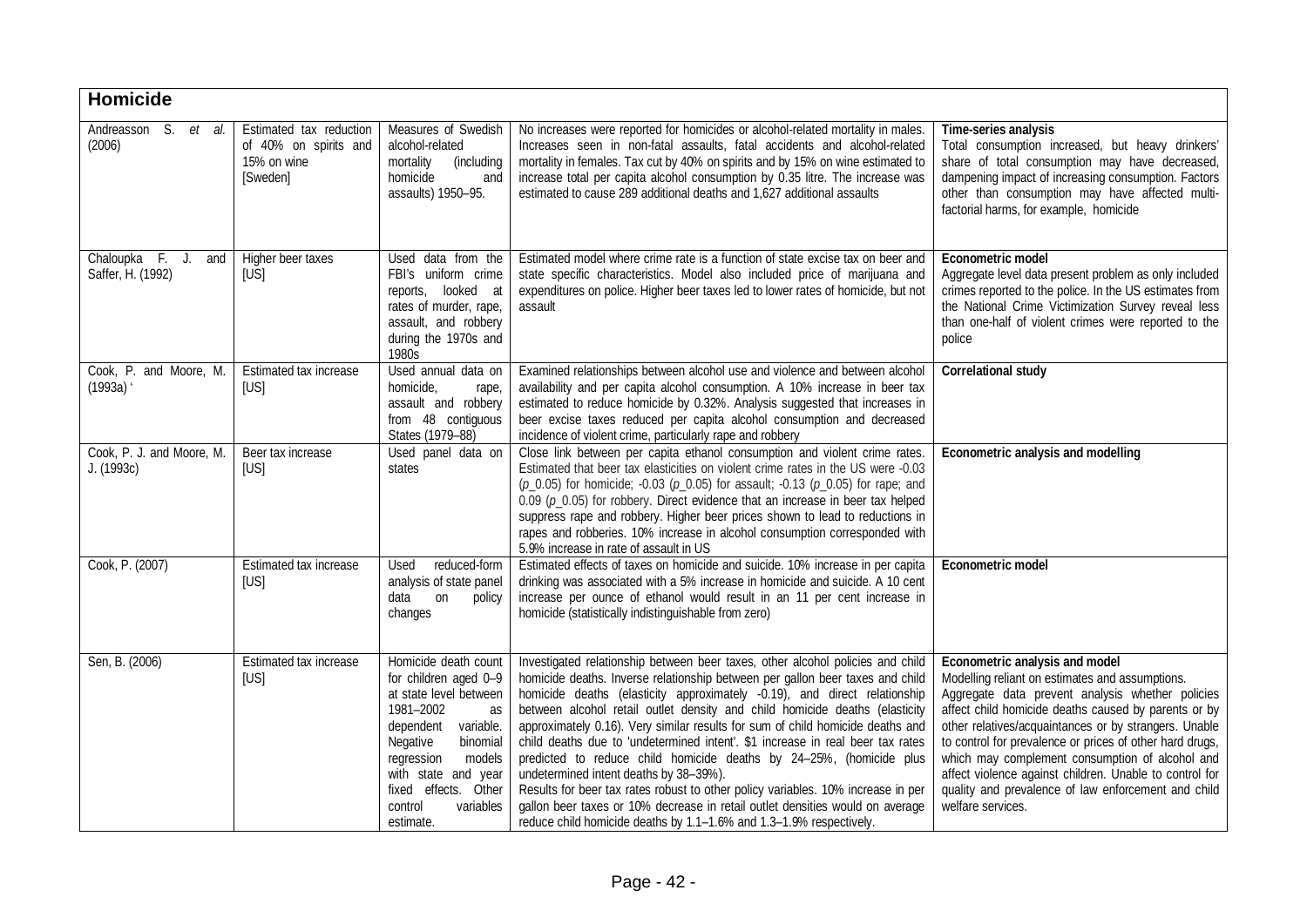| Sloan, F. A., Reilly, B. A. | Alcohol price increases   | Empirical analysis of   | Causes of death analysed (including homicides). Increasing price of alcohol         | Correlational study  |
|-----------------------------|---------------------------|-------------------------|-------------------------------------------------------------------------------------|----------------------|
| and Schenzler, C. (1994)    | [US]                      | effects of various      | decreased mortality rates for some causes, but not for primary cause deaths.        |                      |
|                             |                           | public policies on      | Non significant ( $p > 0.05$ ) relationship between alcohol prices and deaths from  |                      |
|                             |                           | mortality rates by      | homicides and other injuries. This was surprising given the stronger relationship   |                      |
|                             |                           | state and year for the  | between alcohol consumption and intentional and unintentional injuries, robust      |                      |
|                             |                           | vears 1982–88           | across several regression models                                                    |                      |
| Zeoli, A. M. (2008)         | Higher federal and state  | Multiple time series to | Assessed relationships between intimate homicide and beer excise taxes that         | Time-series analysis |
|                             | beer taxes                | intimate<br>examine     | may impact on intimate partner violence and homicide. Four intimate homicide        |                      |
|                             | federal<br>29-cent<br>tax | homicide counts in 49   | groups, based on gender and firearm use, were tested. No statistically              |                      |
|                             | State<br>increase.<br>tax | of largest cities (1979 | significant associations between beer taxes and intimate homicide. Lack of          |                      |
|                             | less<br>than<br>increase  | to 2003)                | statistically significant association of either federal beer excise tax increase or |                      |
|                             | 7c/gallon; less than 8c/  |                         | small increases in beer excise tax at state level on intimate homicide may          |                      |
|                             | six-pack of 12 oz beer    |                         | indicate that increases were not large enough to affect intimate homicide levels    |                      |
|                             | containers.<br>Average    |                         |                                                                                     |                      |
|                             | State tax 15c/gallon [US] |                         |                                                                                     |                      |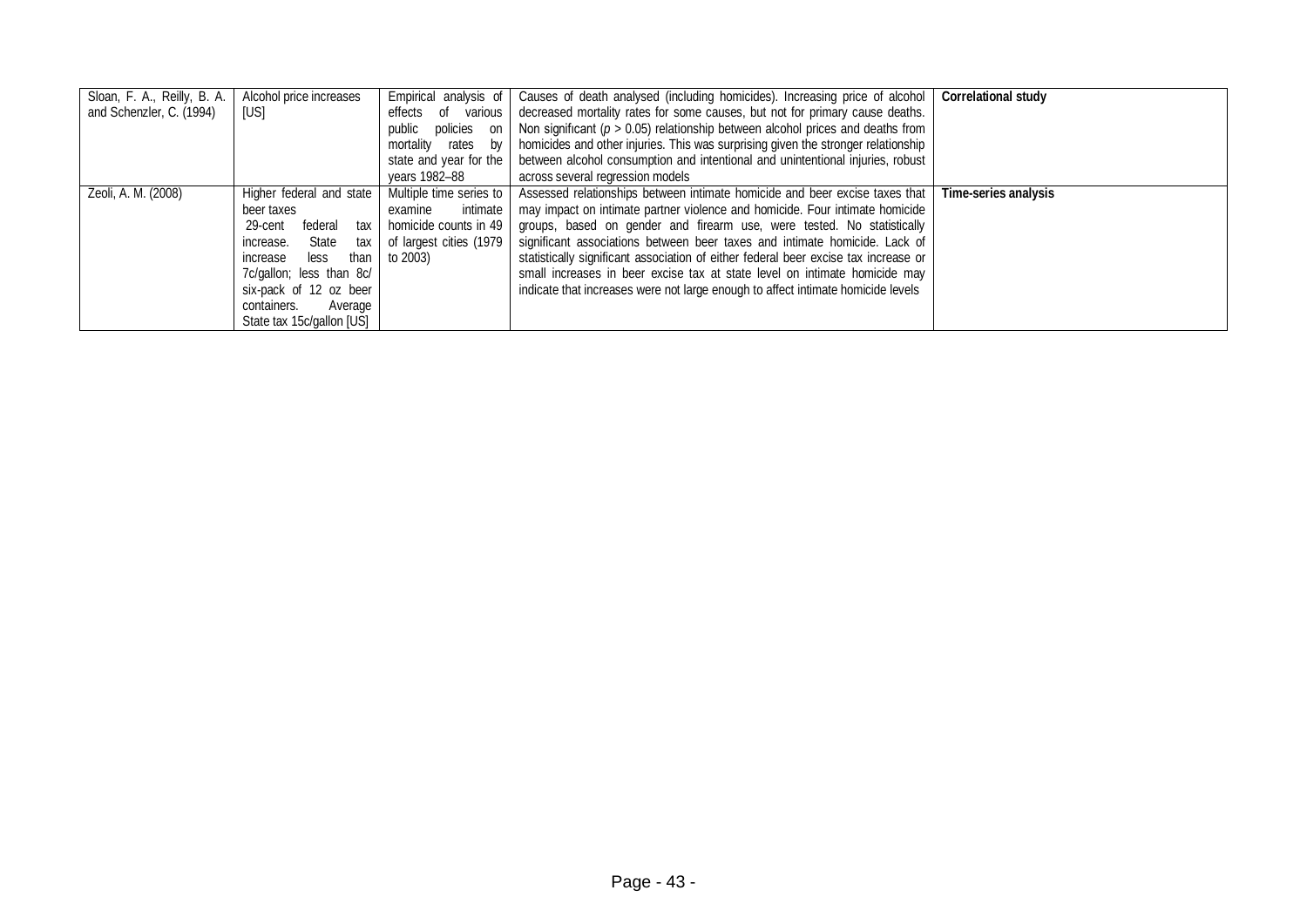| <b>Sexual assault (including rape)</b>                                                                 |                                              |                                                                                                                                                           |                                                                                                                                                                                                                                                                                                                                                                                                                                                                                                                                                                                                                                                       |                                                                                                                                                                                                                                                                                            |
|--------------------------------------------------------------------------------------------------------|----------------------------------------------|-----------------------------------------------------------------------------------------------------------------------------------------------------------|-------------------------------------------------------------------------------------------------------------------------------------------------------------------------------------------------------------------------------------------------------------------------------------------------------------------------------------------------------------------------------------------------------------------------------------------------------------------------------------------------------------------------------------------------------------------------------------------------------------------------------------------------------|--------------------------------------------------------------------------------------------------------------------------------------------------------------------------------------------------------------------------------------------------------------------------------------------|
| Chaloupka, F. J. and Saffer,<br>H. (1992).                                                             | Higher beer taxes<br>[US]                    | Used data from the<br>FBI's uniform crime<br>reports, including rape<br>during 1970s and<br>1980s                                                         | Estimated model where crime rate was a function of state excise tax on<br>beer and state specific characteristics. Found higher beer taxes led to<br>lower rates of rape                                                                                                                                                                                                                                                                                                                                                                                                                                                                              | Econometric model<br>Aggregate level data present a problem in that such data<br>only include crimes that have been reported to the police.<br>Estimates from the US National Crime Victimization Survey<br>reveal that less than one-half of violent crimes are reported<br>to the police |
| Cook, P. and Moore, M.<br>(1993a)                                                                      | Estimated<br>beer<br>tax<br>increase<br>[US] | Used annual data on<br>48<br>from<br>rape<br>neighbouring<br>states<br>$(1979 - 88)$                                                                      | Examined relationships between alcohol use and violence. A 10%<br>increase in beer tax was estimated to reduce rape by 1.3%                                                                                                                                                                                                                                                                                                                                                                                                                                                                                                                           | <b>Modelling study</b>                                                                                                                                                                                                                                                                     |
| Cook, P. J and Moore, M. J.<br>(1993c) '[same study as<br>Cook, P. J and Moore, M. J.<br>(1993b)       | Estimated<br>beer<br>tax<br>increase<br>[US] | Used annual data on<br>48<br>from<br>rape<br>neighbouring<br>states<br>$(1979 - 88)$                                                                      | Examined relationships between alcohol use and violence. A 10%<br>increase in beer tax was estimated to reduce rape by 1.3%                                                                                                                                                                                                                                                                                                                                                                                                                                                                                                                           | Modelling study                                                                                                                                                                                                                                                                            |
| M.<br>Grossman,<br>and<br>Markowitz, S. (1999)<br>[same study as Grossman,<br>M. and Markowitz (2001)] | Estimated beer price<br>increase<br>[US]     | Alcohol<br>Core<br>and<br>Survey<br>of<br>Drug<br>college<br>students<br>$(N=120,000)$<br>conducted in 200 US<br>colleges<br>0r<br>universities (1989-91) | Studied effects of variations in alcoholic beverage prices on violence on<br>college campuses. 10% increase in price of beer would reduce the<br>number of college students involved in violence each year by 4% A 10%<br>increase in price was estimated to result in decline from 14.3% to 13.8%<br>in sexual misconduct                                                                                                                                                                                                                                                                                                                            | Modelling study                                                                                                                                                                                                                                                                            |
| Markowitz, S. (2000a)                                                                                  | Alcohol prices<br>[International]            | Data from 1989 and<br>1992<br>International<br>Victimization Surveys.<br>Sample of almost<br>50,000 respondents in<br>16 different countries              | Examined the relationship between price of alcoholic beverages and<br>incidence of criminal violence in different countries. Respondents were<br>asked if they had been victims of sexual assault (female respondents<br>only). Model estimated where probability of being a victim of violent crime<br>is determined by price of alcohol, area person lives in, and other socio-<br>economic characteristics of respondent. Country fixed effects were also<br>employed in some models. Higher alcoholic beverage prices led to lower<br>incidences of sexual assault in models where country fixed effects not<br>included as they are not reliable | Correlational study<br>Definitive causal implication cannot be drawn from<br>correlation data, since a reverse flow of influence may be<br>operating                                                                                                                                       |
| Markowitz, S. (2000b) [same<br>Markowitz, S.<br>study as<br>(2000b)]                                   | Estimated higher beer<br>taxes<br>[US]       | Data from 1992, 1993<br>and 1994 National<br>Crime<br>Victimization<br>Surveys                                                                            | Examined the relationship between prices of alcohol and incidence of<br>violence in nationally representative sample of individuals in the US.<br>Model estimated that higher beer taxes would not affect rape rates                                                                                                                                                                                                                                                                                                                                                                                                                                  | <b>Modelling study</b>                                                                                                                                                                                                                                                                     |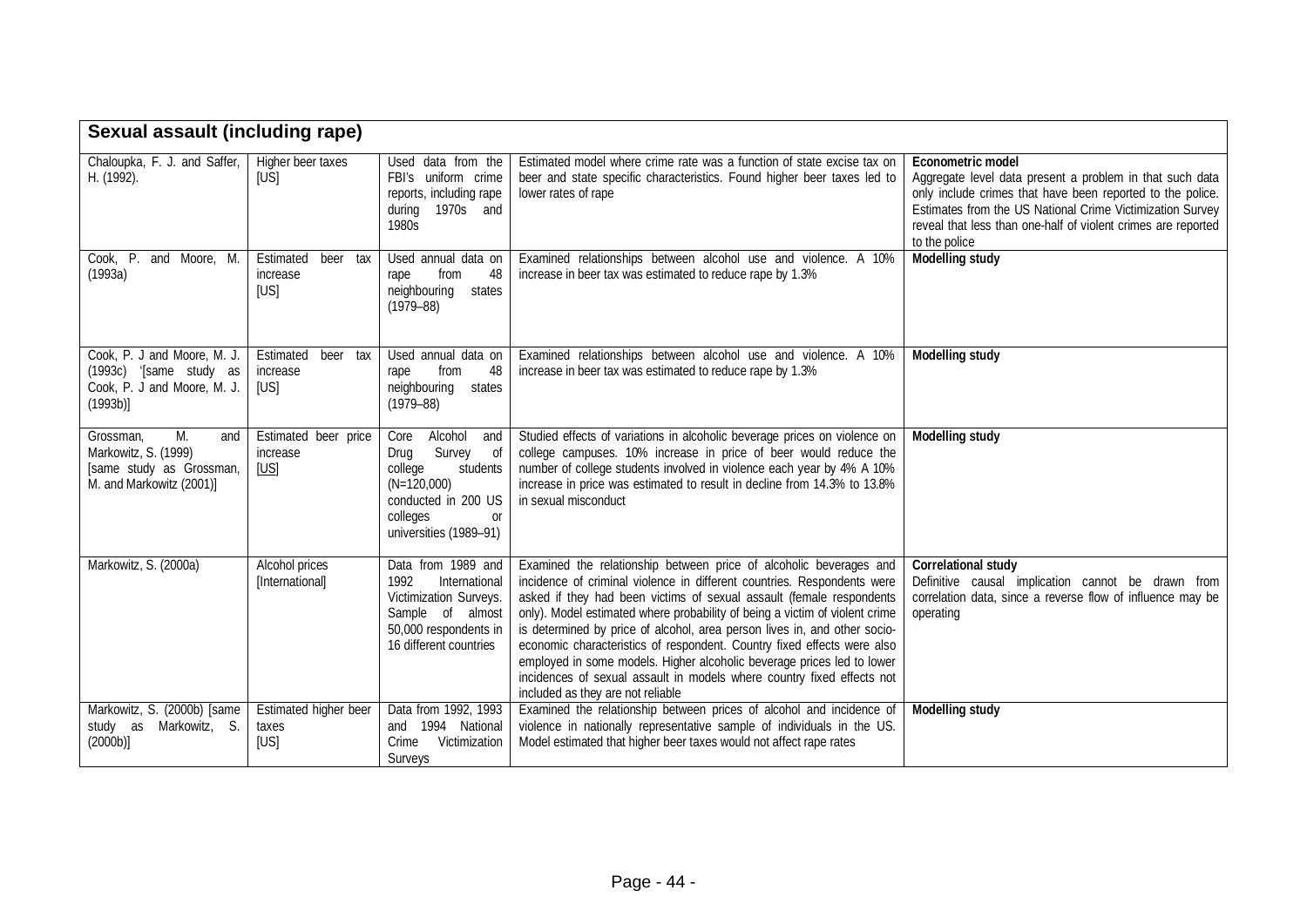| Domestic violence (including child abuse) |                                                                                                                                                                                                    |                                                                                                                                                                                                                                                                                                      |                                                                                                                                                                                                                                                                                                                                                                                                                                                                                                                                                                                                                                                                                                                                                                                                                                                                                                                                                                                                                                                  |                                                                                                                                                                                                                                                                                                                                                                                                                                                                                                                                                                                                                                                                                                                                                                                                             |  |
|-------------------------------------------|----------------------------------------------------------------------------------------------------------------------------------------------------------------------------------------------------|------------------------------------------------------------------------------------------------------------------------------------------------------------------------------------------------------------------------------------------------------------------------------------------------------|--------------------------------------------------------------------------------------------------------------------------------------------------------------------------------------------------------------------------------------------------------------------------------------------------------------------------------------------------------------------------------------------------------------------------------------------------------------------------------------------------------------------------------------------------------------------------------------------------------------------------------------------------------------------------------------------------------------------------------------------------------------------------------------------------------------------------------------------------------------------------------------------------------------------------------------------------------------------------------------------------------------------------------------------------|-------------------------------------------------------------------------------------------------------------------------------------------------------------------------------------------------------------------------------------------------------------------------------------------------------------------------------------------------------------------------------------------------------------------------------------------------------------------------------------------------------------------------------------------------------------------------------------------------------------------------------------------------------------------------------------------------------------------------------------------------------------------------------------------------------------|--|
| Herttua et al. (2008)                     | Alcohol tax reduction<br>(by an average 33%).<br>Off-premise<br>retail<br>price of spirits went<br>down by an average<br>36%, wines 3%, and<br>alcoholic<br>other<br>beverages 13-28%<br>[Finland] | 86<br>administrative<br>tracts from Helsinki<br>Metropolitan<br>Area,<br>Finland in 2004                                                                                                                                                                                                             | Interpersonal violence rates did not increase after large reduction in<br>alcohol prices and increase in consumption. For domestic violence, rate<br>decreased. Significant relationship between measures of social<br>disadvantage and interpersonal violence (for example, low educational<br>level and high out-migration level). No adverse effects of price reduction<br>on police-recorded violent crime or emergency call-outs related to<br>domestic violence. Incidents involving custody due to intoxication<br>underwent a 3.1% increase (P=0.567). Violating domestic peace<br>significantly decreased by 13.6% (P=0.001), while domestic violence<br>incidents requiring emergency call-outs decreased by 6.8% (P=0.069).<br>Total emergency call-outs remained stable (0.4% increase, P=0.921). All<br>estimates (excluding violating domestic peace) were statistically<br>insignificant. Small differences in impact of decrease in alcohol prices on<br>interpersonal violence between high, intermediate, and low status areas | Retrospective analysis of natural experiment<br>Before-after comparison is appropriate because an<br>interrupted time-series analysis needs a longer study period<br>and at least 100 observations to detect moderate effect -<br>only had 48 measurement points. Data included only crimes<br>about which the police had information (a report of an<br>offence). Many criminal events fail to enter records: they<br>may not be known to the police, or the police may not<br>record them as crimes. However, coverage of police records<br>is high for severe crimes, (for example, acts of interpersonal<br>violence). Factors affect compilation of statistics (no marked<br>changes in readiness to report crimes and no significant<br>changes in legislation or police control during study period) |  |
| Markowitz. S. and Grossman,<br>M. (1998)  | Increase of beer tax<br>[US]                                                                                                                                                                       | 1976<br>from<br>Data<br>Physical Violence in<br>American<br>Families<br>Survey. Model where<br>violent outcomes were<br>affected by state<br>excise tax rate on<br>beer; illegal drug<br>prices, and regulatory<br>variables,<br>for<br>example, availability<br>and laws restricting<br>advertising | 10% increase in excise tax on beer would reduce probability of child<br>abuse perpetrated by females by around 2%. Tax elasticities 0.12<br>$(p_0.05)$ for any violence toward children and 0.16 $(p_0.10)$ for severe<br>violence toward children                                                                                                                                                                                                                                                                                                                                                                                                                                                                                                                                                                                                                                                                                                                                                                                               | Econometric model<br>Due to data, authors were not able to decipher whether the<br>effects remain after controlling for state-level unobservables                                                                                                                                                                                                                                                                                                                                                                                                                                                                                                                                                                                                                                                           |  |
| Markowitz, S. and Grossman,<br>M. (2000)  | <b>Taxation increases</b><br>[US]                                                                                                                                                                  | Analyses separately<br>by gender of parent,<br>and adds data from<br>1985 National Family<br>Violence Survey                                                                                                                                                                                         | Violence by female respondents was responsive to changes in state<br>excise tax rate on beer, with an average elasticity of -0.13. 10% increase<br>in excise tax on beer would have no impact on child abuse perpetrated by<br>males. Results appeared due to influence of taxes on violence by women<br>but not by men. Specifically, 1% increase in tax on beer would decrease<br>probability of violence by about 0.33%. For women, revealed downward<br>trend in violence rate over time. Even though nominal tax rates had risen,<br>increase had not kept up with inflation, resulting in decrease in real beer<br>tax over time                                                                                                                                                                                                                                                                                                                                                                                                           | Econometric model<br>Model reliant on estimates and assumptions. Due to data, it<br>was not clear whether effects remain after controlling for<br>state-level unobservables.<br>Downward trend in both violence and real beer tax at odds<br>with results of paper                                                                                                                                                                                                                                                                                                                                                                                                                                                                                                                                          |  |
| Markowitz, S. (2000c)                     | Alcohol<br>price<br>increases<br>[US]                                                                                                                                                              | Data from 1985 cross<br>section and 1985-87<br>of National<br>panel<br>Family<br>Violence<br>Nationally<br>Survey.<br>representative<br>sample. Oversamples<br>individuals.<br>violent                                                                                                               | Examined the relationship between alcohol prices and spouse abuse (that<br>is, wife abuse and husband abuse). Consistently indicated that increases<br>in price per ounce of pure alcohol (measured by weighted average of<br>prices of alcohol from beer, wine, and liquor) reduced the probability of<br>severe violence (kicking, biting, hitting with a fist or other object, choking,<br>and using or threatening to use gun/knife) aimed at wives. Estimated 1%<br>increase in price per ounce of pure alcohol would decrease probability of<br>being a victim of wife abuse by 5.3%. Evidence on propensity of increase                                                                                                                                                                                                                                                                                                                                                                                                                   | Correlational study<br>Definitive causal implication cannot be drawn from<br>correlation data, since a reverse flow of influence may be<br>operating.<br>Author cautions value of estimate is somewhat imprecise<br>because 95% CI is -1.0 to -9.7%                                                                                                                                                                                                                                                                                                                                                                                                                                                                                                                                                         |  |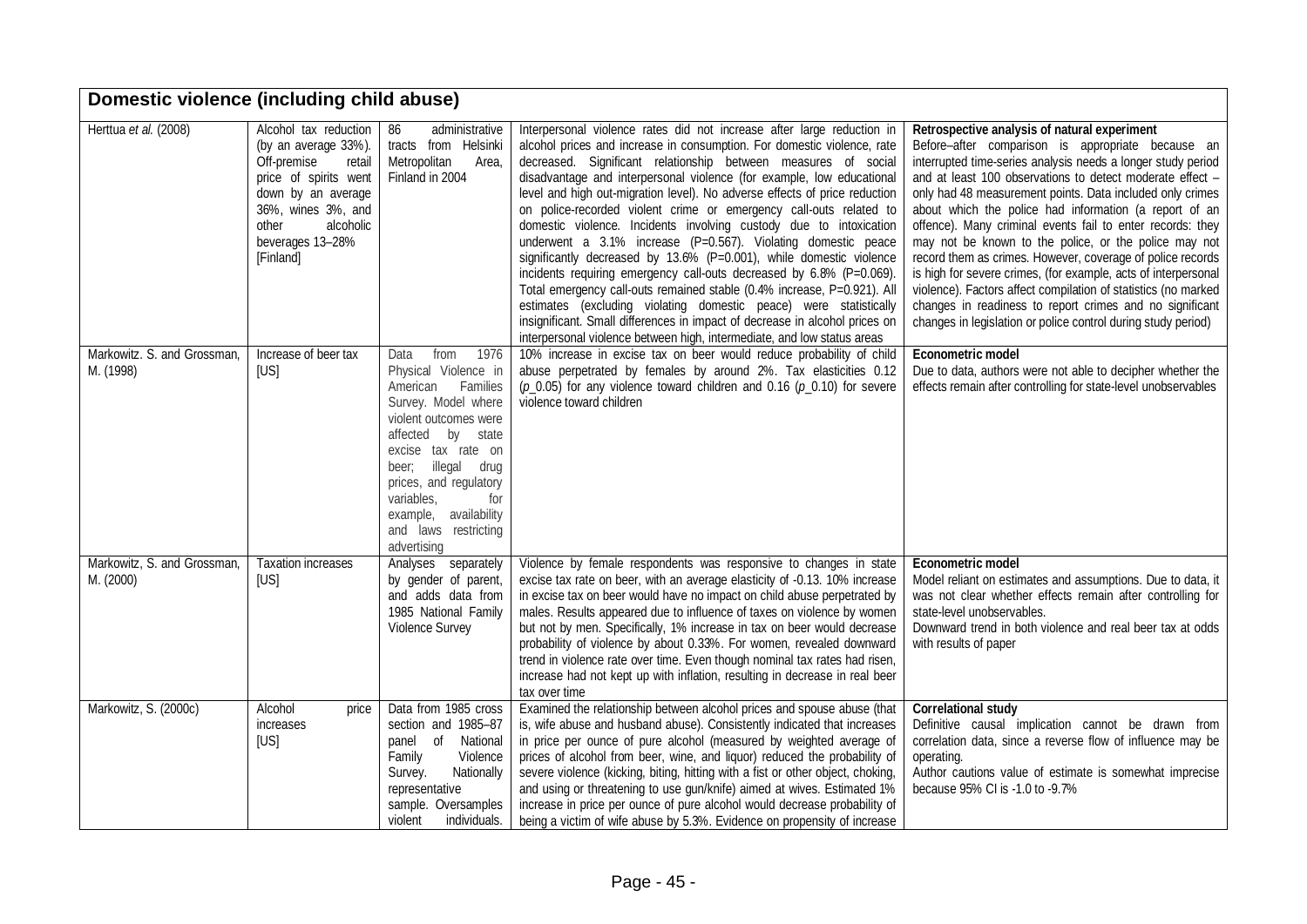|  | Dichotomous                  | in price of alcohol to lower violence towards husbands was mixed |  |
|--|------------------------------|------------------------------------------------------------------|--|
|  | indicators<br>severe<br>- of |                                                                  |  |
|  | towards<br>violence          |                                                                  |  |
|  | wives and husbands           |                                                                  |  |

| Drunk and disorderly behaviour                                |                                                                                                                                                             |                                                                                                                                                                                                                                                                                               |                                                                                                                                                                                                       |                                                                                                                                                                                                                                                                                                                                 |  |
|---------------------------------------------------------------|-------------------------------------------------------------------------------------------------------------------------------------------------------------|-----------------------------------------------------------------------------------------------------------------------------------------------------------------------------------------------------------------------------------------------------------------------------------------------|-------------------------------------------------------------------------------------------------------------------------------------------------------------------------------------------------------|---------------------------------------------------------------------------------------------------------------------------------------------------------------------------------------------------------------------------------------------------------------------------------------------------------------------------------|--|
| Mäkelä, P. and Österberg, E. (2009)                           | Excise reduction of<br>33%<br>[Finland]                                                                                                                     | published<br>Review<br>of<br>research and routinely<br>available data (prices of<br>alcoholic<br>beverages,<br>recorded/unrecorded<br>alcohol<br>consumption,<br>data on criminality and<br>other police statistics,<br>alcohol-related<br>deaths<br>hospitalisations,<br>and<br>service use) | Arrests for drunkenness increased after 2004 by 7%, which was<br>more than expected on basis of pre-existing trend                                                                                    | Retrospective analysis of natural experiment<br>Study, based on natural experiment, confirmed what was<br>earlier known based on time series and pooled cross-<br>sectional time-series analyses about effects of taxes and<br>prices on alcohol consumption: changes in prices of<br>alcoholic beverages impact on consumption |  |
| Koski, A., Siren, R., Vuori, E. and<br>Poikolainen, K. (2007) | Taxation<br>decreases<br>and<br>0f<br>removal<br>travellers'<br>allowances:<br>lowering of alcohol<br>excise duty rates;<br>Estonia joining EU<br>[Finland] | analysis<br>Time-series<br>using national<br>data.<br>Weekly series of 33,782<br>alcohol-positive cases<br>and control series of<br>37,617 alcohol-negative<br>cases. Setting: Finland<br>$(1990 - 2004)$                                                                                     | Alcohol tax cuts in March 2004 were associated with an increase<br>of 11% in the number of intoxicated individuals apprehended by<br>the police due to drunk and disorderly conduct from 2003 to 2004 | Retrospective analysis of natural experiment<br>While analysis of alcohol positive sudden deaths (primary<br>hypothesis) is robust, there are no details on the source of<br>this observation on drunk and disorderly conduct                                                                                                   |  |

| <b>Public order offences</b> |                      |                          |                                                                   |                                                                |
|------------------------------|----------------------|--------------------------|-------------------------------------------------------------------|----------------------------------------------------------------|
| Herttua, (2008)              | Alcohol<br>tax       | 86 administrative tracts | Incidents involving custody due to intoxication underwent a 3.1%  | Retrospective analysis of natural experiment                   |
|                              | reduction<br>(an     | Helsinki  <br>from       | increase (P=0.567), assault and battery increased by 4.5%         | Before–after comparison appropriate because only had 48        |
|                              | average 33%). Off-   | Metropolitan<br>Area.    | $(P=0.161)$ . Violating domestic peace significantly decreased by | measurement points. Data included only crimes about which      |
|                              | premise retail price | Finland in 2004          | 13.6% (P=0.001), while domestic violence incidents requiring      | the police had information (a report of an offence). Many      |
|                              | spirits<br>went      |                          | emergency call-outs decreased by 6.8% (P=0.069). Total            | crimes fail to enter records: may not be known to the police,  |
|                              | bv<br>down<br>an     |                          | emergency call-outs remained stable (0.4% increase, P=0.921).     | or the police may not record them as crimes. However,          |
|                              | $36\%$ ,<br>average  |                          | All estimates (with exception of violating domestic peace) were   | coverage of police records is high for severe crimes (for      |
|                              | 3%<br>and<br>wines   |                          | statistically insignificant. Small differences in the impact of   | example, acts of interpersonal violence). Factors affect       |
|                              | alcoholic<br>other   |                          | decrease in prices on interpersonal violence between high,        | compilation of statistics (no marked changes in readiness to   |
|                              | beverages 13-28%     |                          | intermediate, and low status areas.                               | report crimes. no significant changes in legislation or police |
|                              | [Finland]            |                          |                                                                   | control during study period).                                  |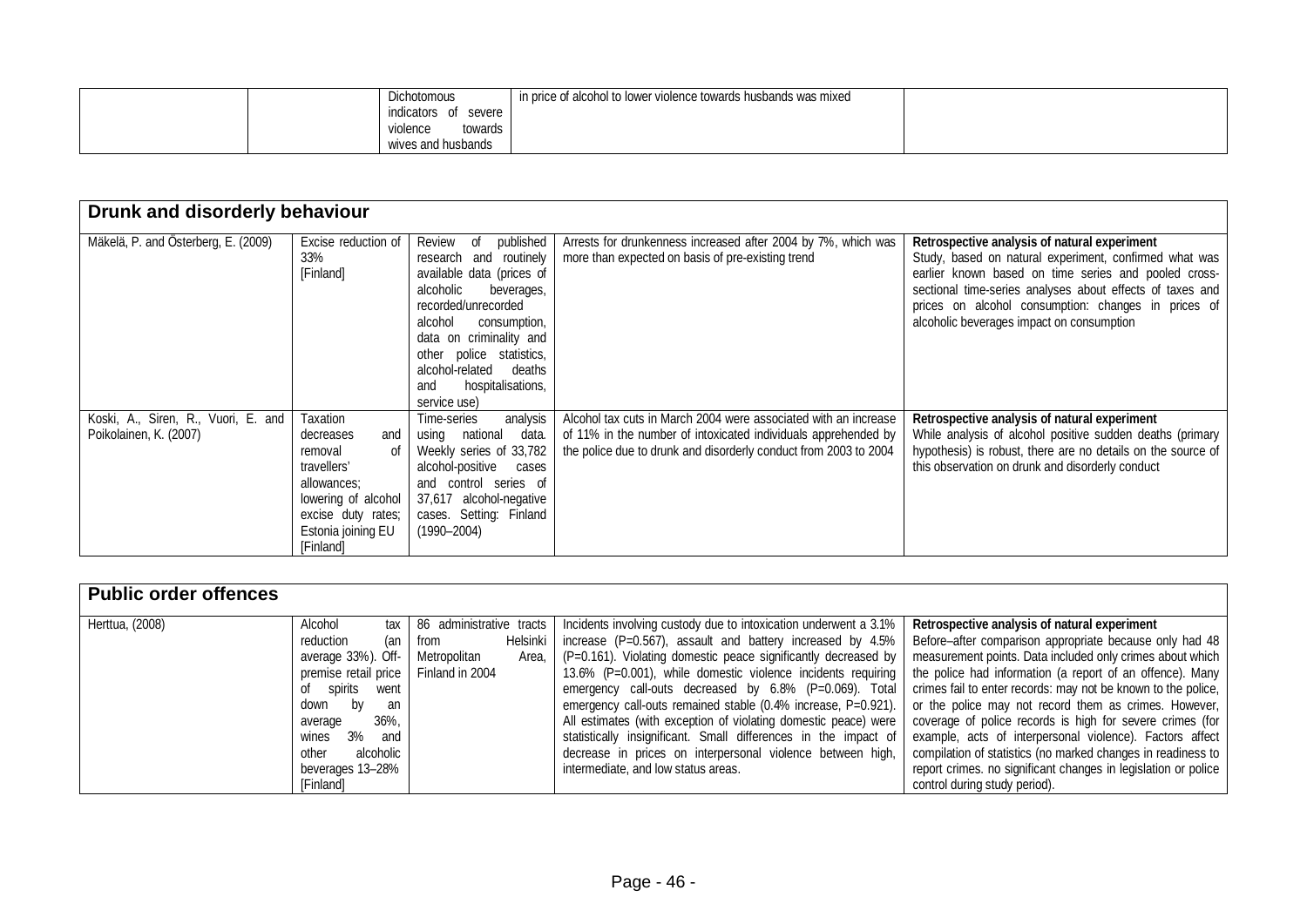| <b>Criminal damage</b>                         |                                                                                                                                                                                                                                                                                               |                                                                                                                                                                                                                                                                                                                                                                                                      |                                                                                                                                                                                                                                                                                                                                                                                                                                                                                                                                                                                                                                                                                                                                                                                                                        |                                                                                                                                                                                                                                 |
|------------------------------------------------|-----------------------------------------------------------------------------------------------------------------------------------------------------------------------------------------------------------------------------------------------------------------------------------------------|------------------------------------------------------------------------------------------------------------------------------------------------------------------------------------------------------------------------------------------------------------------------------------------------------------------------------------------------------------------------------------------------------|------------------------------------------------------------------------------------------------------------------------------------------------------------------------------------------------------------------------------------------------------------------------------------------------------------------------------------------------------------------------------------------------------------------------------------------------------------------------------------------------------------------------------------------------------------------------------------------------------------------------------------------------------------------------------------------------------------------------------------------------------------------------------------------------------------------------|---------------------------------------------------------------------------------------------------------------------------------------------------------------------------------------------------------------------------------|
| Grossman,<br>M.<br>and<br>Markowitz, S. (2001) | Estimated<br>beer<br>price increases<br>[US]                                                                                                                                                                                                                                                  | Core Alcohol and Drug Survey<br>students<br>college<br>0f<br>(N=120,000) conducted in 200<br>US colleges or universities<br>$(1989 - 91)$                                                                                                                                                                                                                                                            | 10% increase in price of beer would result in decline from<br>7.5% to 7.1% for property damage                                                                                                                                                                                                                                                                                                                                                                                                                                                                                                                                                                                                                                                                                                                         | Econometric model<br>For women, there was a downward trend in violence rate over time.<br>Even though nominal tax rates had risen, increase had not kept up<br>with inflation, resulting in decrease in real beer tax over time |
| Purshouse, R et al (2009a)                     | Estimated<br>effects<br>of minimum price<br>per unit of alcohol<br>thresholds<br>from<br>20p through to 70p,<br>discount<br>restrictions and ban<br>in the off-trade, 1%,<br>10% and<br>25%<br>general<br>price<br>increases and price<br>increases targeted<br>at cheap alcohol<br>[England] | Modelling study:<br>Expenditure surveys, sales<br>data, consumption surveys,<br>data on alcohol-attribution of<br>crime and incidence of<br>different crime types, data on<br>costs of crime.<br>Average drinking and heavy<br>episodic<br>(peak) drinking,<br>results for total population and<br>underage, 18 to 24-year-old<br>hazardous,<br>moderate,<br>hazardous<br>and<br>harmful<br>drinkers | For overall results see section on overall crime.<br>In the UK, 31% of criminal damage offences committed by<br>men and 34% of such offences committed by women were<br>estimated to be attributable to alcohol, that is they would<br>not have occurred if offender and/or victim had not drunk<br>alcohol                                                                                                                                                                                                                                                                                                                                                                                                                                                                                                            | Modelling study<br>Cross-sectional data on expenditure and consumption, alcohol<br>attributable fractions rely on data from offender survey                                                                                     |
| Purshouse, R et al (2009b)                     | Estimated effects<br>of minimum price<br>per unit of alcohol<br>thresholds<br>from<br>25p through to 70p,<br>discount ban in the<br>off-trade,<br>combinations<br>of<br>minimum<br>pricing<br>and discount bans<br>[Scotland]                                                                 | Modelling study:<br>Expenditure surveys, sales<br>data, consumption surveys,<br>data on alcohol-attribution of<br>crime and incidence of<br>different crime types, data on<br>costs of crime.<br>Average drinking and heavy<br>(peak) drinking,<br>episodic<br>results for total population and<br>moderate, hazardous and<br>harmful drinkers                                                       | For overall results see section on overall crime.<br>Pricing policies could reduce criminal damage in England<br>and Scotland. A 10% across-the-board price rise on all<br>products (this is not the same as a 10% rise in taxation) in<br>England was estimated to reduce criminal damage by<br>27,600 offences per annum. A total ban on off-trade<br>discounting was estimated to reduce offences by 6,200 per<br>year, with partial restrictions on discounting having smaller<br>effects. Minimum prices below 40p would have little effect,<br>but levels from 40p to 70p per unit were estimated to see<br>increasing levels of effectiveness (for England: reductions<br>of 2,200 criminal damage offences per annum for 40p,<br>10,300 offences at 50p, and 30,000 offences per annum at<br>70 <sub>p</sub> ) | Modelling study<br>Cross-sectional data on expenditure and consumption, alcohol<br>attributable fractions rely on data from offender survey.                                                                                    |
| Saffer, H. (2001)                              | Actual increase in<br>beer<br>price<br>[US]                                                                                                                                                                                                                                                   | from 32,000 people<br>Data<br>(1991 National Household<br>Survey on Drug Abuse<br>(NHSDA)), complemented by<br>data on state beer taxes.<br>Estimated effect of beer taxes<br>on arrests, property crime,<br>property damage, use of force,<br>and drug selling.                                                                                                                                     | Estimated the effectiveness of alcohol and other drug<br>abuse policies in reducing crime. Impact of increase in beer<br>price in 1991. Beer taxes were negatively related to self-<br>reported property damage. Effects larger for the under 21s<br>than for over 21s. Because of lower average disposable<br>income, changes in controlled access to alcohol through<br>price or tax increases were expected to have especially<br>strong harm-reduction impact on youth and young drinkers.                                                                                                                                                                                                                                                                                                                         | Correlational study<br>Definitive causal implication cannot be drawn from correlation data,<br>since a reverse flow of influence may be operating.                                                                              |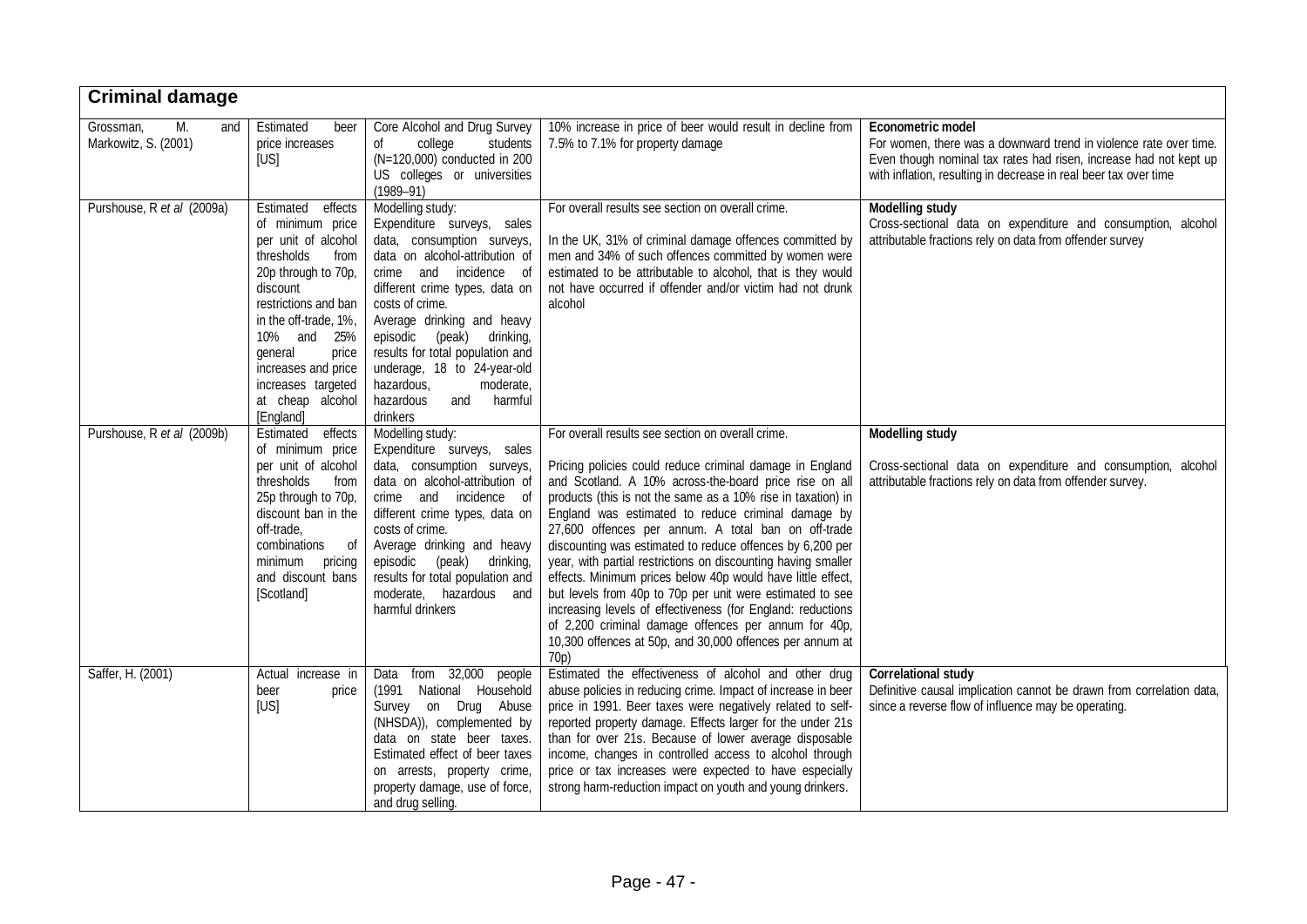| <b>Robbery</b>                                           |                                                                                                                                                                                            |                                                                                                                                             |                                                                                                                                                                                                                                                                                                                                                                                                                                                                                                                                                              |                                                                                                                                                                                                                                                                                                                                                                              |  |  |
|----------------------------------------------------------|--------------------------------------------------------------------------------------------------------------------------------------------------------------------------------------------|---------------------------------------------------------------------------------------------------------------------------------------------|--------------------------------------------------------------------------------------------------------------------------------------------------------------------------------------------------------------------------------------------------------------------------------------------------------------------------------------------------------------------------------------------------------------------------------------------------------------------------------------------------------------------------------------------------------------|------------------------------------------------------------------------------------------------------------------------------------------------------------------------------------------------------------------------------------------------------------------------------------------------------------------------------------------------------------------------------|--|--|
| Chaloupka, F. J. and Saffer, H. (1992)                   | Estimated higher beer<br>taxes<br>[US]                                                                                                                                                     | Used data from the FBI's<br>uniform crime<br>reports,<br>looked at rates of murder,<br>rape, assault, and robbery<br>during 1970s and 1980s | Estimated a model where crime rate was a function of state excise tax on<br>beer and state specific characteristics. Model also included price of<br>marijuana and expenditures on police. Found higher beer taxes led to lower<br>rates of rape, robbery, and homicide, but not assault. Also showed that<br>decriminalizing marijuana would raise rates of rape, robbery and assault                                                                                                                                                                       | Aggregate level data present a problem in<br>that such data only include crimes that<br>have been reported to the police. In the<br>US, for example, estimates from the<br>National Crime Victimization Survey reveal<br>that less than one-half of violent crimes<br>are reported to the police.                                                                            |  |  |
| Chaloupka, F. J., Grossman, M. and<br>Saffer, H. (2002)] | Beer tax increase<br>[US]                                                                                                                                                                  | Review                                                                                                                                      | Increases in total price of alcohol could reduce alcohol-related violence and<br>other crime. Increase in beer taxes would lead to a significant reduction in<br>robberies                                                                                                                                                                                                                                                                                                                                                                                   | Literature review<br>Non-systematic<br>review<br>selectively<br>summarising evidence. Very dependent on<br>constituent studies, many separately<br>analysed below.                                                                                                                                                                                                           |  |  |
| Cook, P. and Moore, M. (1993a) '                         | beer tax<br>Estimated<br>increase<br>[US]                                                                                                                                                  | Annual data on homicide,<br>rape, assault and robbery<br>from 48 contiguous states<br>$(1979 - 88)$                                         | A 10% increase in beer tax would reduce robbery by 0.87%. Beer excise tax<br>increases reduced per capita alcohol consumption and decreased incidence<br>of violent crime, particularly robbery                                                                                                                                                                                                                                                                                                                                                              | Requires more<br>contextually-sensitive<br>measures of violent crime. Needs to factor<br>in outlet density.                                                                                                                                                                                                                                                                  |  |  |
| Cook, P. J. and Moore, M. J. (1993b)                     | Estimated higher beer<br>taxes<br>[US]                                                                                                                                                     | Used annual state-level<br>data obtained from the<br>FBI's uniform crime reports<br>(1979 through 1987)                                     | Examined impact of per capita alcohol consumption and beer excise taxes<br>on violent crime rates (including burglaries). Employed fixed-effects models,<br>in which independent variable was beer tax. Higher beer taxes would lead to<br>significant reductions in robberies and rapes. Little impact on homicides and<br>assaults                                                                                                                                                                                                                         |                                                                                                                                                                                                                                                                                                                                                                              |  |  |
| Herttua ] (2008)                                         | Alcohol tax reduction<br>(by an average 33%).<br>Off-premise<br>retail<br>price of spirits down<br>by an average 36%,<br>wines 3%, and other<br>alcoholic beverages<br>13-28%<br>[Finland] | administrative<br>86<br>tracts<br>from Helsinki Metropolitan<br>Area, Finland in 2004                                                       | Robbery decreased by 12.4% (P=0.054). All estimates of change (with<br>exception of violating domestic peace) were statistically insignificant.                                                                                                                                                                                                                                                                                                                                                                                                              | Data included only reported crimes. Many<br>crimes fail to enter records: may not be<br>known to the police, or the police may not<br>record them as crimes. Coverage of police<br>records is higher for more severe crimes.<br>Study period did not witness marked<br>changes in readiness to report crimes. No<br>significant changes in legislation or police<br>control. |  |  |
| Markowitz, S. (2000a)                                    | Actual alcohol prices<br>[International]                                                                                                                                                   | Data from 1989 and 1992<br>International Victimization<br>Surveys. Sample of almost<br>50,000 respondents in 16<br>countries                | Respondents asked if they had been victims of robbery, assault, and sexual<br>assault (female respondents only). Model estimated the probability of being a<br>victim of violent crime determined by price of alcohol, variables describing<br>area person lives in, and other socio-economic characteristics of respondent.<br>Higher alcoholic beverage prices led to lower incidences of all three types of<br>violent crime in models where country fixed effects were not included.<br>Results from models including country fixed effects not reliable | Evaluation: correlational study                                                                                                                                                                                                                                                                                                                                              |  |  |
| Markowitz, S. (2000b)                                    | higher<br>Actual<br>beer<br>taxes<br>[US]                                                                                                                                                  | Data from 1992, 1993 and<br>National<br>Crime<br>1994<br>Victimization Surveys                                                              | Examined direct relationship between prices of alcohol/drugs and incidence<br>of criminal violence in nationally representative sample of individuals in the<br>US. Higher beer taxes led to lower incidence of assault, but not robbery.<br>Higher beer taxes would also lead to lower probabilities of alcohol-involved<br>assault                                                                                                                                                                                                                         | Evaluation: correlational study                                                                                                                                                                                                                                                                                                                                              |  |  |
| Markowitz, S. (2005)                                     | higher<br>Actual<br>beer<br>taxes<br>[US]                                                                                                                                                  | Data from 1992, 1993 and<br>National<br>Crime<br>1994<br><b>Victimization Surveys</b>                                                       | Increasing tax on beer appeared to have no effect on probability of being a<br>victim of robbery. Higher beer taxes decreased probability of assault and<br>alcohol- or drug-involved assault, but not rape or robbery                                                                                                                                                                                                                                                                                                                                       | Evaluation: correlational study                                                                                                                                                                                                                                                                                                                                              |  |  |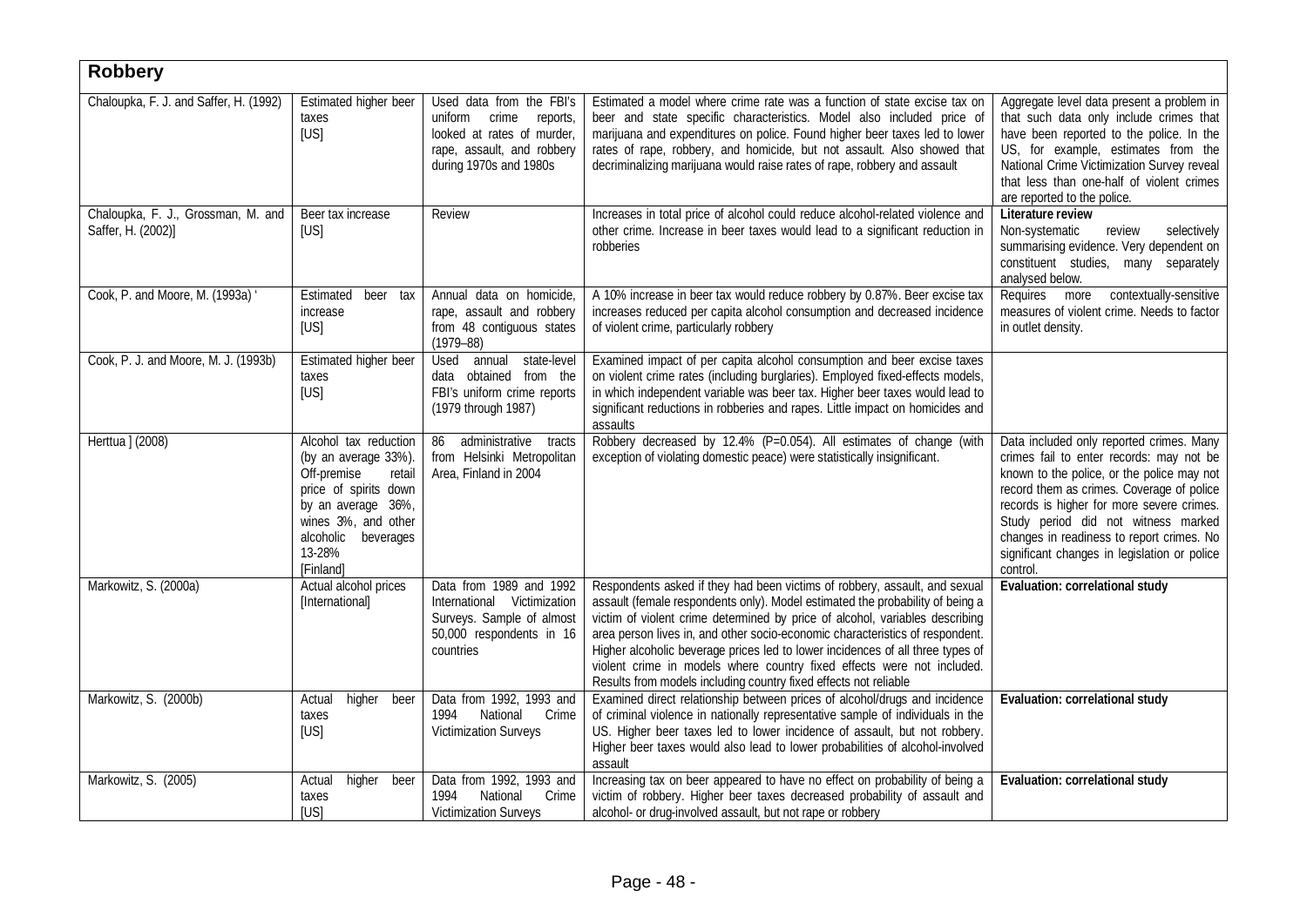### **Anti-social behaviour**

Not included, no studies found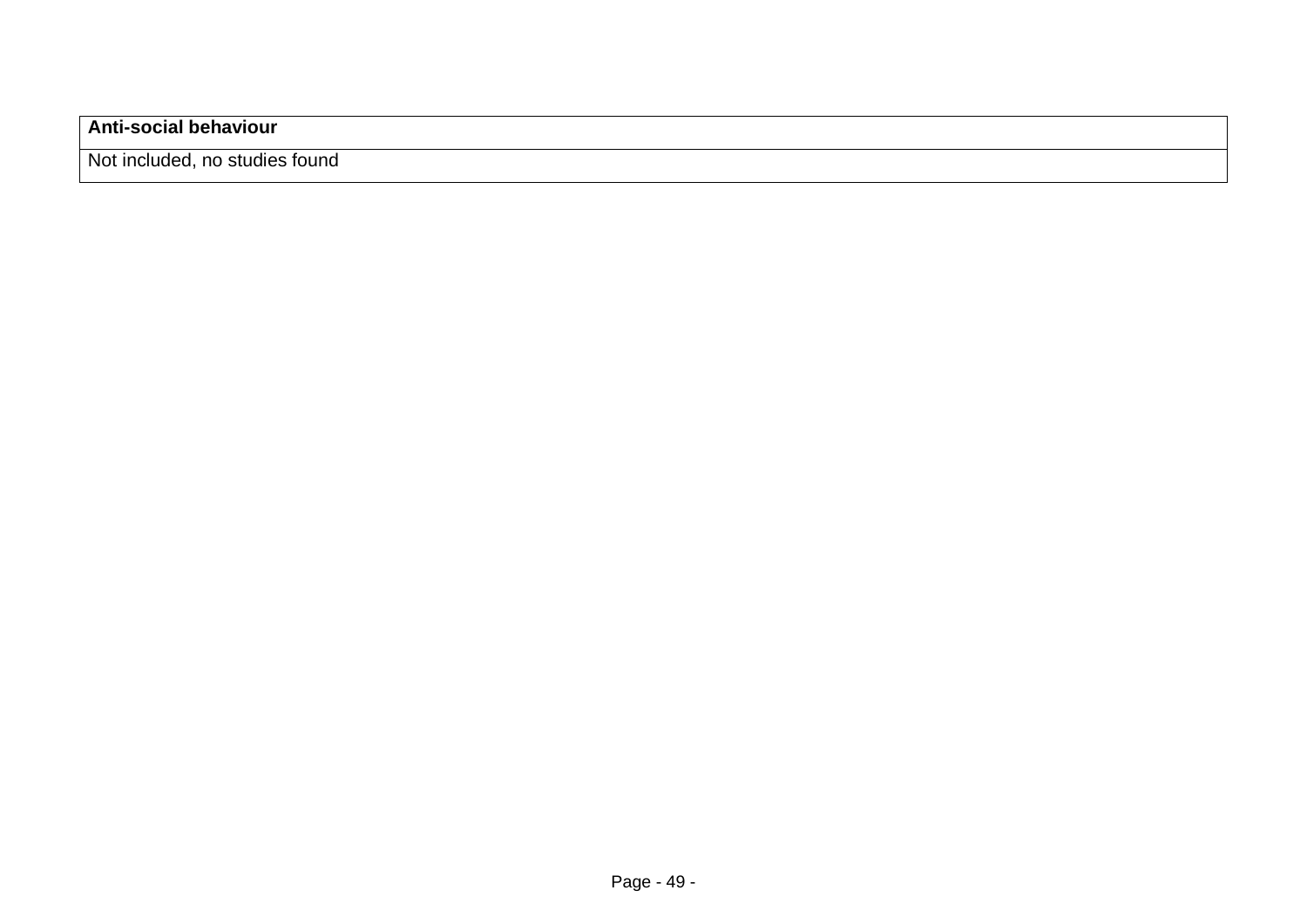## <span id="page-49-0"></span>References

- **Abe, M.** (1998) 'Measuring consumer, nonlinear brand choice response to price', *Journal of Retailing*, 74(4), pp 541–68.
- **Anderson, P.** (2009) 'Global alcohol policy and the alcohol industry', *Current Opinion in Psychiatry*, 22(3), pp 253—57.
- **Anderson, P., Chisholm, D. and Fuhr, D. C.** (2009) 'Alcohol and Global Health 2 Effectiveness and costeffectiveness of policies and programmes to reduce the harm caused by alcohol', *Lancet*, 373(9682), pp 2234–46.
- **Andreasson, S., [Holder, H. D.](http://www.ncbi.nlm.nih.gov/pubmed?term=%22Holder%20HD%22%5BAuthor%5D&itool=EntrezSystem2.PEntrez.Pubmed.Pubmed_ResultsPanel.Pubmed_RVAbstract), [Norström, T.,](http://www.ncbi.nlm.nih.gov/pubmed?term=%22Norstr%C3%B6m%20T%22%5BAuthor%5D&itool=EntrezSystem2.PEntrez.Pubmed.Pubmed_ResultsPanel.Pubmed_RVAbstract) Österberg, E. and [Rossow, I.](http://www.ncbi.nlm.nih.gov/pubmed?term=%22Rossow%20I%22%5BAuthor%5D&itool=EntrezSystem2.PEntrez.Pubmed.Pubmed_ResultsPanel.Pubmed_RVAbstract)** (2006) 'Estimates of harm associated with changes in Swedish alcohol policy: results from past and present estimates', *Addiction*, 10, pp 1096–105.
- **Babor, T., Caetano, R., Casswell, S., Edwards, G., Giesbrecht, N., Graham, K., Grube, J., Grunewald, P., Hill, L., Holder, H., Homel, R., Österberg, E., Rehm, J., Room, R. and Rossow, I.** (2003) *Alcohol: no ordinary commodity.* Oxford, England: Oxford University Press.
- **Baumberg, B.** (2006) 'The global economic burden of alcohol: a review and some suggestions', *Drug and Alcohol Review*, 25(6), pp 537–51.
- **Bellis, M. A. and Hughes, K.** (2008) 'Comprehensive strategies to prevent alcohol-related violence', *Institute for the Prevention of Crime Review*, 2, pp 137–68.
- **Bellis, M. A., Phillips-Howard, P. A., Hughes, K., Hughes, S., Cook, P. A., Morleo, M., Hannon, K., Smallthwaite, L. and Jones, L.** (2009) 'Teenage drinking, alcohol availability and pricing: a crosssectional study of risk and protective factors for alcohol-related harms in school children', *BMC Public Health*, 9, p 380.
- **Bidwell, M. O., Wang, B. X. and Zona, D. J.** (1995) 'An analysis of asymmetric demand response to price changes: The case of local telephone calls', *Journal of Regulatory Economics*, 8, pp 285–98.
- **Bloomfield, K., Rossow, I. and Norström, T.** (2009) 'Changes in alcohol-related harm after alcohol policy changes in Denmark', *Eur Addict Res*, 15 (4), pp 224–31.
- **Bloomfield, K., Wicki, M., Gustafsson, N. K., Mäkelä, P. and Room, R.** (2010) 'Changes in alcohol-related problems after alcohol policy changes in Denmark, Finland, and Sweden', *J. Stud. Alcohol Drugs*, 71, pp 32–40.
- **Bond, J., Cherpitel, C. J. and Ye, Y.** (2005) *Attributable risk and causal attribution of injury to alcohol consumption,* presented to Conference on Alcohol and Injury: New Knowledge from Emergency Room Studies; 3–6. Berkeley, California, United States. Available: [<http://www.arg.org/Bond.ppt.](http://www.arg.org/Bond.ppt)
- **Bondy, S. J.** (1996) 'Overview of studies on drinking patterns and consequences', *Addiction*, 91(11), pp 1663– 74.
- **Booth, A., Meier, P., Stockwell, T., Sutton, A., Wilkinson, A., Wong, R., Brennan, A., O`Reilly, D., Purshouse, R. and Taylor, K**. (2008) *Independent review of the effects of alcohol pricing and promotion: Part A. Systematic Reviews.* ScHARR. University of Sheffield.
- **Brecklin, L. R. and Ullman, S. E.** (2010) 'The roles of victim and offender substance use in sexual assault outcomes', *Journal of Interpersonal Violence*, 25(8), pp.1503-22. Epub 2010 Jan 7.
- **Brennan, A., Purshouse, R., Taylor, K., Rafia, R., Meier, P., Booth, A., O`Reilly, D., Stockwell, T., Sutton, A., Wilkinson, A. and Wong, R.** (2008) *Independent review of the effects of alcohol pricing and promotion: Part B. Modelling the potential impact of pricing and promotion policies on alcohol in England.* ScHARR. England: University of Sheffield.
- **Brewer, R. D. and Swahn, M. H.** (2005) 'Binge drinking and violence', *Journal of the American Medical Association* 294(5), pp 616–18.
- **Briscoe, S. and Donnelly, N.** (2001) 'Temporal and regional aspects of alcohol-related violence and disorder', *Alcohol Studies Bulletin*, No. 1.
- **Brower, A. M. and Carroll, L.** (2007) 'Spatial and temporal aspects of alcohol-related crime in a college town', *Journal of American College Health* 55(5), p 267.
- **Cabinet Office** (2003) *Alcohol Harm Reduction Project: Interim Analytical Report*. London: HMSO.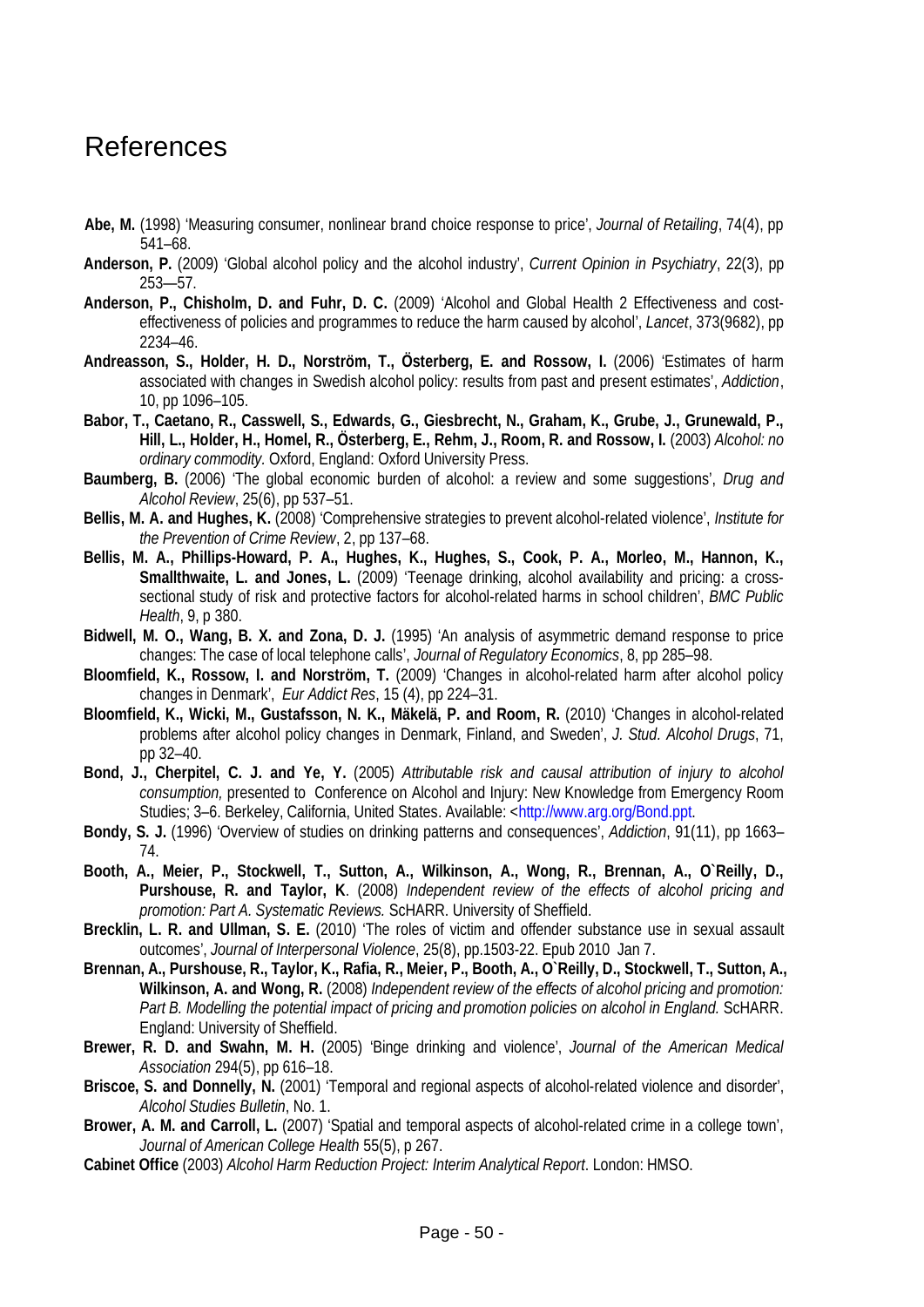- **Campbell, C. A., Hahn, R. A., Elder, R., Brewer, R., Chattopadhyay, S., Fielding, P., Naimi, T. S., Toomey, T., Lawrence, B. and Middleton, M. C.** (2009) 'The effectiveness of limiting alcohol outlet density as a means of reducing excessive alcohol consumption and alcohol-related harms', *American Journal of Preventive Medicine*, 37(6), pp 556–69.
- **Carpenter, C. and Dobkin, C.** (2008) 'The drinking age, alcohol consumption, and crime', *National Bureau of Economic Research Working Paper*, pp 1–40. Cambridge, Massachusetts: National Bureau of Economic Research. Available:

[<http://web.gsm.uci.edu/~kittc/Dobkin%20Carpenter%20Crime%20Age%2021%2001%202008.pdf](http://web.gsm.uci.edu/~kittc/Dobkin%20Carpenter%20Crime%20Age%2021%2001%202008.pdf)

- **Chaloupka, F. J., Grossman, M. and Saffer, H.** (2002) 'The effects of price on alcohol consumption and alcohol-related problems', *Alcohol Research & Health: the Journal of the National Institute on Alcohol Abuse & Alcoholism*, 26(1), pp 22–34. Available: [<http://pubs.niaaa.nih.gov/publications/arh26-1/22-](http://pubs.niaaa.nih.gov/publications/arh26-1/22-34.htm) [34.htm](http://pubs.niaaa.nih.gov/publications/arh26-1/22-34.htm)
- **Chaloupka, F. J. and Saffer, H.** (1992). *Alcohol Illegal Drugs Public Policy and Crime,* presented at the Annual Meeting of the Western Economic Association.
- **Chen, M. J., Gruenewald, P. J., Remer, L. G., Chen, M. J., Gruenewald, P. J. and Remer, L. G.** (2009) 'Does alcohol outlet density affect youth access to alcohol?' *Journal of Adolescent Health*, 44(6), pp 582–89.
- **Cherpitel, C. J.** (2007) 'Alcohol and injuries: a review of international emergency room studies since 1995', *Drug and Alcohol Review*, 26(2), pp 201–14.
- **Chikritzhs, T., Stockwell T. and Pascal, R.** (2005) 'The impact of the Northern Territory's Living With Alcohol program, 1992–2002: revisiting the evaluation', *Addiction*, 100, pp 1625–36.
- **Conner, K. R. and Ackerley, G. D.** (1994) 'Alcohol-related battering developing treatment strategies', *Journal of Family Violence*, 9(2), pp 143–55.
- **Cook, P.** (2007) *Paying the tab: the costs & benefits of alcohol control.* Princeton University Press.
- **Cook, P. and Moore, M.** (1993a) 'Violence reduction through restrictions on alcohol availability', *Alcohol Health & Research World*, 17(2), pp 151–56.
- **Cook, P. J. and Moore, M. J.** (1993b) 'Taxation of alcohol beverages'. In *Economics and the prevention of alcohol related problems*, Hilton, M. E. (ed). Research Monograph No. 25, NIH Pub No 93-3513, Rockville, MD.
- **Cook, P. J., and Moore, M. J.** (1993c) 'Economic perspectives on alcohol-related violence'. In *Alcohol-related violence: Interdisciplinary perspectives and research directions*, Martin, S. E. (ed). NIH Publication No. 93-3496. Rockville, MD.
- **Cusens, B., Shepherd, J., Cusens, B. and Shepherd, J.** (2005) 'Prevention of alcohol-related assault and injury', *Hospital Medicine*, 66(6), pp 346–48.
- **Davies, P.** (2004) *Rapid evidence assessment: A tool for policy making*. London: Government Social Research. Available: < [http://www.gsr.gov.uk/new\\_research/archive/rae.asp](http://www.gsr.gov.uk/new_research/archive/rae.asp)
- **Deehan, A.** (1999) *Alcohol and Crime: Taking Stock, Crime Reduction.* Research Series Paper 3. London: Home Office.
- **Deehan, A. and Mawby, R.** (2004) 'Prevention of alcohol-related crime: operationalising situational and environmental strategies, *Crime Prevention and Community Safety: an International Journal]*, 6(1), pp 43–52.
- **Dingwall, G.** (2006) *Alcohol and Crime*. Cullompton: Willan.
- **Dowden, C. and Brown, S. L.** (1998) 'Case need domain: Substance abuse', *Forum on Corrections Research,* 10(3), pp 28–31.
- **Elder, R. W., Lawrence, B., Ferguson, A., Naimi, T. S., Brewer, R. D., Chattopadhyay, S. K., Toomey, T. L. and Fielding, J. E.** (2010) 'The effectiveness of tax policy interventions for reducing excessive alcohol consumption and related harms', *American Journal of Preventive Medicine* 38(2), pp 217–29.
- **Escobedo, L. G. and Ortiz, M.** (2002) 'The relationship between liquor outlet density and injury and violence in New Mexico', *Accident Analysis and Prevention*, 34(5), pp 689–94.
- **Exum, M. L.** (2006) 'Alcohol and aggression: An integration of findings from experimental studies', *Journal of Criminal Justice*, 34(2), pp 131–45.
- **Fagan, J.** (1993) 'Interactions among drugs, alcohol and violence', *Health Affairs,* 12, pp 65–79.
- **Finney, A.** (2004) *Alcohol and intimate partner violence: key findings from the research*. Findings 216. London: Home Office. [<http://www.homeoffice.gov.uk/rds/pdfs04/r216.pdf](http://www.homeoffice.gov.uk/rds/pdfs04/r216.pdf)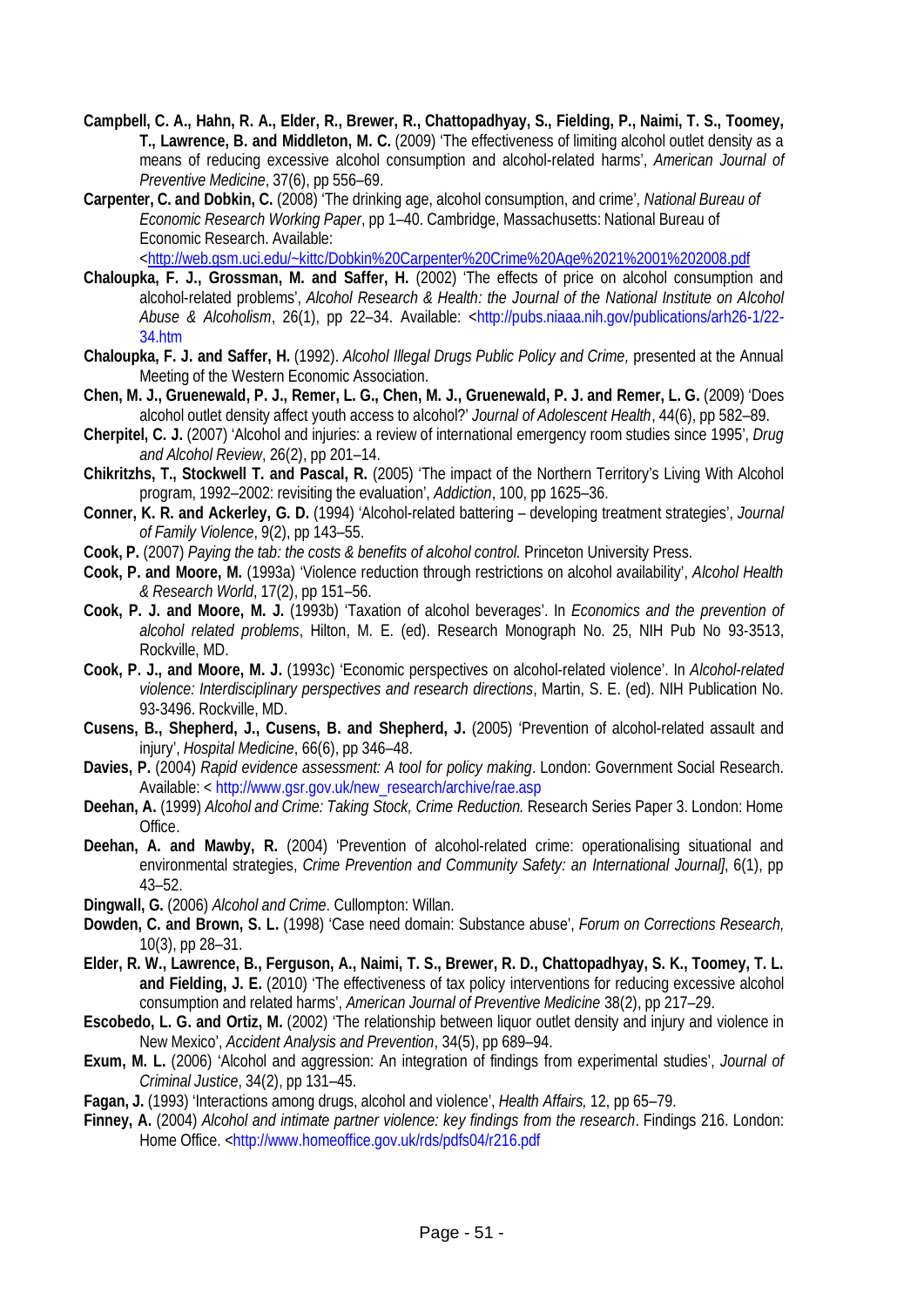- **Flatley, J., Kerhsaw, C., Smith, K., Chaplin, R. and Moon, D.** (2010) 'Crime in England and Wales 2009/10: Findings from the British Crime Survey and police recorded crime', *Home Office Statistical Bulletin, 12/10,* London: Home Office.
- **Foran, H. M. and O'Leary, K. D.** (2008) 'Alcohol and intimate partner violence: A meta-analytic review', *Clinical Psychology Review*, 28(7), pp 1222–34.
- **Forsyth, A. J. M.** (2009) 'Lager, lager shouting: The role of music and DJs in nightclub disorder control', *Adicciones* 21(4), pp 327–45.
- **Freisthler, B., Bruce, E. and Needell, B.** (2007) 'Understanding the geospatial relationship of neighborhood characteristics and rates of maltreatment for black, Hispanic, and white children', *Social Work*, 52(1), pp 7–16.
- **Freisthler, B., Byrnes, H. F. and Gruenewald, P. J.** (2009) 'Alcohol outlet density, parental monitoring, and adolescent deviance: A multilevel analysis', *Children and Youth Services Review*, 3(3), pp 325–30.
- **Freisthler, B., Gruenewald, P. J., Remer, L. G., Lery, B. and Needell, B.** (2007) 'Exploring the spatial dynamics of alcohol outlets and Child Protective Services referrals, substantiations, and foster care entries', *Child Maltreatment*, 12(2), pp 114–24.
- **Freisthler, B., Gruenewald, P. J., Treno, A. J. and Lee, J.**. (2003) 'Evaluating alcohol access and the alcohol environment in neighborhood areas', *Alcoholism: Clinical & Experimental Research*, 27(3), pp 477–84.
- **Freisthler, B., Midanik, L. T. and Gruenewald, P. J.** (2004) 'Alcohol outlets and child physical abuse and neglect: Applying routine activites theory to the study of child maltreatment', *Journal of Studies on Alcohol*, 65(5), pp 586–92.
- **Freisthler, B., Needell, B. and Gruenewald, P. J.** (2005) 'Is the Physical Availability of Alcohol and Illicit Drugs Related to Neighborhood Rates of Child Maltreatment?' *Child Abuse & Neglect,* 29(9), pp 1049–60.
- **Gallet, C. A.** (2007) 'The demand for alcohol: a meta-analysis of elasticities', *Australian Journal of Agricultural and Resource Economics*, 51, pp 121–35.
- **Giancola, P. R.** (2002) 'Alcohol-related aggression during the college years: Theories, risk factors and policy implications', *Journal of Studies on Alcohol*, 14, pp 129–39.
- **Gil-Gonzalez, D., Vives-Cases, C., Alvarez-Dardet, C. and Latour-Perez, J.** (2006) 'Alcohol and intimate partner violence: do we have enough information to act?' *European Journal of Public Health*, 3, pp 279– 85.
- **Gorman, D. M., Speer, P. W., Gruenewald, P. J. and Erich, W.** (2001) 'Spatial Dynamics of Alcohol Availability, Neighborhood Structure and Violent Crime', *Journal of Studies on Alcohol,* 62(5), pp 628–36.
- **Government Alcohol Advisory Group** (2008) *Report of the Government Alcohol Advisory Group*. Dublin: Department of Justice, Equality and Law Reform.
- **Graham, K., and Homel, R.** (2008) *Raising the bar: Preventing aggression in and around bars, pubs and clubs*. Devon: Willan Publishing.
- **Grittner, U., Gustafsson, N. K. and Bloomfield, K.** (2009) 'Changes in alcohol consumption in Denmark after the tax reduction on spirits', *European Addiction Research*., 15(4), pp 216–23.
- **Grossman, M. and Markowitz, S.** (1999) 'Alcohol regulation and violence on college campuses', *NBER Working Papers 7129*. Cambridge, Massachusetts: National Bureau of Economic Research. Available: [<http://www.nber.org/papers/w7129.](http://www.nber.org/papers/w7129)
- **Grossman, M. and Markowitz, S.** (2001) 'Alcohol regulation and violence on college campuses'. In *Economic analysis of substance use and abuse: the experience of developed countries and lessons for developing countries*, Grossman, M. and Hsieh, C.R. (eds). Cheltenham, UKEdward Elgar, pp 257–89.
- **Gruenewald, P. J., Freisthler, B., Remer, L., LaScala, E. A. and Treno, A.** (2006a) 'Ecological models of alcohol outlets and violent assaults: crime potentials and geospatial analysis', *Addiction*, 101(5), pp 666–77.
- **Gruenewald, P. J. and Remer, L.** (2006b) 'Changes in outlet densities affect violence rates', *Alcoholism: Clinical & Experimental Research*, 30(7), pp 1184–93.
- **Gruenewald, P. J. and Treno, A. J.** (2000) 'Local and global alcohol supply: economic and geographic models of community systems', *Addiction*, 95 (Suppl 4), pp S537–49.
- **Gyimah-Brempong, K.** (2001) 'Alcohol availability and crime: Evidence from census tract data', *Southern Economic Journal,* 68(1), pp 2–21.
- **Hauge, R. and Irgens-Jensen, O.** (1986) 'The relationship between alcohol consumption, alcohol intoxication, and negative consequences of drinking in four Scandinavian countries', *British Journal of Addiction,* 81, pp 513–24.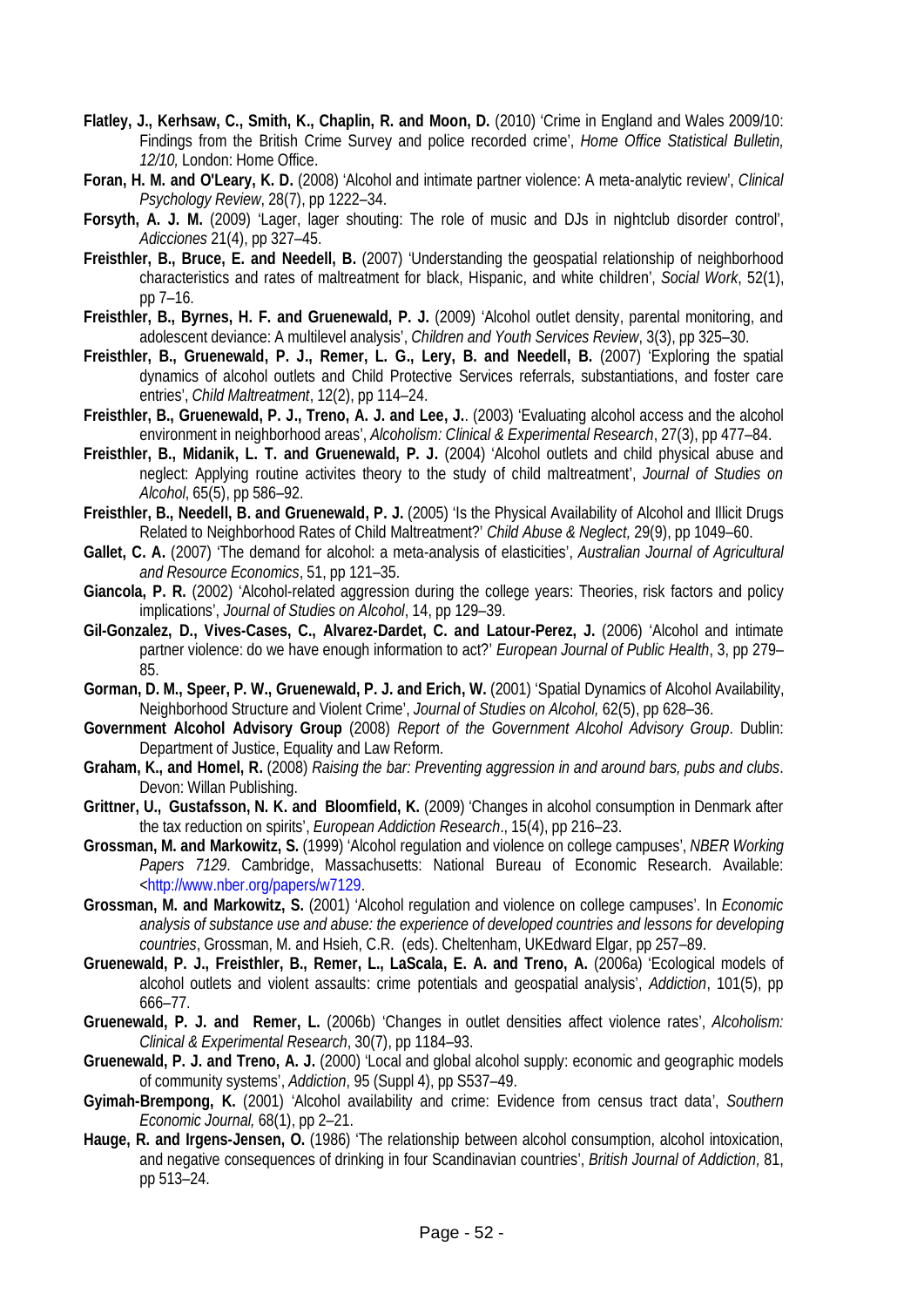- **Hayman, A. V. and Crandall, M. L.** (2009) 'Deadly partners: interdependence of alcohol and trauma in the clinical setting', *International Journal of Environmental Research Public Health*, 6(12), pp 3097–104.
- **Helakorpi, S., Mäkelä, P. and Uutela, A.** (2010) 'Alcohol consumption before and after a significant reduction of alcohol prices in 2004 in Finland: were the effects different across population subgroups?' *Alcohol and Alcoholism*. Feb 16 (online early).
- **Herttua, K., Mäkelä, P. and Martikainen, P.** (2008b) 'Changes in alcohol-related mortality and its socioeconomic differences after a large reduction in alcohol prices: a natural experiment based on register data', *American Journal of Epidemiology,* 168(10), pp 1110-18.
- **Herttua, K., Mäkelä, P., Martikainen, P. and Siren, R.** (2008a) 'The impact of a large reduction in the price of alcohol on area differences in interpersonal violence: a natural experiment based on aggregate data', *Journal of Epidemiology and Community Health*, 62(11), pp 995–1001.
- **Hobbs, D., Hadfield, P., Lister, S. and Winlow, S.** (2005) 'Violence and control in the night-time economy', *European Journal of Crime, Criminal Law and Justice,* 13(1), pp 89–102.
- **Holder, H. D., Giesbrecht, N., Horverak, O., Nordlund, S., Norström, T., Olsson, O., Österberg, E. and Skog, O. J.** (1995) 'Potential consequences from possible changes to Nordic retail alcohol monopolies resulting from European Union membership', *Addiction*, 90(12), pp 1603–18.
- **Hollingworth, W., Ebel, B. E., McCarty, C. A., Garrison, M. M., Christakis, D. A. and Rivara, F. P.** (2006) 'Prevention of deaths from harmful drinking in the United States: the potential effects of tax increases and advertising bans on young drinkers', *Journal of Studies on Alcohol*, 67(2), pp 300–08.
- **Homel, R., Carvolth, R., Hauritz, M., McIlwain, G. and Teague, R.** (2004) 'Making licensed venues safer for patrons: what environmental factors should be the focus of interventions', *Drug and Alcohol Review*, 23(1), pp 19–29.
- **Homel, R. and Clark, J.** (1994) 'The prediction and prevention of violence in clubs and pubs'. In *Crime prevention studies 3*, Clarke, R. V. (ed), pp 1–46.
- **House of Commons Daily** *Hansard* (2009) *Written Answers* 10 Dec 2009: Column 559W. Available: < <http://www.publications.parliament.uk/pa/cm200910/cmhansrd/cm091210/text/91210w0008.htm>
- **Hughes, K., Anderson, Z., Morleo, M. and Bellis, M. A.** (2008) 'Alcohol, nightlife and violence: the relative contributions of drinking before and during nights out to negative health and criminal justice outcomes', *Addiction*, 103(1), pp 60–65.
- **Institute of Criminology** (2003) *Public Order Offences in Ireland*. The Institute of Criminology, Faculty of Law, University College Dublin for The National Crime Council. Available: [<http://www.crimecouncil.gov.ie/downloads/Public\\_Order.pdf>](http://www.crimecouncil.gov.ie/downloads/Public_Order.pdf%3e)
- **Jackson, R., Johnson, M., Campbell, F., Messina, J., Guillaume, L., Meier, P., Goyder, E., Chilcott, J. and Payne, N.** (2008) *Interventions on control of alcohol price, promotion and availability for prevention of alcohol use disorders in adults and young people.* Commissioned by NICE Centre for Public Health Excellence. Produced by ScHARR Public Health Collaborating Centre.
- **Jernigan, D. H., Monteiro, M., Room, R. and Saxena, S.** 2000 'Towards a global alcohol policy: alcohol, public health and the role of WHO', *Bulletin of the World Health Organization*, 78(4), pp 491–99.
- **Kenkel, D. S.** (1993) 'Drinking, driving, and deterrence: the effectiveness and social costs of alternative policies'. *Journal of Law and Economics*, 36, pp 877–913.
- **Koski, A., Siren, R., Vuori, E. and Poikolainen, K.** (2007) 'Alcohol tax cuts and increase in alcohol-positive sudden deaths: a time-series intervention analysis', *Addiction*, 102(3), pp 362–68.
- **Kuo, M., Wechsler, H., Greenberg, P. and Lee, H.** (2003) 'The marketing of alcohol to college students: the role of low prices and special promotions', *American Journal of Preventive Medicine*, 25(3), pp 204–11.
- **Leonard, K. E.** (2002) 'Alcohol's role in domestic violence: a contributing cause or an excuse?' *Acta Psychiatrica Scandinavica*, 106, pp 9–14.
- **Leonard, K. E. and Eiden, R. D.** (2007) 'Marital and family processes in the context of alcohol use and alcohol disorders', *Annual Review of Clinical Psychology*, 3, pp 285–310.
- **Lipsey, M. W., Wilson, D. B., Cohen, M. A. and Derzon, J. H.** (1997) 'Is there a causal relationship between alcohol use and violence? A synthesis of evidence', *Recent Dev Alcohol,* 13, pp 245–82.
- **Livingston, M., Chikritzhs, T. and Room, R.** (2007) 'Changing the density of alcohol outlets to reduce alcoholrelated problems', *Drug and Alcohol Review*, 26(5), pp 557–66.
- **Mäkelä, P. and Österberg, E.** (2009) 'Weakening of one more alcohol control pillar: a review of the effects of the alcohol tax cuts in Finland in 2004', *Addiction*, 104(4), pp 554–63.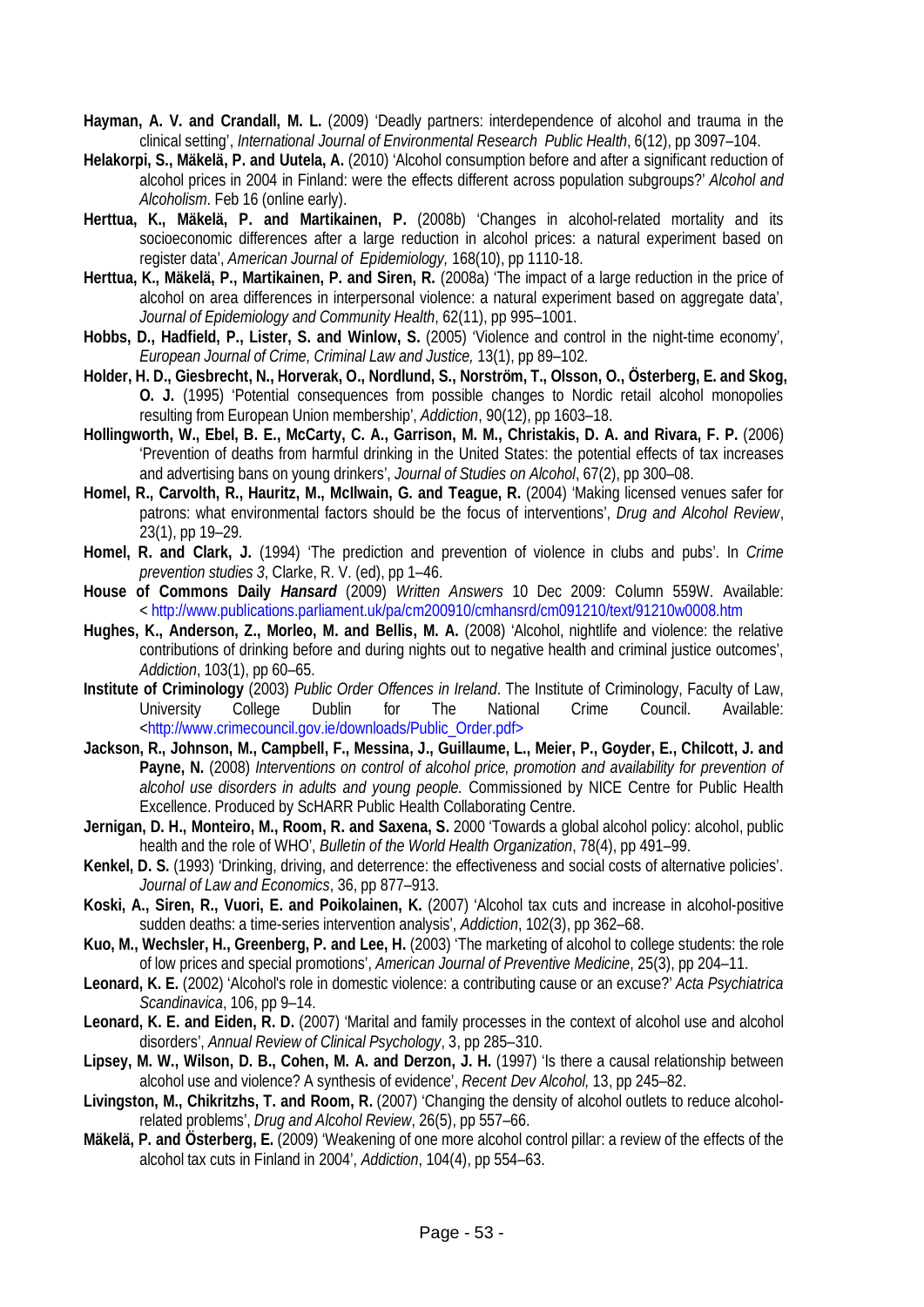- **Markowitz, S.** (2000a) 'Criminal violence and alcohol beverage control', evidence from an international study, *NBER Working Papers: 7481.* Cambridge, Massachusetts: National Bureau of Economic Research..
- **Markowitz, S.** (2000b) 'An economic analysis of alcohol, drugs, and violent crime in the National Crime Victimization Survey', *NBER Working Papers: 7982*. Cambridge, Massachusetts: National Bureau of Economic Research.
- **Markowitz, S.** (2000c) 'The price of alcohol, wife abuse, and husband abuse', *Southern Economic Journal*, 67, pp 279–303.
- **Markowitz, S.** (2005) 'Alcohol, drugs and violent crime', *International Review of Law and Economics,* 25(1), pp 20–44.
- **Markowitz, S. and Grossman, M.** (1998) 'Alcohol regulation and domestic violence towards children', *Contemporary Economic Policy*, 16, pp 309–320.
- **Markowitz, S. and Grossman, M.** (2000) 'The effects of beer taxes on physical child abuse', *Journal of Health Economics*, 19, pp 271–82.
- **Marsh, P. and Fox, K. K.** (1992) *Drinking and Public Disorder.* Oxford: MCM Research.
- **Martin, S. E.** (2001) 'The links between alcohol, crime and the criminal justice system: Explanations, evidence and interventions', *American Journal on Addictions*, 10(2), pp 136–58.
- **Matthews, K., Shepherd, J. and Sivarajasingam, V.** (2006a) 'Violence-related injury and the price of beer in England and Wales', *Applied Economics*, 38(6), pp 661–70.
- **McCambridge, J. and Kypri, K.** (2009) 'The price of alcohol and the value of the ceteris paribus assumption', *Addiction Research and Theory*, 17(6), pp 580–82.
- **McMurran, M.** (2003) *Alcohol and Crime Alcohol Concern Research Forum Papers*. Alcohol and Crime Alcohol Concern Research Forum Papers, September 2003.
- **McMurran, M. and Cusens, B.** (2005) 'Alcohol and violent and non-violent acquisitive offending', *Addiction Research & Theory*, 13(5), pp 439–43.
- **Meng, Y., Purshouse, R., Brennan, A. and Meier, P.** (2010) *Model-based appraisal of alcohol minimum pricing and off-licensed trade discount bans in Scotland using the Sheffield alcohol policy Model version 2.0 an update based on newly available data.* ScHARR. England: University of Sheffield
- **Metzner, C. and Kraus, L.** (2008) 'The impact of alcopops on adolescent drinking: a literature review', *Alcohol & Alcoholism*, 43(2), pp 230–39.
- **Miller, T. R., Levy, D. T., Spicer, R. S. and Taylor, D. M.** (2006) 'Societal costs of underage drinking', *Journal of Studies on Alcohol*, 67(4), pp 519–28.
- **Mongan, D., Hope, A. and Nelson, M.** (2009) *Social consequences of harmful use of alcohol in Ireland*. HRB Overview Series 9. Dublin: Health Research Board. Available: < [http://www.lenus.ie/hse/bitstream/10147/86973/1/HRBOverview\\_9.pdf](http://www.lenus.ie/hse/bitstream/10147/86973/1/HRBOverview_9.pdf)
- **Moore, M. J. and Cook, P. J.** (1995) 'Habit and heterogeneity in the youthful demand for alcohol'. *NBER Working Papers No. 5152.* Cambridge, Massachusetts: National Bureau of Economic Research*.*
- **Mosher, J. and Jernigan, D.** (2001) 'Making the link: a public health approach to preventing alcohol-related violence and crime', *Journal of Substance Use,* 6(4), pp 273–89.
- **NHS** (2008) *Statistics on Alcohol: England*. NHS Information Centre, May 2008, p II.
- **O'Leary, K. D., and Schumacher, J. A.** (2003) 'The association between alcohol use and intimate partner violence: linear effect, threshold effect, or both?' *Addictive Behaviors*, 28(9), pp 1575–85.
- **O'Mara, R. J., Thombs, D. L., Wagenaar, A. C., Rossheim, M. E., Merves, M. L., Hou, W., Dodd, V. J., Pokorny, S. B., Weiler, R. M. and Goldberger, B. A.** (2009) 'Alcohol price and intoxication in college bars', *Alcoholism: Clinical & Experimental Research*, 33(11), pp 1973–80.
- Parker, H. and Williams, L. (2003) 'Intoxicated weekends: young adults' work hard–play hard lifestyles, public health and public disorder drugs', *Education, Prevention and Policy,* 10(4), pp 345–67.
- **Parrott, D. J. and Miller, C. A.** (2009) 'Alcohol consumption-related antigay aggression: theoretical considerations for individual- and societal-level interventions', *Substance Use & Misuse*, 44(9–10), pp 1377–98.
- Perkins, H. W. (2002) 'Surveying the damage: a review of research on consequences of alcohol misuse in college populations', *Journal of Studies on Alcohol*, 63 (Suppl 14), pp 91–100.
- **Pihl, R. O. and Sutton, R.** (2009) 'Drugs and aggression readily mix; so what now?' *Substance Use & Misuse*, 44(9–10), pp 1188–203.
- **Plant, M. A. and Plant, M. L.** (2006) *Binge Britain: alcohol & the national response*. Oxford: Oxford University Press.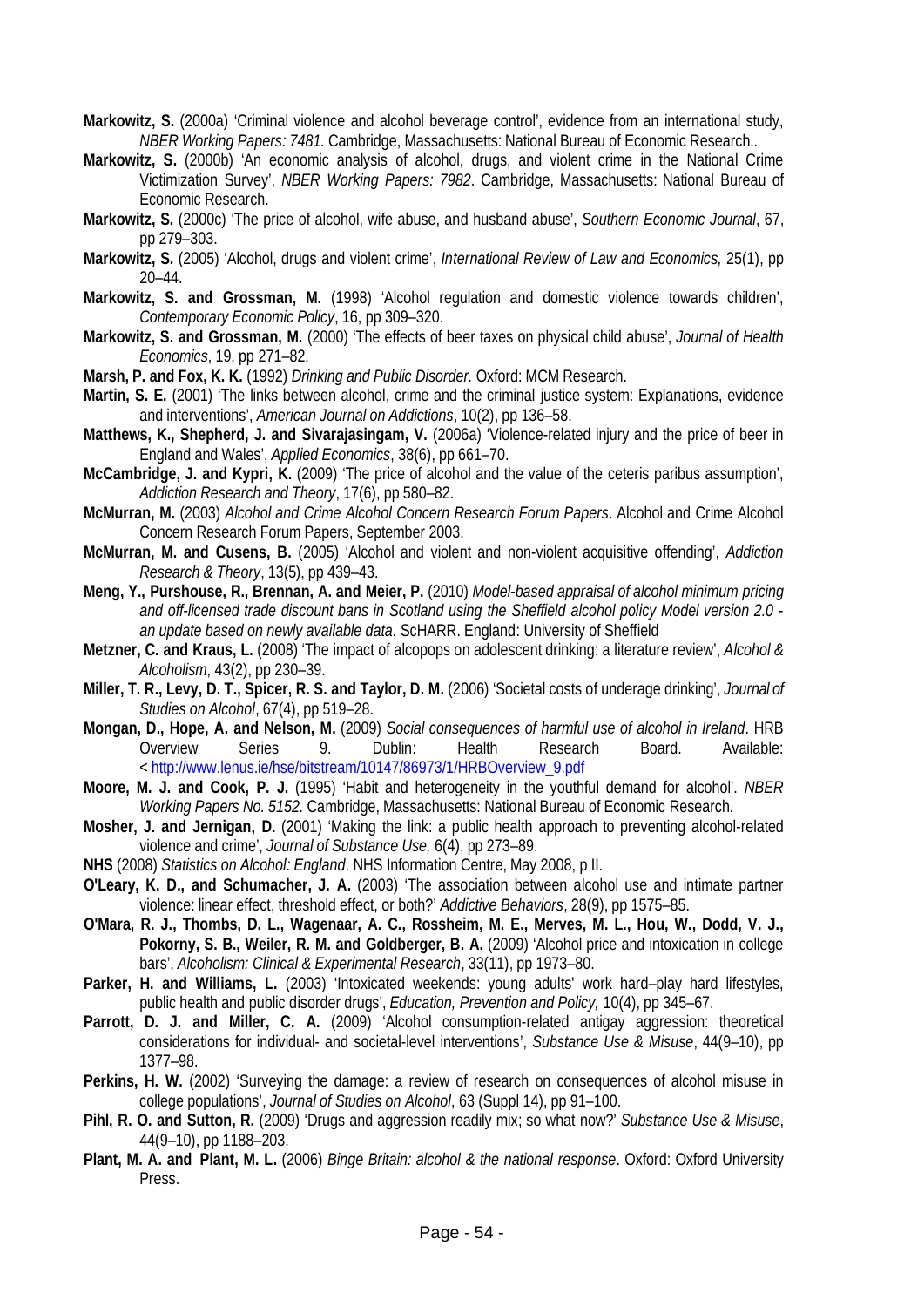- **Plant, M., Plant, M. and Thornton, C.** (2002) 'People and places: some factors in the alcohol-violence link', *Journal of Substance Use*, 7(4), pp 207–13.
- **Popova, S., Giesbrecht, N., Bekmuradov, D. and Patra, J.** (2009) 'Hours and Days of Sale and Density of Alcohol Outlets: Impacts on Alcohol Consumption and Damage: A Systematic Review', *Alcohol and Alcoholism*, 44(5), pp 500–16.
- **Purshouse, R., Brennan, A., Latimer, N., Meng, Y., Rafia, R., Jackson, R. and Meier, P.** (2009a) *Modelling to assess the effectiveness and cost-effectiveness of public health related strategies and interventions to reduce alcohol attributable harm in England*, using the Sheffield Alcohol Policy Model version 2.0. England: University of Sheffield.
- **Purshouse, R., Meng, Y., Rafia, R., Brennan, A. and Meier, P.** (2009b) *Model-based appraisal of alcohol minimum pricing and off-licensed trade discount bans in Scotland: A Scottish adaptation of the Sheffield Alcohol Policy.* Model version 2.0. England: University of Sheffield.
- **Quigley, B. M., Leonard, K. E. and Collins, R. L.** (2003) 'Characteristics of violent bars and bar patrons', *Journal of Studies on Alcohol*, 64(6), pp 765–72.
- **Rabinovich, L., Brutscher, P. B., de Vries, H., Tiessen, J., Clift, J. and Reding, A.** (2009) *The affordability of alcoholic beverages in the European Union: Understanding the link between alcohol affordability, consumption and harms*. Santa Monica, California, USA: Rand Corporation.
- **Ramsay, M. (**1996) 'Relationship Between Alcohol and Crime', *Home Office Research and Statistics Directorate Research Bulletin* 38, pp 37–43. London: Home Office.
- **Rayner, J**. (2004) 'On the streets of binge Britain', *Observer*; 5 Sep 2004, pp 1–2.
- **Rehm, J., Giesbrecht, N., Popova, S., Patra, J., Adlaf, E. and Mann, R.** (2006) *Overview of positive and negative effects of alcohol consumption – implications for preventative policies in Canada*. Toronto, Canada: Centre for Addiction and Mental Health. Available: [<http://www.camh.net/Research/Newsletter/Winter%202007/Alcohol\\_riskbenefits\\_Overview\\_english\\_fin](http://www.camh.net/Research/Newsletter/Winter%202007/Alcohol_riskbenefits_Overview_english_final_%202007.pdf) [al\\_%202007.pdf](http://www.camh.net/Research/Newsletter/Winter%202007/Alcohol_riskbenefits_Overview_english_final_%202007.pdf)
- **Rehm, J. and Monteiro, M.** (2005) 'Alcohol consumption and burden of disease in the Americas: implications for alcohol policy', *Pan American Journal of Public Health*, 18, (4–5) pp 241–48.
- **Rehm, J., Patra, J. and Taylor, B.** (2007) 'Harm, benefits, and net effects on mortality of moderate drinking of alcohol among adults in Canada in 2002', *Annals of Epidemiology*, 17, (5S) pp S81–86.
- **Richardson, A. and Budd, T.** (2003) *Home Office Research Study 263 Alcohol, crime and disorder: a study of young adults*. London: Home Office Research, Development and Statistics Directorate. February 2003.
- **Room, R., Bondy, S. J. and Ferris, J.** (1995) 'The risk of harm to oneself from drinking, Canada, 1989', *Addiction,* 90, pp 499–513.
- **Room, R., Österberg, E., Ramstedt, M. and Rehm, J.** (2009) 'Explaining change and stasis in alcohol consumption', *Addiction Research and Theory*, 17(6), pp 562–76.
- **Rossow, I.** (2001) 'Alcohol and homicide: a cross cultural comparison of the relationship in 14 European countries', *Addiction*, 96, (Suppl 1) pp S77–92.
- **Saffer, H.** (2001) 'Substance abuse control and crime: Evidence from the national Survey of Drug Abuse'. In *Economic analysis of substance use and abuse: the experience of developed countries and lessons for developing countries,* Grossman, M. and Hsieh, C.R. (eds), pp. 291–307. Cheltenham, UK: Edward Elgar.
- **Sen, B.** (2006) 'The Relationship between Beer Taxes, Other Alcohol Policies, and Child Homicide Deaths', *B.E. Journals in Economic Analysis and Policy*: *Topics in Economic Analysis and Policy*, 6(1), pp 1–17.
- **Seto, M. C. and Barbaree, H. E.** (1995) 'The role of alcohol in sexual aggression', *Clinical Psychology Review*, 15(6), pp 545–66.
- **Shepherd, J.** (2007) 'Preventing alcohol-related violence: a public health approach', *Criminal Behaviour and Mental Health*, 17(4), pp 250–64.
- **Sivarajasingam, V., Matthews, K. and Shepherd, J.** (2006) 'Price of beer and violence-related injury in England and Wales', *Injury*, 37(5), pp 388–94.
- **Sivarajasingam, V., Moore, S., & Shepherd, J. P.** (2008) '*Violence in England and Wales 2007: an Accident & Emergency perspective'*, Cardiff University, Cardiff.
- **Sloan, F. A., Reilly, B. A. and Schenzler, C.** (1994) 'Effects of prices, civil and criminal sanctions, and law enforcement on alcohol-related mortality', *Journal of Studies on Alcohol*, 55, pp 454–65.